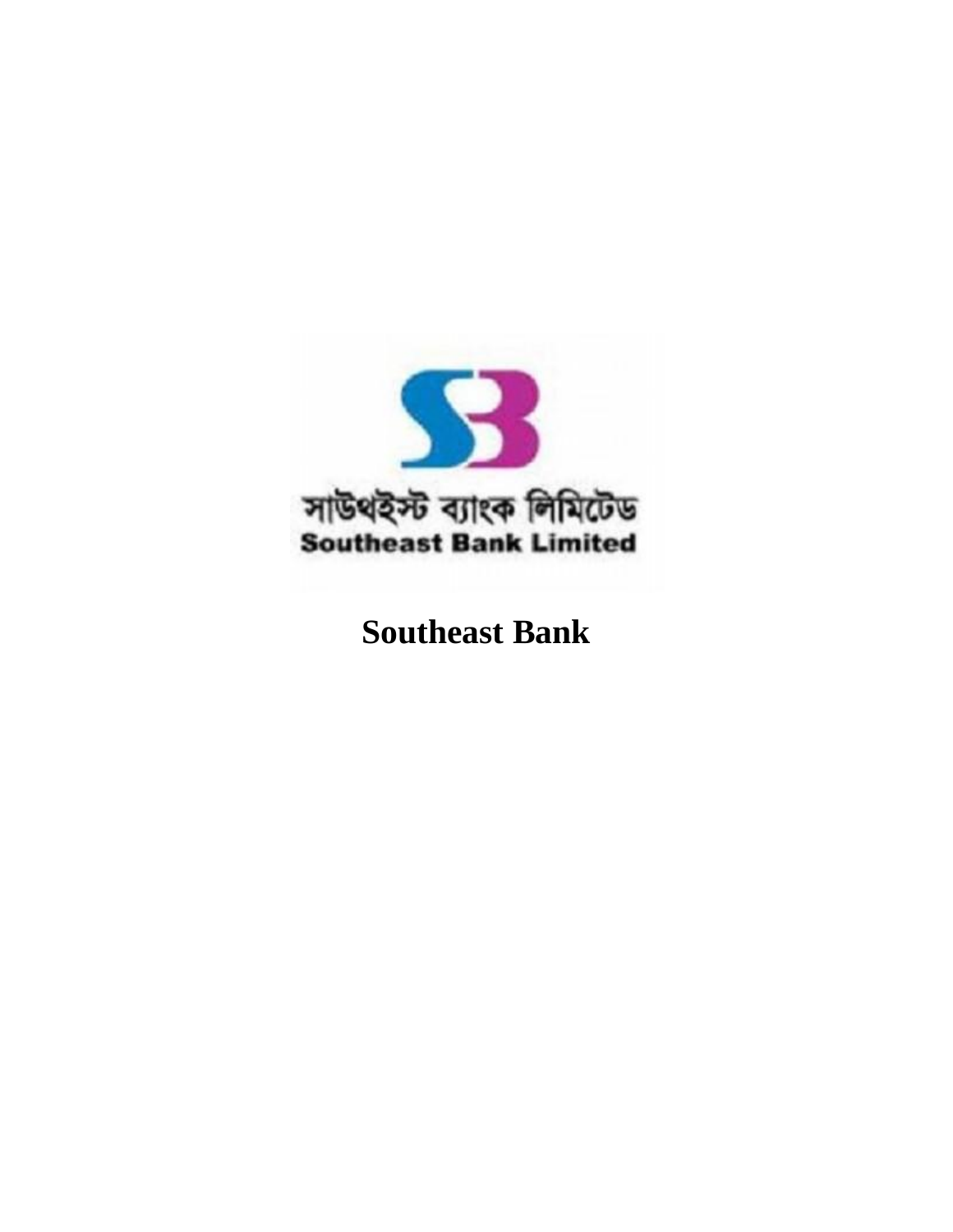### **INTERNSHIP REPORT**

**ON**

# **GENERAL BANKING ACTIVITIES OF SOUTHEAST BANK LIMITED (A STUDY ON KOTWALI BRANCH, CHITTAGONG)**

### **SUBMITTED TO:**

SaylaSowatSiddiqui Lecturer BRAC Business School BRAC University

#### **SUBMITTED BY:**

AnikDutta

ID-10304124

Course no-BUS-400

Date of Submission: 16th September, 2014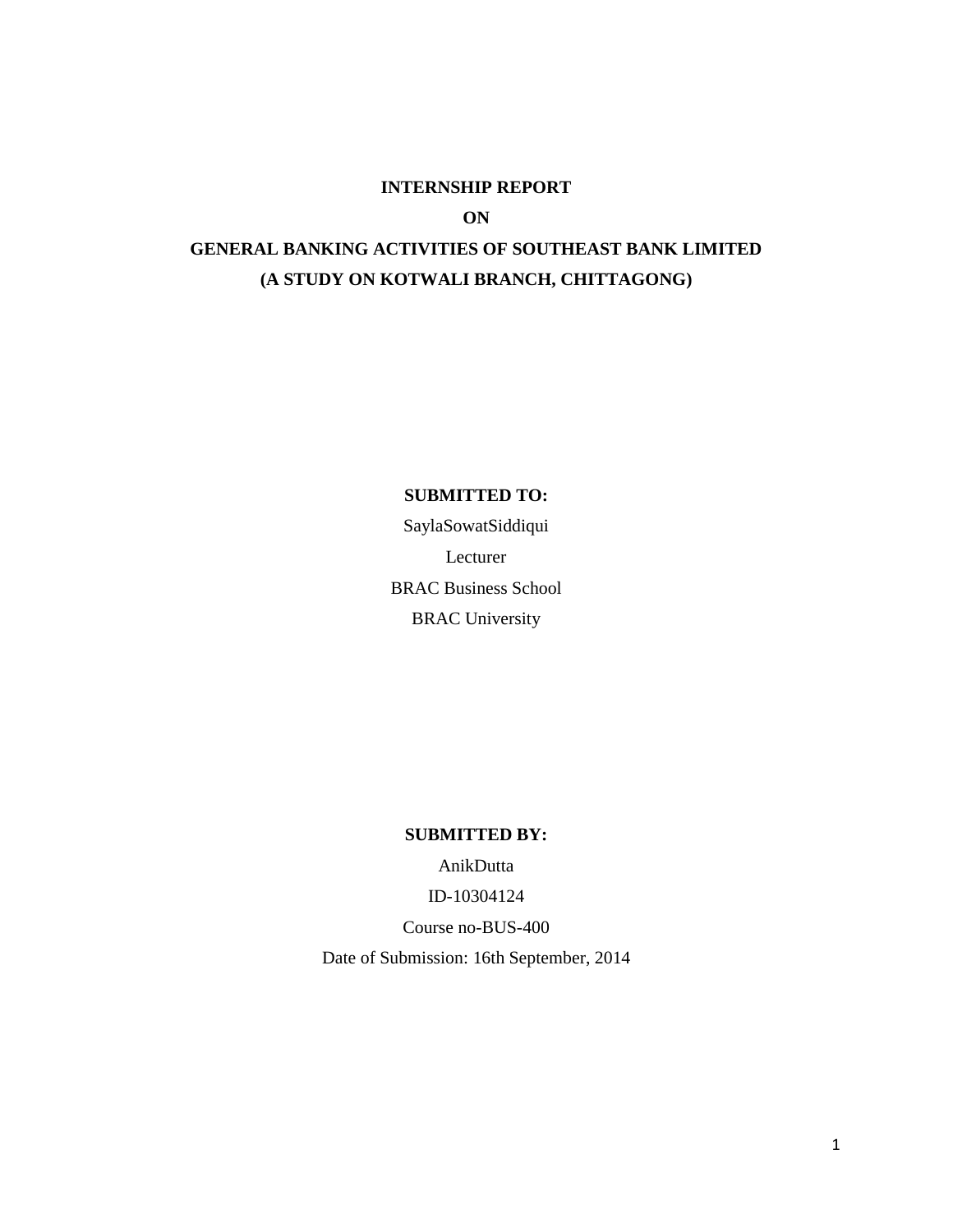# **Letter of Transmittal**

September 16th, 2014 SaylaSowatSiddiqui Lecturer BRAC Business School BRAC University Sub: Submission of Internship Report. Dear Madam,

It is my great pleasure to submit the Internship report entitled "General Banking activities of Southeast Bank Limited" to you. As per requirement of BBA, I have completed the Internship in Southeast Bank Limited. I have tried to exert all the knowledge that I gathered through my working with this branch of SEBL.

Working for three months (6thJune to 6th September) in the Southeast Bank Limited, KotwaliBranch Chittagong helped me to fulfill the requirements of obtaining practical learning and subsequently prepare of this report. My internship in Southeast Bank Limited was a worthwhile experience and the exposure of such an organization would be valuable for me. Before facing the real business world, I have gathered prior knowledge about the organization culture.

Thank you very much for your kind co-operation without which this Internship Report cannot be completed. I like to take every opportunity to express my gratitude of indebtedness to you.

Thank you very much for your kind co-operation.

Sincerely yours,

.............................

AnikDutta ID#10304124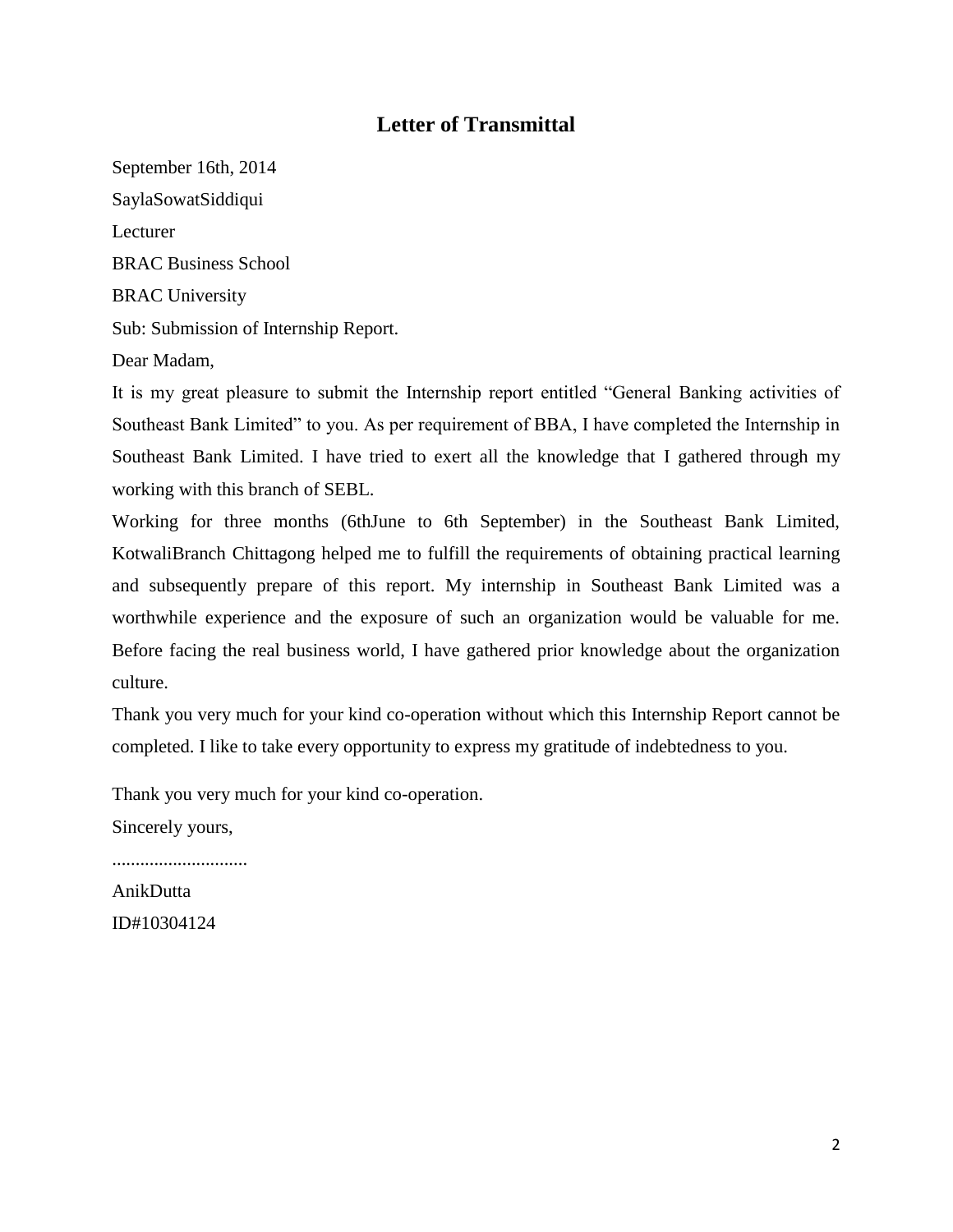### **Acknowledgement**

At first I would like to express my gratitude to Almighty God who has given me opportunity to go through the total process of internship and to write a report in this regard.

I would like to take the opportunity to express my gratitude to my Internship Advisor,SaylaSowatSiddiqui lecturer, Faculty of Business Administration, BRAC Business School whose direction, guidance and support helped me a lot in writing this report.

It was a great pleasure for me to work in Southeast Bank Limited (Kotwali Branch, Chittagong) as an intern. I thank all the employees for being friendly and cooperative. I was taught lots of important things through-out my internship career because of their proper attention and cooperation.

My deepest appreciation and special thanks goes to Mr.Kallol Paul the Head of

KotwaliBranch,KowsharAhammedChowdhuryOfficer & General Banking inchargeof Southeast Bank Ltd Kotwali Branch, for extending his support in compiling this report.

At last I must mention the wonderful working environment and group commitment of this bank that has enabled me a lot deal to do and observe the banking activities during my internship period of three months. Finally I convey my sincere thanks to my friends who inspire in different ways to complete the report and the course as well.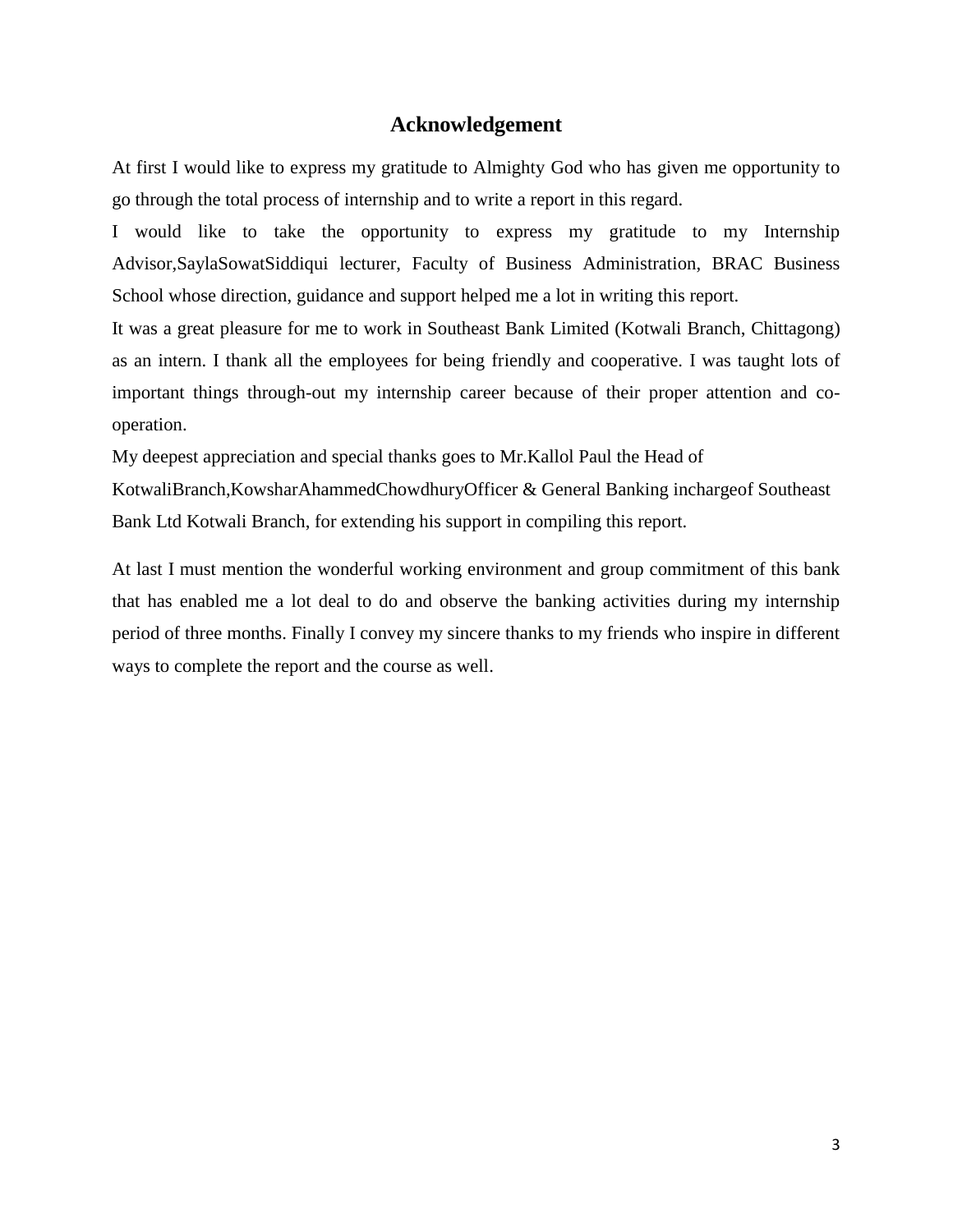# **Table Content**

# **Contents**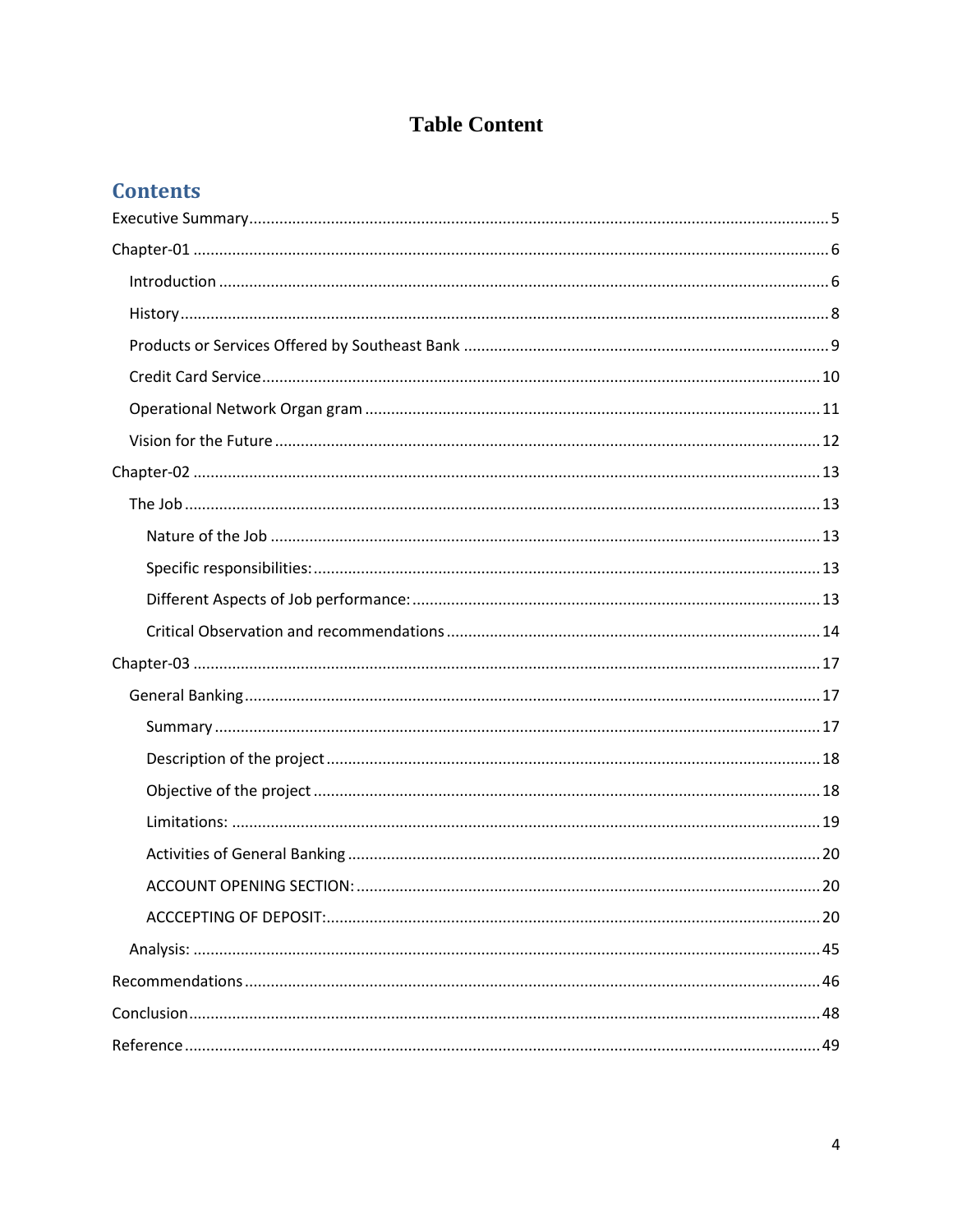### **Executive Summary**

<span id="page-5-0"></span>In the last term of final year of Bachelor of Business Administration (BBA) course, I was sent to Southeast Bank Ltd (SEBL) to have a practical exposure on banking activities under the program "General banking Activities of Southeast Bank Ltd (A Study on Kotwali Branch)". SEBL is a leading private commercial Bank which starts it operation on under Companies Act, 1994 on March 12, 1995. Through its countrywide 35 branch network, it is providing a comprehensive and competitive banking service to its clients .With the starting the operation of SEBL, the main branch continue its operation .Through its three core departments, namely General Banking, Advance and Foreign Exchange, its provides all kinds of banking service to its customers. Throughout my overall study I have mainly tried to critically review the General Banking Activities of southeast Bank Ltd. Kotwali Branch. General banking comprises of account opening, bills, remittance, clearing cash and computer sections. Through these sections it establishes Banker customer relationship, collects bills for customers, remit funds of customers from one place to another, honoree cheques drawn on this branch. General Banking department provides these services in a faster and better manner.

First chapter Introduction of the report focus on background of the study, origin of the study, rational, Scope, objective of the study, limitation of the study, Methodology of the study etc. Second chapter of the report focused on overview of SEBL contains history, vision, mission, objective, product and services of SEBL and so on. The third section focused the project part which called General Banking Activities of Southeast Bank ltd. Last but not the least Section focused my 3 months internship experience which I learned from SEBL Kotwali Branch, Chittagong as well as the some sort of problem which I have found from my observation. In this part I also try to recommend some solution to solve these problem and conclusion based on my study. Through the report I mainly try to critically review the General Banking Activities Kotwali Branch, Chittagong of Southeast Bank Ltd.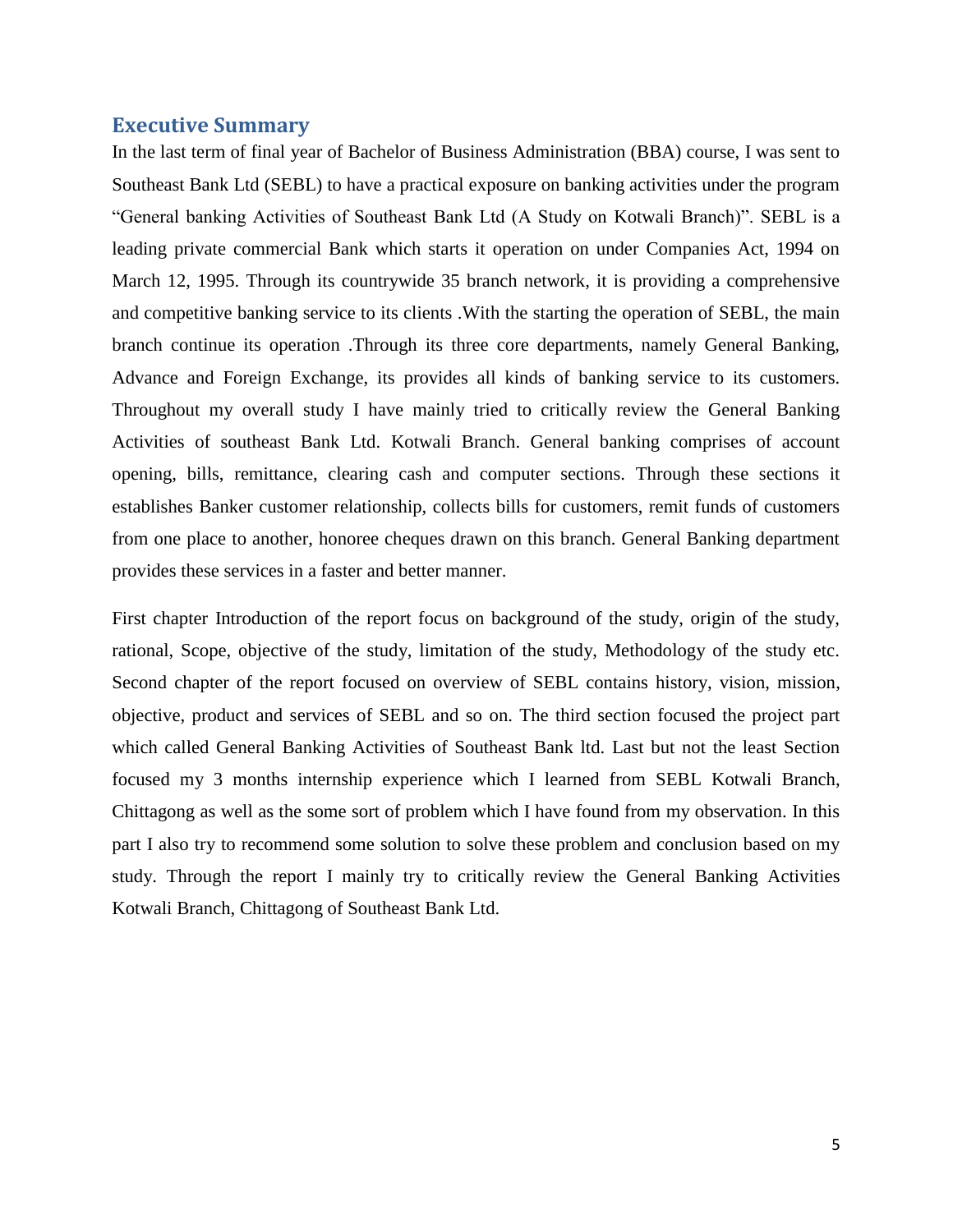### <span id="page-6-0"></span>**Chapter-01**

### <span id="page-6-1"></span>**Introduction**

Nowadays commercial banking is expanding like mushrooms and mainly private banks are contributing in it. Commercial banking is now playing a great role in economic growth of our country.Banking Industry is moving towards rapid changes due to technological innovation and diversified needs of the customers.

Southeast Bank was established by leading business personalities and eminent industrialists of the country with stakes in various segments of the national economy established the Bank with a vision to bring client and professional banking service to the people and the business community of Bangladesh to help the national economy grow. Incumbent Chairman of the Bank is Mr. AlamgirKabir, FCA, and a professional Chartered Accountant. Bank's Managing Director is Mr. MahbubulAlam, an eminent banker of the country with 43 years experience in both nationalized and local private sector banks to his credit. Bank's operations are built upon unequivocal emphasis on effective corporate governance. Objective is to create, promote and build long-term company value. Bank's first and the highest priority is to provide effective services and maximum satisfaction to the customers. Proper maintenance of harmony and co-operation is widely practiced in the Bank. We take pride in the fact that the public and private face of the Bank is one and identical. We believe that transparency in decision-making, monitoring mechanism and full disclosure to shareholders and regulatory authorities are essential aspects of Bank's corporate governance and that they create an intense pressure to rationalize Bank's services and search for new competitive advantages. We work ceaselessly within these parameters. A team of client professionals manages the Bank create and generate an environment of trust and discipline that encourages everybody in the Bank to work together for achieving the objectives of the Bank's culture of maintaining congenial work-environment in the Bank has further enabled the start to benchmark themselves better against management expectations. A commitment to quality and excellence in service is the hallmark of their identity. Southeast Bank has become a synonym of quality banking services and products. It has a diverse array of products and services tailored carefully to cater to the needs of all segments of customers. Our operational strategies are structured to address the special and often complex needs of the customers. In the growth graph, the Bank has generated profit of Tk.2,763.14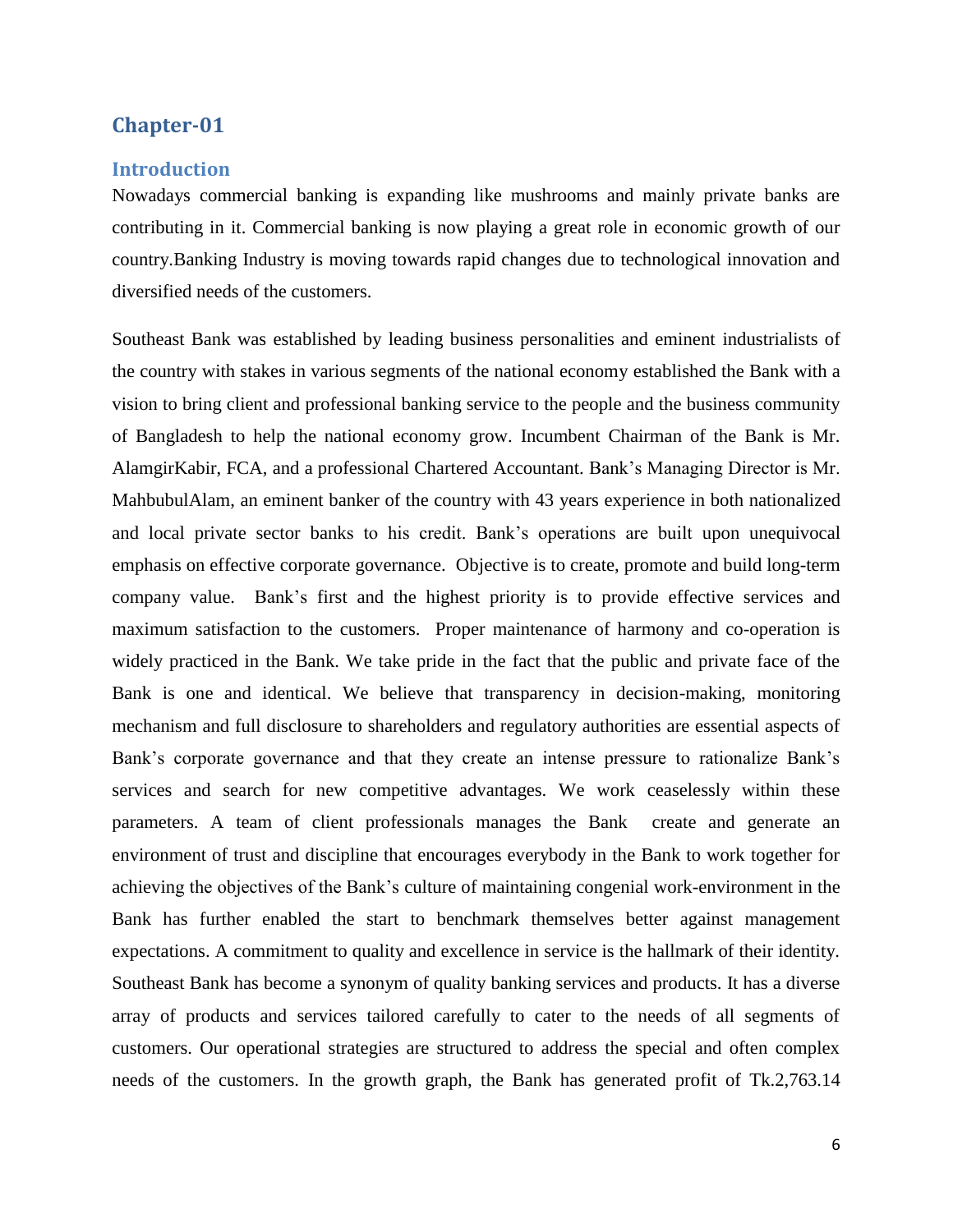million after provision and income tax in the year 2010. -e curve keeps soaring upward everyday making it one of the leading and most successful banking institutions in Bangladesh with a total asset base of Tk.131,943.48 million as on December 31, 2010.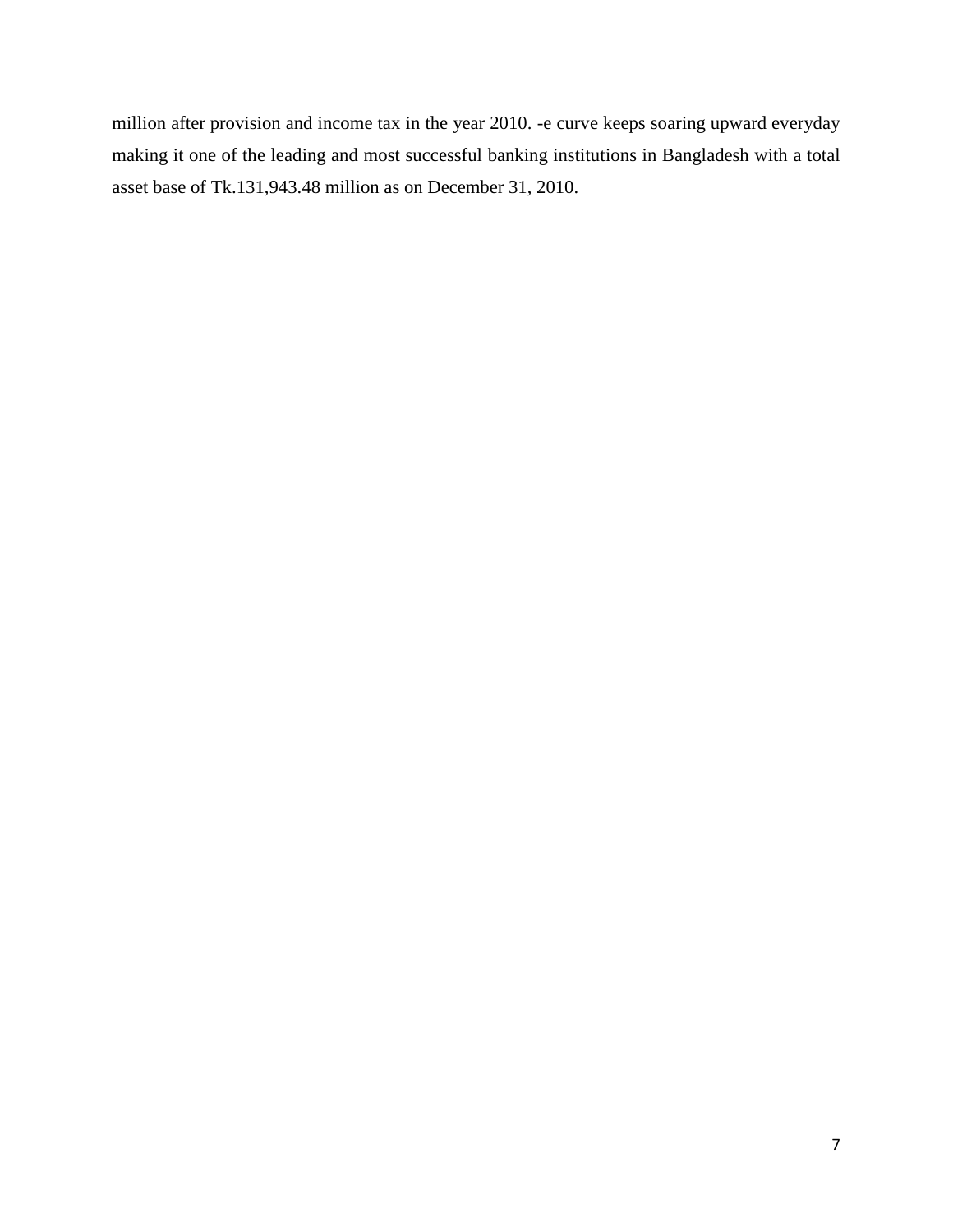### <span id="page-8-0"></span>**History**

Southeast Bank Limited was established in 1995 and this branch has been established at  $8<sup>th</sup>$  December, 2011 with a dream and a vision to become a pioneer banking institution of the country and contribute significantly to the growth of the national economy. The Bank was established by leading business personalities and eminent industrialists of the country with stakes in various segments of the national economy. The incumbent Chairman of the Bank is Mr. AlamgirKabir, FCA, and a professional Chartered Accountant. Mr. M. A. Kashem a member of the Board and Mr. Yussuf Abdullah Harun were past Presidents of the Federation of Bangladesh Chamber of Commerce and Industries. Southeast Bank is run by a team of efficient professionals. They create and generate an environment of trust and discipline that encourages and motivates everyone in the Bank to work together for achieving the objectives of the Bank. The culture of maintaining congenial work - environment in the Bank has further enabled the staff to benchmark themselves better against management expectations. A commitment to quality and excellence in service is the hallmark of their identity.

Southeast Bank takes pride for bringing women into the banking profession in a significant number for gender equality. At present, 32% of SEBL's employees are women that will rise to 45% over the next five years.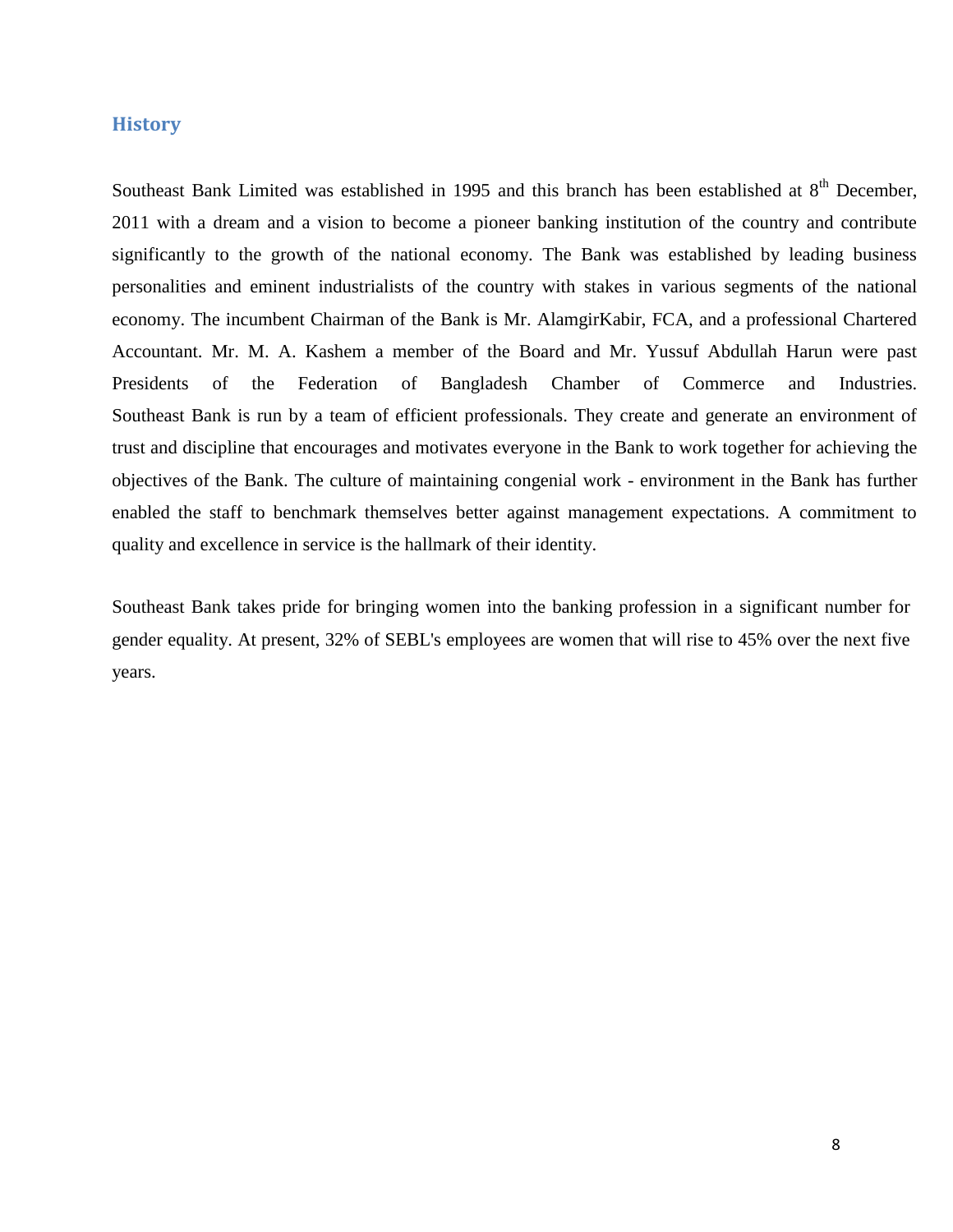# <span id="page-9-0"></span>**Products or Services Offered by Southeast Bank**

Total industry is divided into two industries one is service industry and another one is manufacturing industry. Banks falls under the service industry and they satisfied their customer through their services. It means now we will discuss about the services provided by Southeast Bank to satisfy their customers. On the following paragraphs I have briefly discussed on the services of Southeast Bank.

The service they provide to the consumers it is divided into five parts and they are;

| <b>Products</b> | <b>Type of Products</b> | <b>Product Benefits/other descriptions</b>                                                                                                                                                      |  |  |
|-----------------|-------------------------|-------------------------------------------------------------------------------------------------------------------------------------------------------------------------------------------------|--|--|
|                 |                         |                                                                                                                                                                                                 |  |  |
| <b>Deposits</b> | <b>Fixed Deposits</b>   | 1 Month<br>$\bullet$<br>2 Months<br>3 Months<br>6 Months<br>1 year                                                                                                                              |  |  |
|                 | <b>Saving Schemes</b>   | Double Benefit Scheme<br>$\bullet$<br>Hajj Saving Scheme<br>$\bullet$<br>Pension Savings Scheme<br>$\bullet$<br>Mudarabah Monthly Income Scheme<br>$\bullet$                                    |  |  |
| Loans           | <b>Term Loan</b>        | Project Loan<br>House Building Loan<br>$\bullet$<br><b>Small Business Loan</b><br><b>Consumer Financing Scheme</b><br>Lease Finance<br>Personal Loan                                            |  |  |
|                 | <b>Demand Loan</b>      | Loan General<br>Demand Loan against Ship Breaking<br>Payment against Document (PAD)<br>Loan against Import Merchandise (LIM)<br>Loan against Trust Receipt (LTR)<br>Forced Loan<br>Packing Loan |  |  |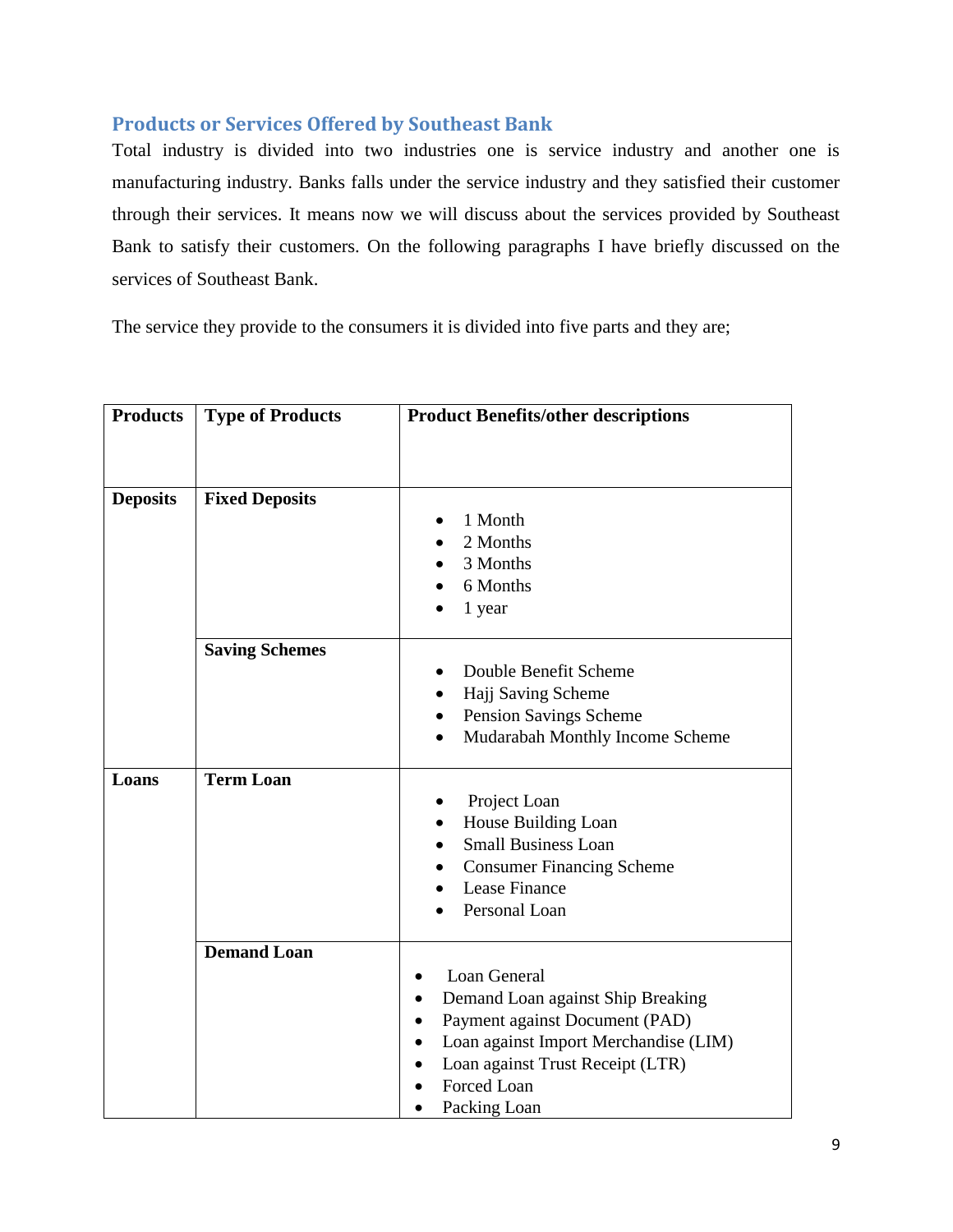|                        | Secured Over Draft against Cash Incentive<br>Foreign Documentary Bills Purchased (FDBP)<br>Local Documentary Bills Purchased (LDBP<br>/IDBP)                                                                               |  |
|------------------------|----------------------------------------------------------------------------------------------------------------------------------------------------------------------------------------------------------------------------|--|
| <b>Continuous Loan</b> | Secured Over Draft against Financial<br>Obligation (SOD, FO)<br>Secured Over Draft Against Work Order / Real<br>Estate etc. (SOD, GEN.)<br>Cash Credit (Hypothecation)<br>Cash Credit (Pledge)<br>Export Cash Credit (ECC) |  |

# <span id="page-10-0"></span>**Credit Card Service**

Credit Card services have become an integral part of Business for many banks and financial institutions around the world .It have been widely accepted as the best payment tool regardless of location and time. Southeast Bank is in the card business just little over two years after obtaining principal membership from VISA International. Banks total issue stands at about 6000 at the end of the year, under review Banks classified amount is tk.6.30 million against total portfolio of tk.124.03 million which is less than 5% involving136 cardholders. Bank will continue to focus on bringing new value added services and features such as SMS services for the benefit of the customer.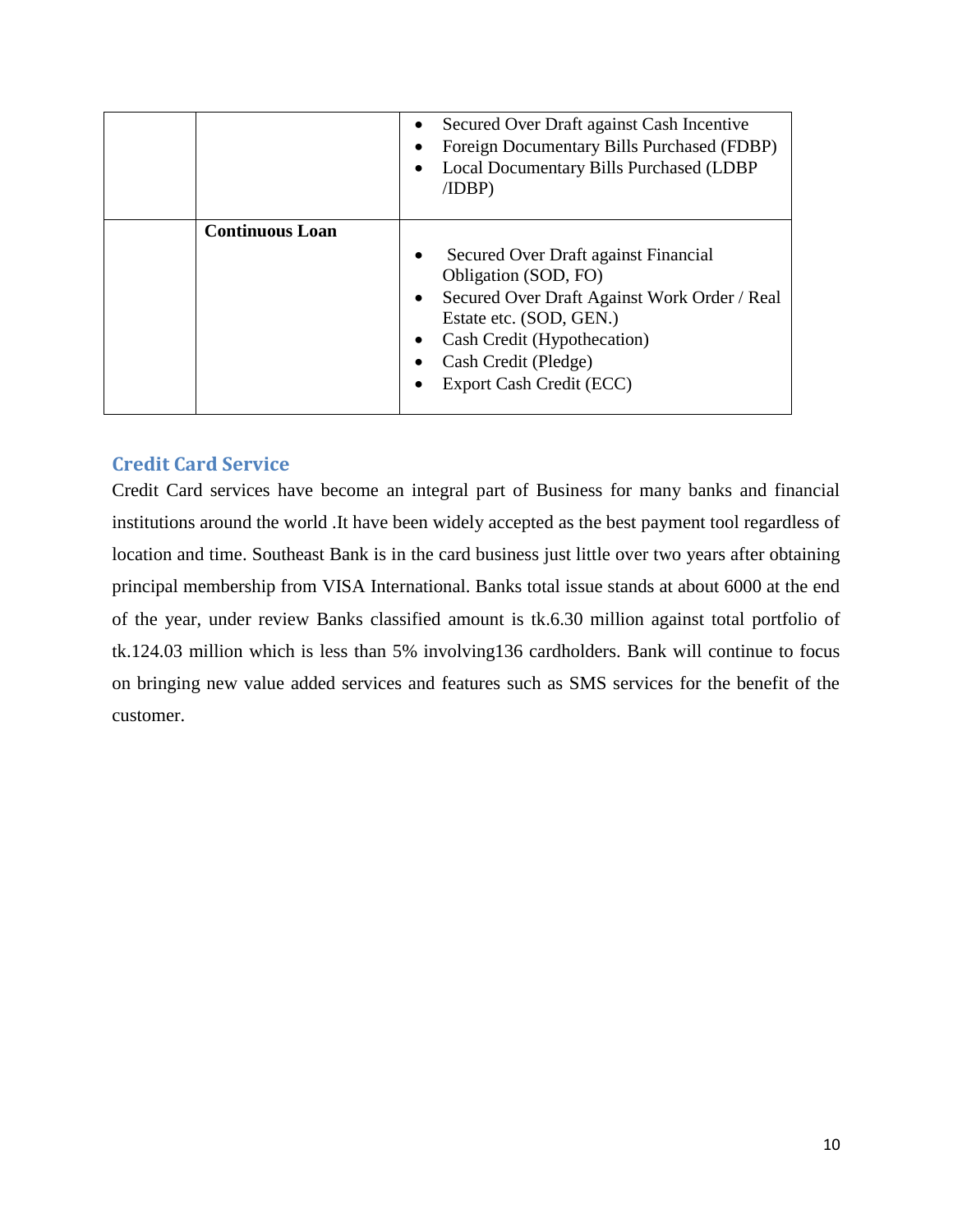# <span id="page-11-0"></span>**Operational Network Organ gram**

Operational network organ gram is provided on the following;

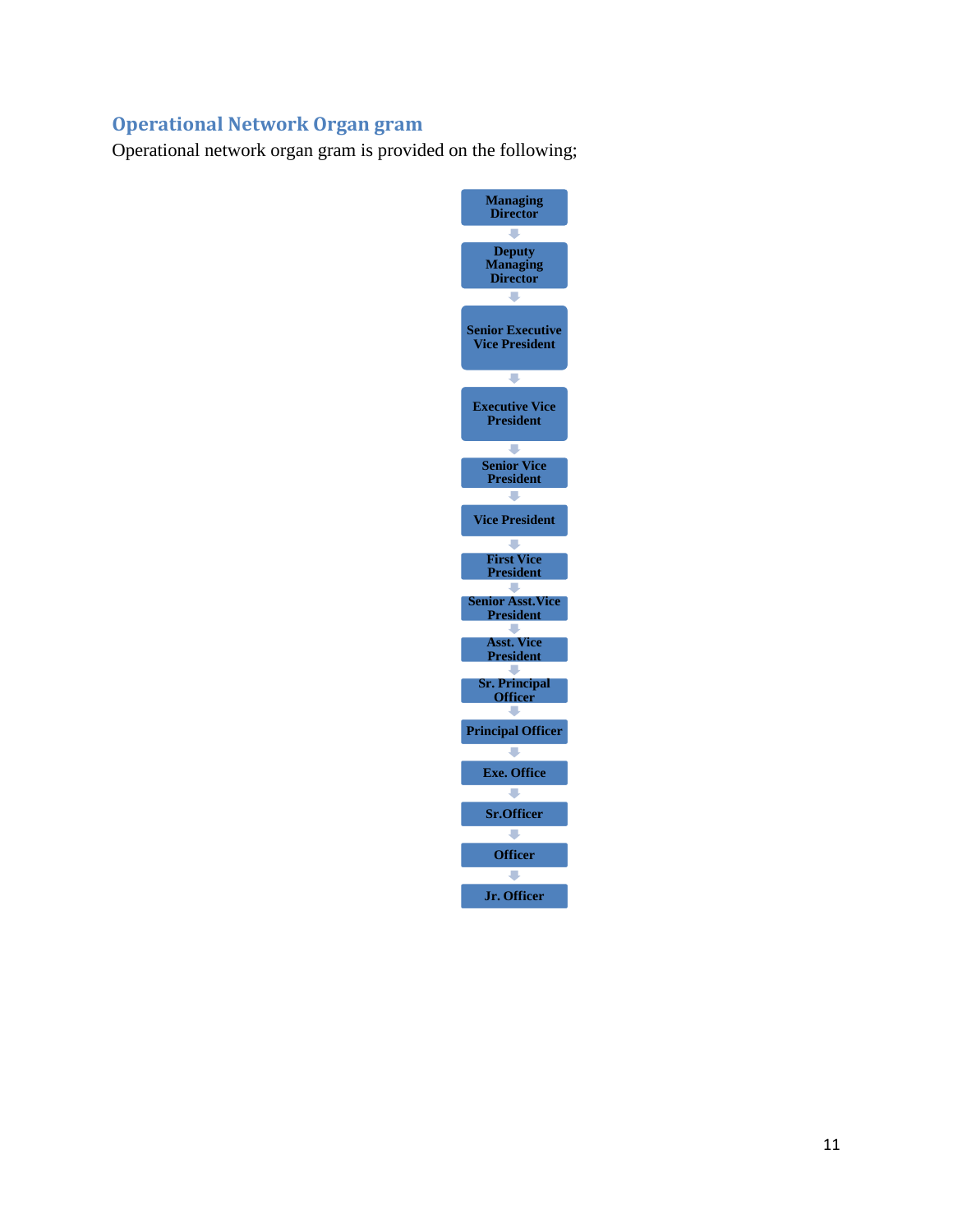# <span id="page-12-0"></span>**Vision for the Future**

Southeast Bank's main vision is;

"To be a premier banking institution in Bangladesh and contribute significantly to the national Economy"

Besides it managers and executives of any organization main focus is to agree upon the basic vision that the firm strives of achieve in the long term. A clear vision provides the foundation for developing a comprehensive mission statement. So the vision statement should be established first and foremost. Southeast Bank has established their vision statement to achieve their longterm objectives, their vision is to stand out as a pioneer banking institution in Bangladesh and contribute significantly to the national economy.

<https://www.southeastbank.com.bd/home.php>

[http://en.wikipedia.org/wiki/Southeast\\_Bank\\_Limited](http://en.wikipedia.org/wiki/Southeast_Bank_Limited)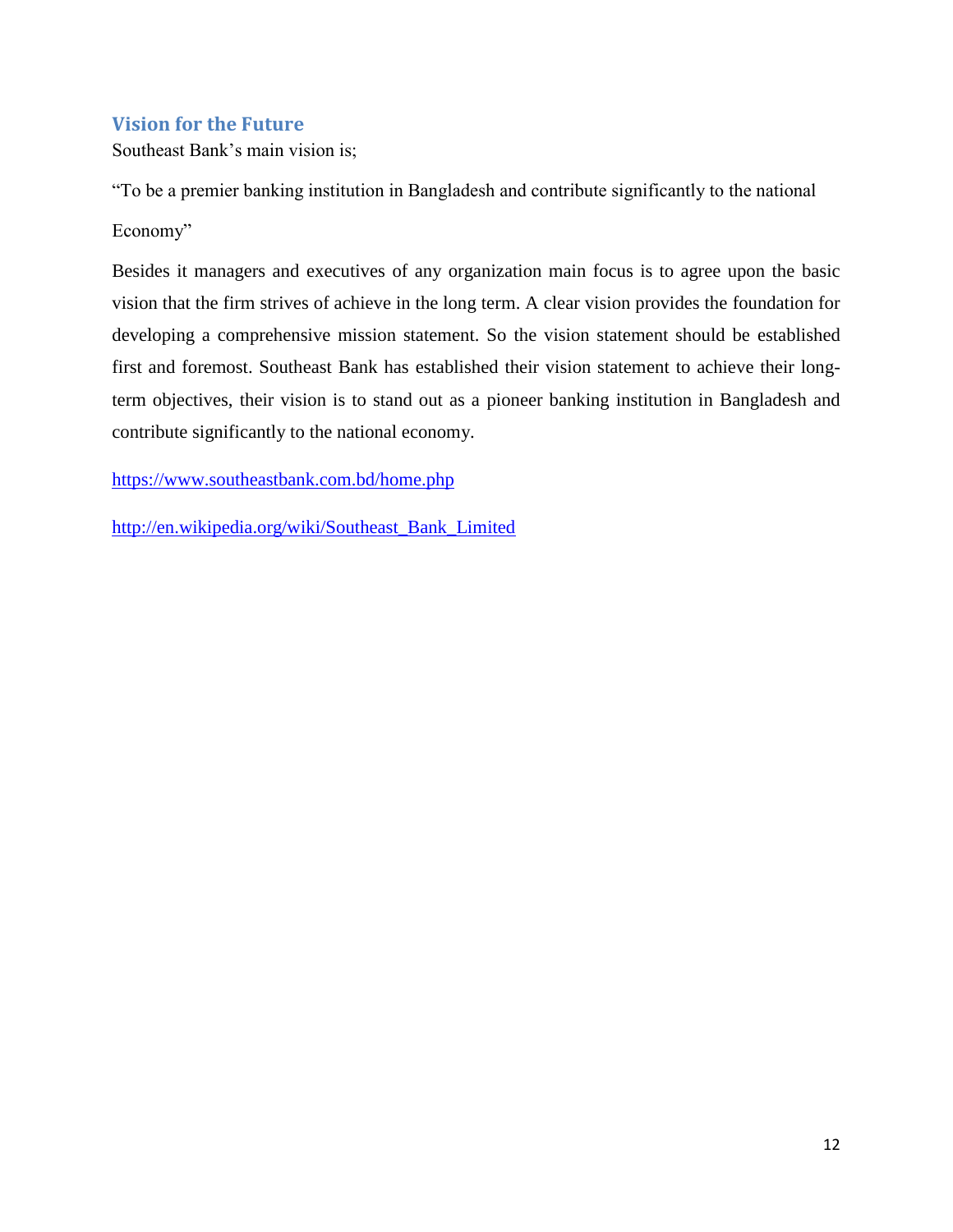# <span id="page-13-0"></span>**Chapter-02**

# <span id="page-13-1"></span>**The Job**

### <span id="page-13-2"></span>**Nature of the Job**

Internship is a kind of training where students and fresh graduates experienced the practical view of job life and what they learn all through their graduation. Internees are taught very basic things during the internship. Generally it takes place for three month. I am BRAC University student, as part of BBA student I have to complete internship. I did my three month internship program in Southeast Bank Ltd, Kotwali branch, Chittagong. During my internship program, I gained lots of experience about corporate environment.

### <span id="page-13-3"></span>**Specific responsibilities:**

The specific responsibilities during the internship are;

- $\triangleright$  Cash counting
- $\triangleright$  Manual data entry
- $\triangleright$  Remittance
- $\triangleright$  Customer service
- $\triangleright$  Locker Checking
- $\triangleright$  Cheque Clearance
- $\triangleright$  Form checking

### <span id="page-13-4"></span>**Different Aspects of Job performance:**

There are two different aspects of one is negative and the other one is positive. I have discussed both the aspects of job performance.

### **Positive**

The positive aspects are;

- $\triangleright$  Gaining the practical knowledge
- $\triangleright$  Having a experience of corporate life
- $\triangleright$  Experience will later on help in near future in job life
- $\triangleright$  Building up a good link with the corporate people
- $\triangleright$  Understanding the difference between the practical and text based knowledge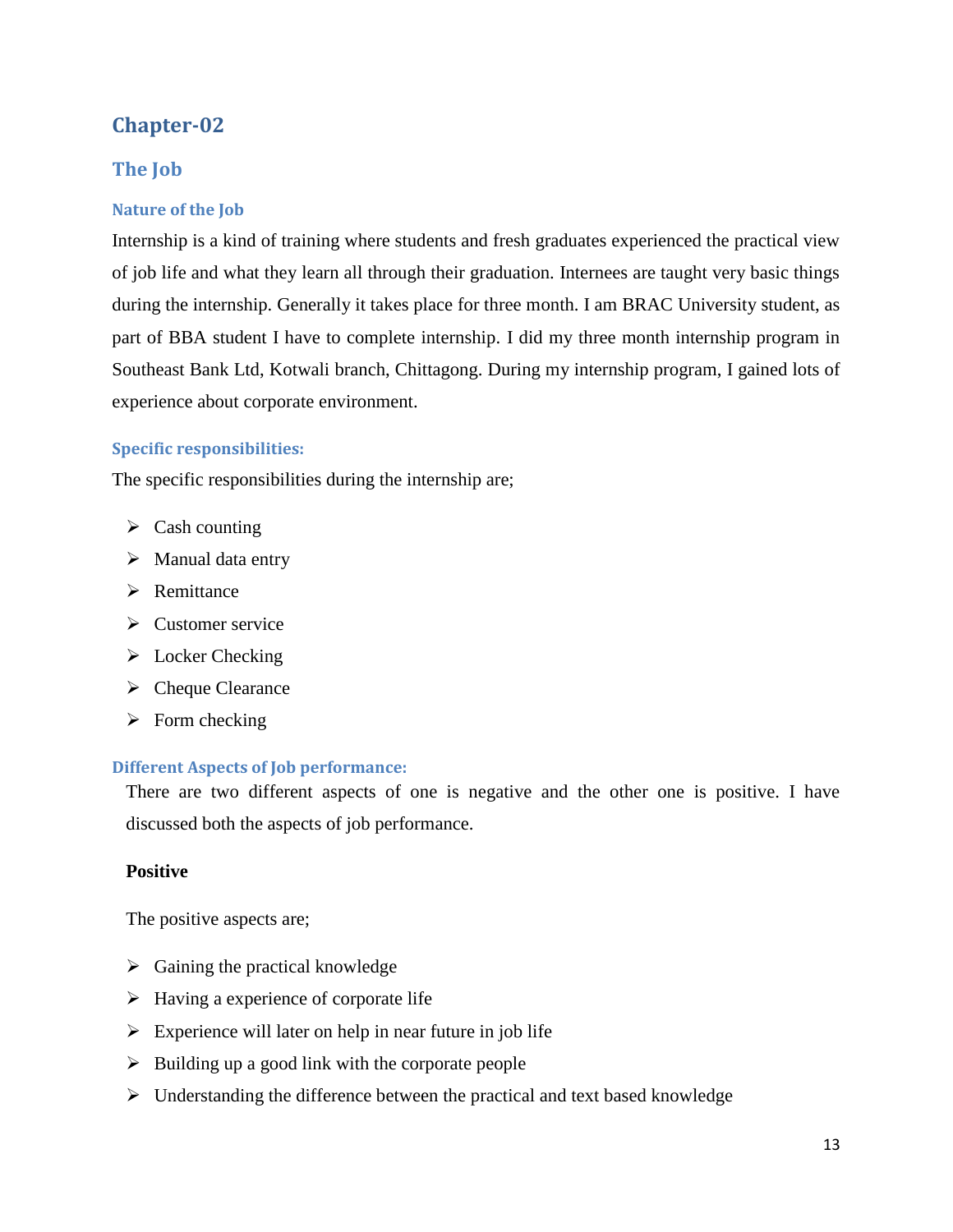These are some positive aspects of the job performance.

# **Negative Aspects:**

The negative aspects of the job performance are;

- $\triangleright$  I have not been attended properly
- $\triangleright$  Some of the case I have been treated as low category employees which discourage the me to learn something
- $\triangleright$  Some of these behaviors forced me to thought that internship is just a waste of time.

### <span id="page-14-0"></span>**Critical Observation and recommendations**

### **Critical Observation**

SEBL is one of the potential banks in the banking sector. The Kotwalibranch, Chittagong of SEBL is a small branch. It was a wonderful experience working at Southeast Bank Limited. The employees of the bank were very helpful and nice to me. In spite it was not an easy job to find so many things during the very short period of practical orientation program. Now, I would like to present my observations and give, my opinion to improve the banking service and make their customer more satisfied.

### **Lack of dynamic and prompt customer service:**

Since a number of new banks are coming to existence with their extended customer service pattern in a completely competitive manner. Customer services must be made dynamic and prompt. Now a day, people have very little time to waste but want fastest and unique services in short time. Moreover they seek the bank which will provide more facilities and attractive offer compare to other bank. Therefore southeast bank should think sincerely about the renovation of their customer service and facilities which will be more attractive and innovative rather thantraditional one.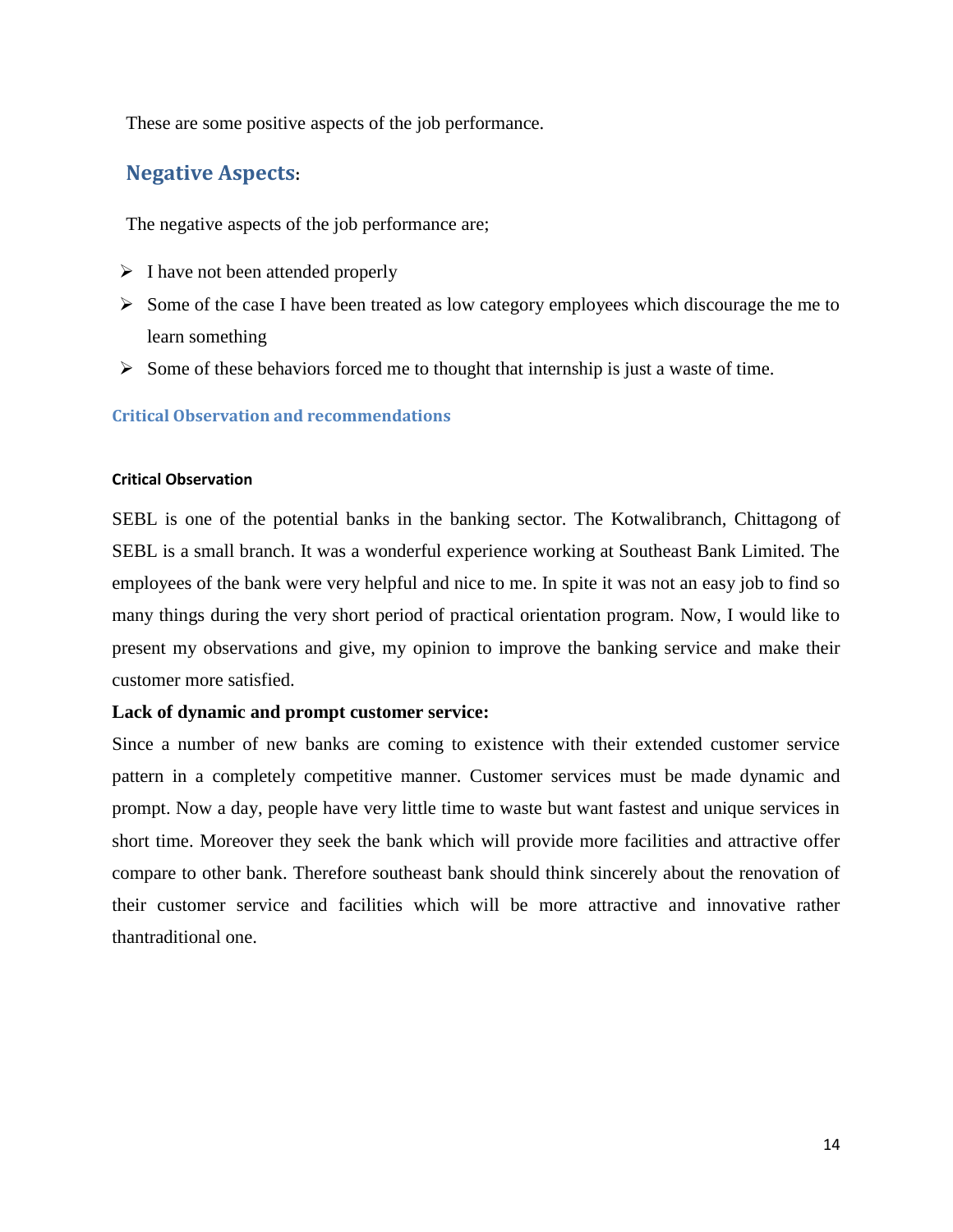#### **Lack of Proper Division of Labor and man power:**

There is lack of division of labor in the branch. Therefore everybody has to handle every type of banking services. Moreover if one personnel is absence in a department then extra burden will fall to another. This decreases the level of performance of the personnel, though it reduces monotonousness. But lack of division of labor hampers the discipline of working environment. So customers have to wait for some time for the desired service, which is contrary to the Premium Banking objective.

#### **Lack of Proper compilations &Maintenance of Files:**

Southeast Bank Ltd, Kotwali Branch gives personalized services. All the officers have to give concentration to the customers, while doing this they cannot properly completed and maintain the customer files. In many cases, most of the files and papers are kept here and there by the officers during the busy hour.

#### **Shortage of availability of Machineries:**

Kotwali Branch is supposed to be very well equipped by advance and available machineries. But there are shortages of photocopy and printing machine therefore most of the time employees activities are hampered for maintaining serial as well as it create gathering on their short space. This loses its glamour; moreover as because of lacking of maintenance and over used when one machine of any department stops working then the load shift to another department badly.

#### **Employee Dissatisfaction:**

Because of late promotion and longer probationary period there is dissatisfaction among the employees, more over some sort of internal politics also another reason behind proper recognition and promotion of employees. In addition most of the time over duties and huge working pressure makes their life monotonous and hamper their family life.

### **Confusion on double standard banking:**

Beside the general banking system, Islamic banking system has been introduced in Southeast Bank Limited. This sort of double standard in banking may create confusion in the mind of customers. The most important think which I have observed is that SEBL,Kotwali Branch is an Islamic Banking Branch but the branch is following corporate banking method. So I think bank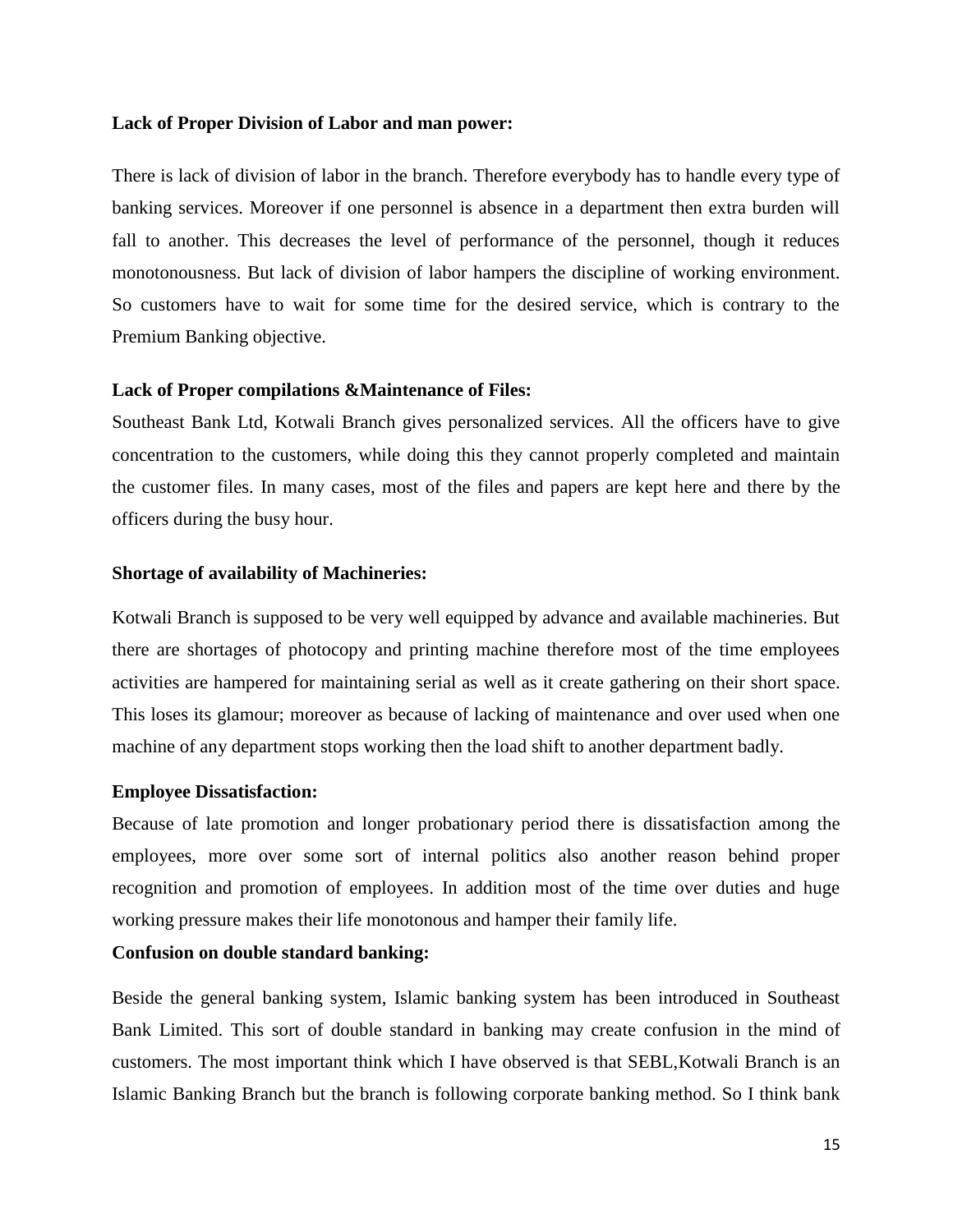should follow the rules of Islamic Banking otherwise this kind of collapse can hamper the reputation of the bank.

### **Lack of effective advertising and promotion:**

Advertising and promotion is one of the weak point of Southeast Bank Limited, Southeast Bank Limited does not have any effective promotional activities through advertisement, but other banks have better promotional strategy.

### **Lack of Computer Knowledge:**

All the organizations including banks are now mostly depends on computer but employees do not have much knowledge on computer.

### **Absence of proper Decoration and congested office area:**

Decoration of the SEBL has become old. So, young people are not attracted to this branch as well as employees are not getting the congenial environment. Customers are also facing the problem with as because of its congested office area. Most of the time at busy hour customer rarely get any seat which hamper their service as well as such gathering also hamper office environment.

### **Unsatisfactory software performance**:

Southeast bank use ultimo software for performing their banking activities. But the software often hanged as because of slower upgrade of data by vender. Therefore it delays to performing banking activities at time.

### **No desk and specific task for internee**:

Southeast bank doesn't arrange any desk and fixed any task for their internee. Therefore they don't get any chance to learn banking activities by doing practical task. It is not possible for any fresh graduate to learn banking activities by getting few lecture from specific personnel rather if they involve them to some specific activities it would be easy for them to learn more and fell confident to perform any activities properly. Moreover as they do not pay any allowance to internee so some time it does not motivated them to present and learn eagerly.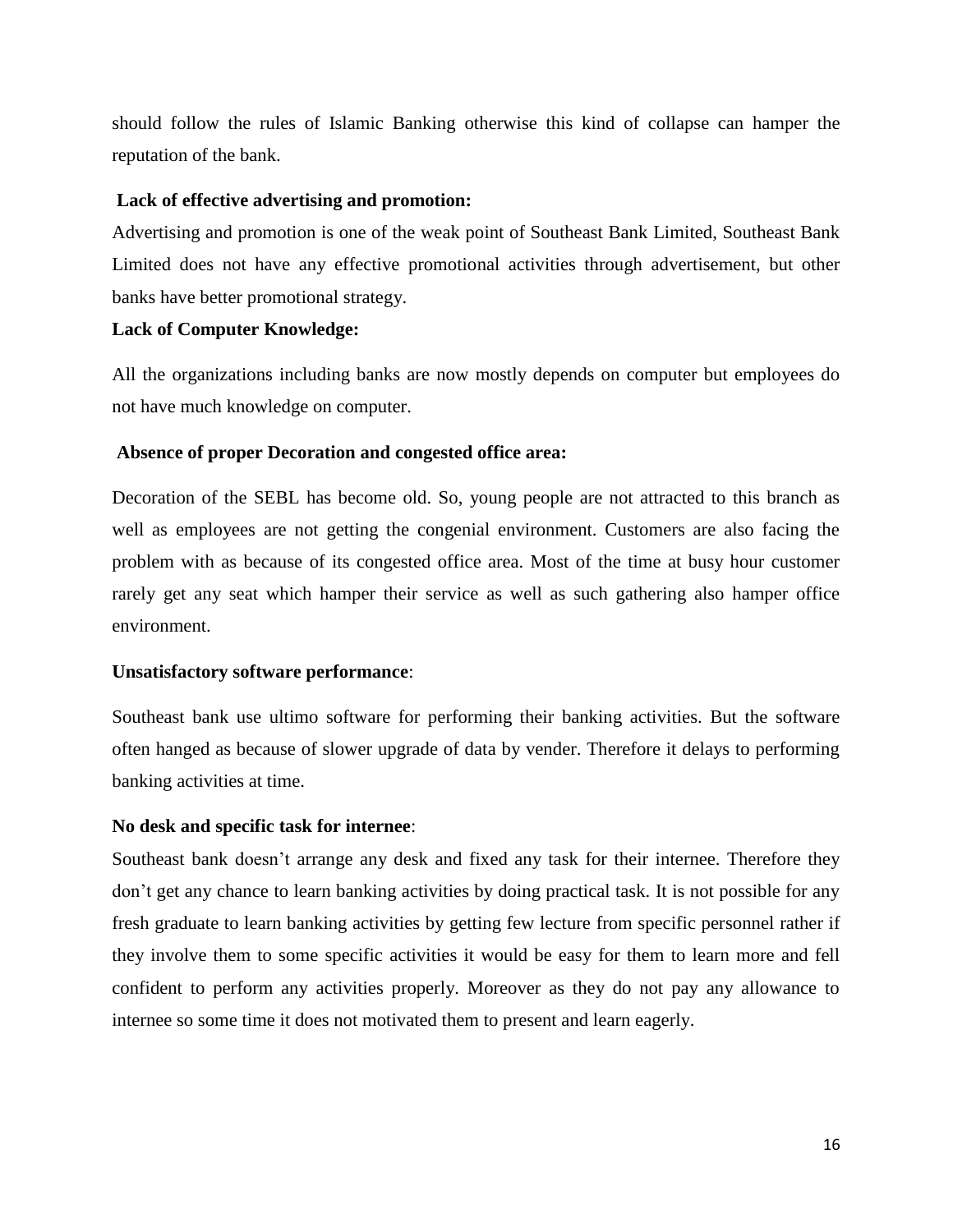### <span id="page-17-0"></span>**Chapter-03**

### <span id="page-17-1"></span>**General Banking**

#### <span id="page-17-2"></span>**Summary**

My main project for my internship topic is general banking of Southeast Bank. In whole report my main focus was on the general banking activities of Southeast Bank Ltd. The entire report has developed on the basis of different level of activities of general banking and different aspects of my internship also. The report mainly explains about the general banking activities,along with how it is done and how the processes are precede step by step. There are different levels of activities; some of them are Front Desk/Accounts Opening Section, Clearing Section, Accounts Section, Cash Section, etc. The entire report has been explained about these activities, such as, how to open an account, how to close an account, dishonored cheque, etc. On the basis of the explanation of the activities analysis has been done and some I have recommended my view at the end of the report. I recommended that this branch of the bank should take more care of the employees and should expand the area of the office which is urgently needed. If some of these changes are done southeast bank will be able uphold their reputation.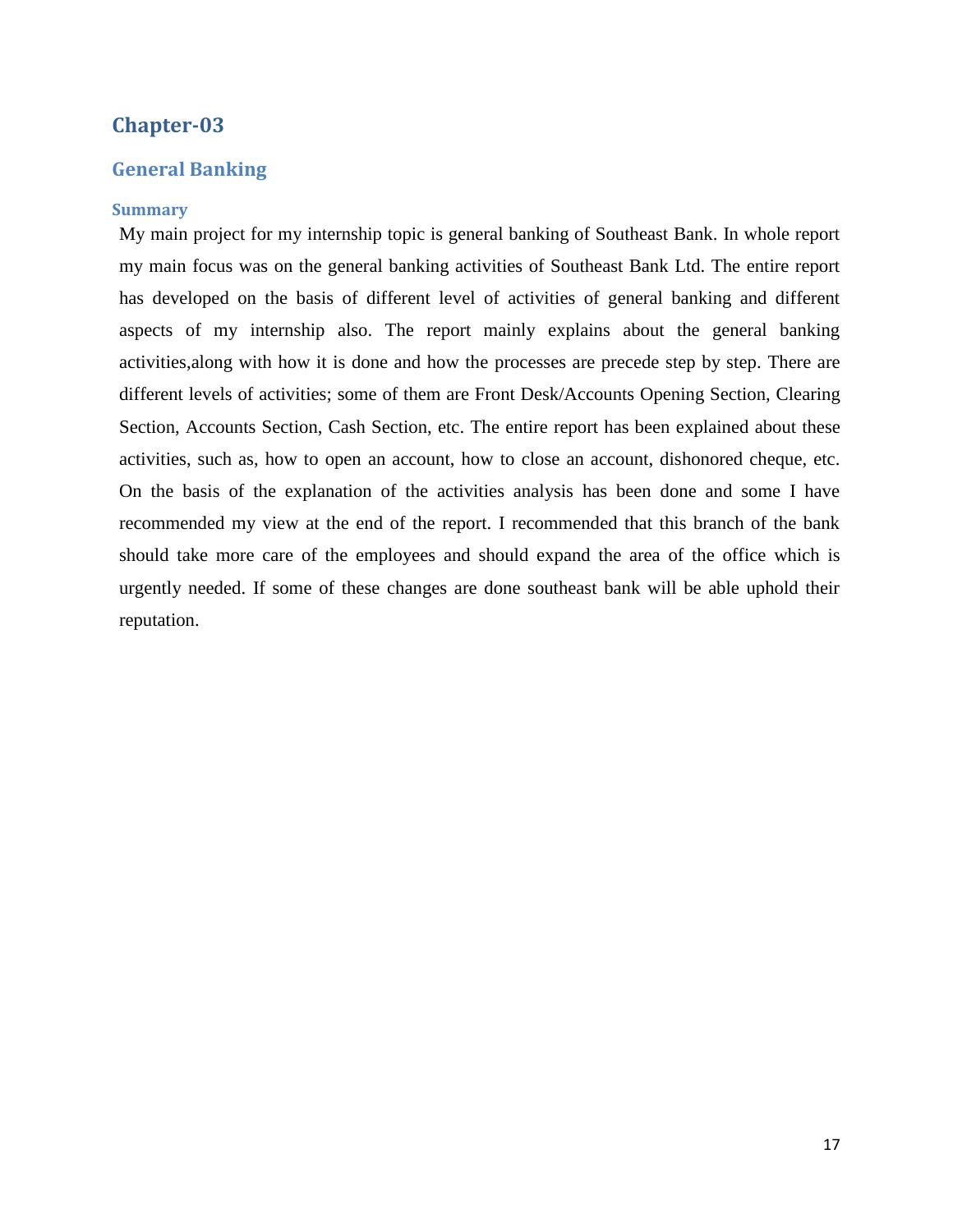### <span id="page-18-0"></span>**Description of the project**

The report is prepared as a requirement of the internship of BBA program of the BRAC University. The internship program has given meenormous opportunity to minimize the gap between theoretical and practical knowledge.My practical experience through performing different activities of the bank includingGeneral Banking it enhanced my view, mission and acceptability as well as has increased my overall experience about to deal in realworld phenomenon.

As per requirement, I have chosen the topic of **"**A Study on General Banking Division of Southeast Bank Bangladesh Limited**"**with the help of my three month working experience in Dhanmondi Branch, Southeast Bank Bangladesh Limited, I have tried my best to make this report effective and realistic and my endeavor will be fruitful if anybody isbenefited from this one.

#### <span id="page-18-1"></span>**Objective of the project**

The primary and secondary objectives of the project are explained on the following;

### **Primary objective:**

 $\triangleright$  The primary objective of this report is familiar with the working environment and it also fulfills the requirement of BBA theoretical knowledge gained from the coursework of the BBA program in a specific field.

#### **Secondary Objective:**

- To Understand and analyze the overall activities of Southeast Bank Limited
- $\triangleright$  To evaluate the existing activities and techniques of Southeast Bank Limited
- $\triangleright$  To study the operational efficiency of southeast Bank Limited
- $\triangleright$  To suggest the ways and means for improvement in policy and techniques
- $\triangleright$  To relate the theoretical learning with the real life situation

### **Methodology**

Preparing the report perfectly along with genuine information, two types of sources has been used; one is primary and the other one is secondary. The sources are explained on the following: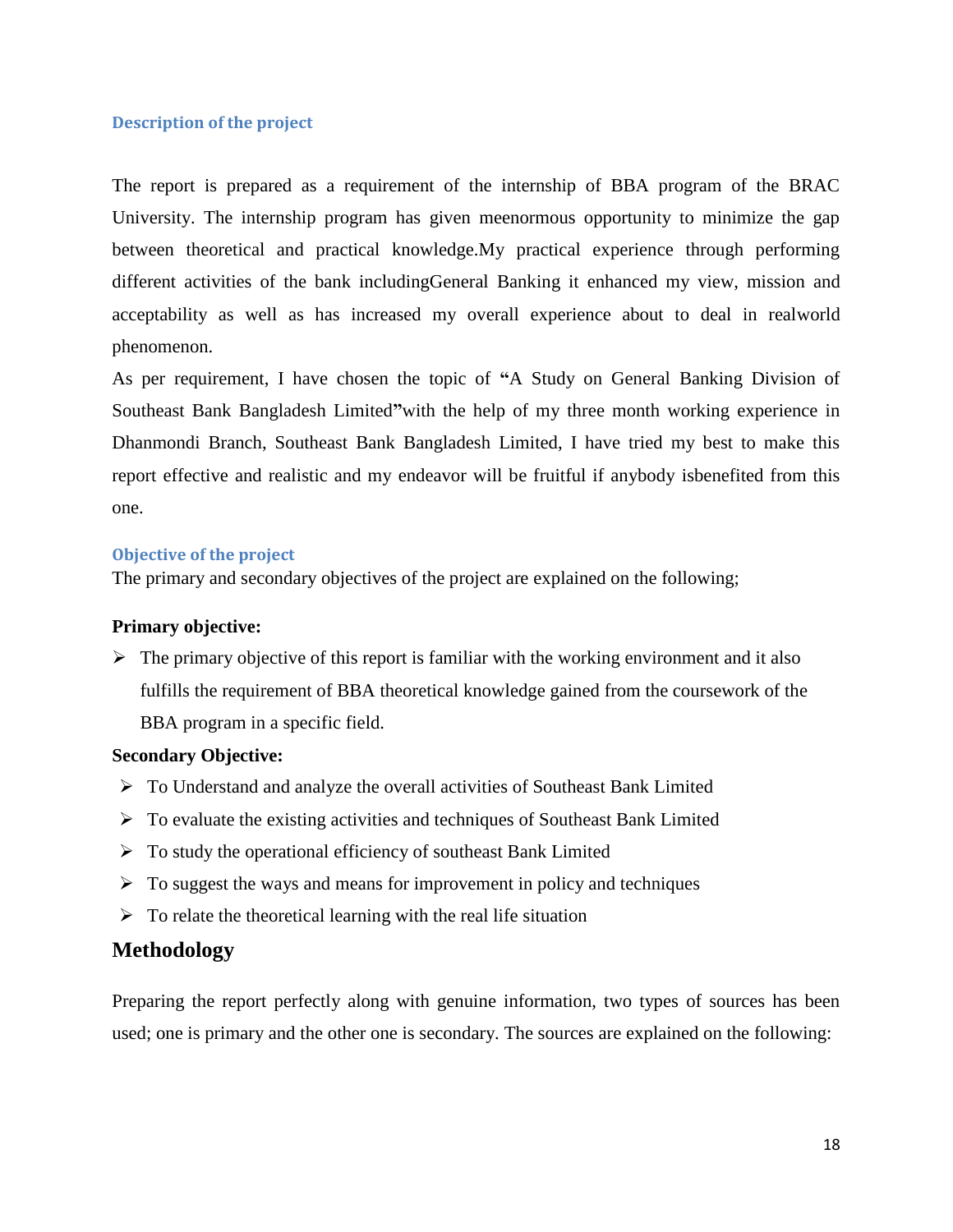### **Primary Data sources:**

The primary sources are;

- $\triangleright$  Practical banking work
- Personal discussion with the officers and executives of Southeast Bank Limited
- $\triangleright$  Personal interview with the customers

### **Secondary Data sources:**

- Daily diary (containing my activities of practical orientation in Southeast Bank Ltd),
- $\triangleright$  Various publications on banking operation,
- Website of Bangladesh Bank,
- Website of Southeast Bank Limited,
- Annual Report of the Southeast Bank Ltd,
- $\triangleright$  Personal investigation with bankers,
- $\triangleright$  Different circulars issued by Head Office and Bangladesh Bank

### <span id="page-19-0"></span>**Limitations:**

This study report is based upon primary and secondary source of information from the documents and databases of the Bank. Though I tried my level best to produce a comprehensive and well-organized report on the Bank there some limitations were required. The study that has been conducted in Southeast Bank Ltd has certainly some limitations, which are as follows-

- $\triangleright$  One of the main limitations of the report was to conduct a small scale survey on clients.
- $\triangleright$  Time period was the other limitation for collecting information, which was only three month long.
- $\triangleright$  Insufficient supply of relevant books and journals.
- $\triangleright$  The branch is too much busy branch as for this to operate the survey on the basis of questionnaire
- $\triangleright$  Deficiencies in data required for the study.
- $\triangleright$  Field practice varies with the standard practice that also created problem.
- $\triangleright$  Time provided for conducting the study is another important constraint.
- $\triangleright$  The employees in Southeast Bank Limited are so much busy in their responsible fields; they could hardly provide little time to discuss with them.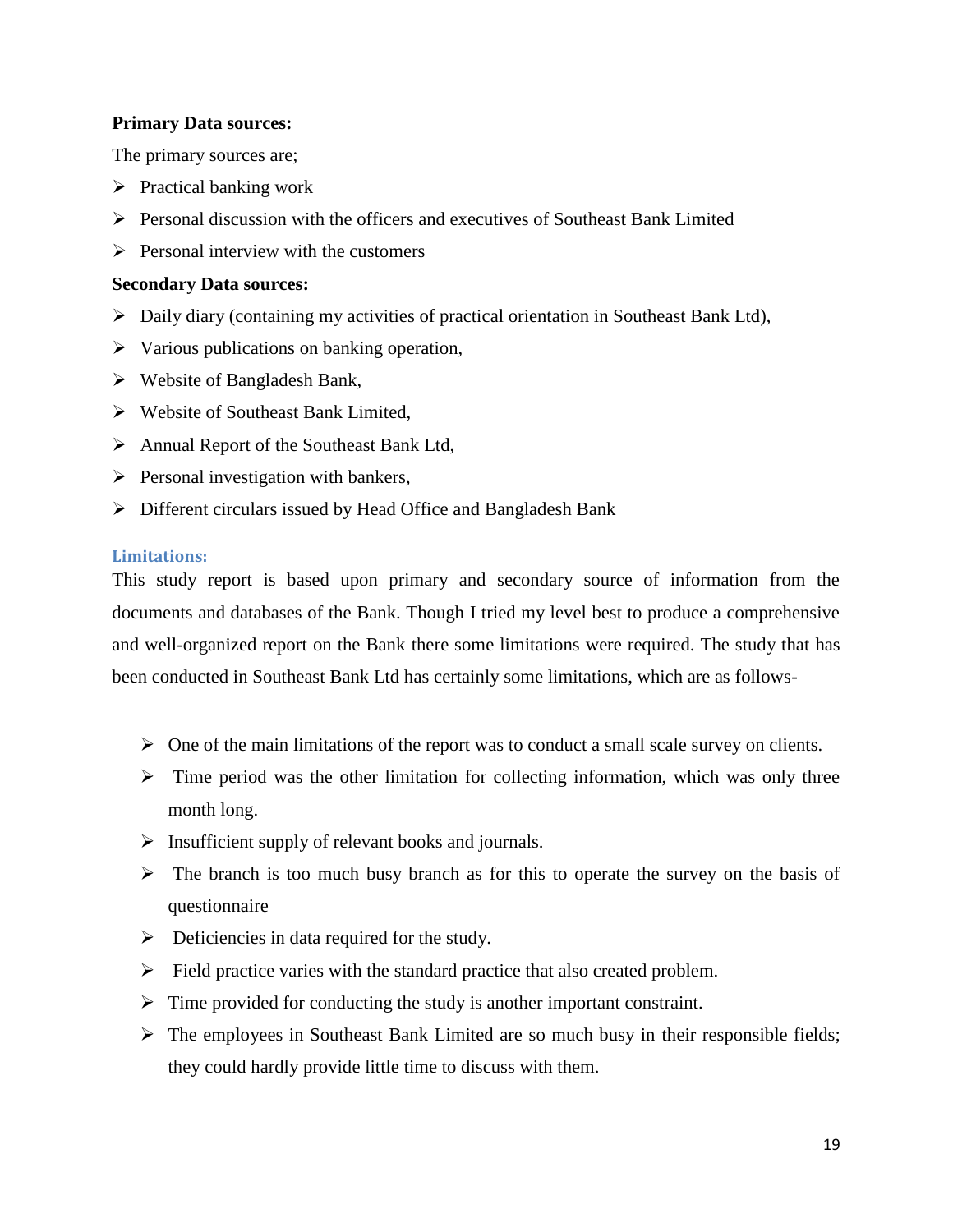### <span id="page-20-0"></span>**Activities of General Banking**

General banking is the starting point of all the banking operations. It is the department, which provides day-to-day services to the customers. Every day it receives deposits from the customers and meets their demand for cash by honoring cheques. It opens new accounts, remit funds, issues bank drafts and pay orders etc. Since bank is confined to provide the services every day and general banking is also known as, retail banking.

Functions of this department are:

- Front Desk/AccountsOpening Section
- Clearing Section
- Accounts Section
- Cash Section

### <span id="page-20-1"></span>**ACCOUNT OPENING SECTION:**

To establish a banker and customer relationship account opening is the first step. Opening of an account binds the Banker and customer into contractual relationship. But selection of customer for opening an account is very crucial for a Bank. Indeed, fraud and forgery of all kinds start by opening account. So, the Bank takes extremely cautious measure in its selection of customers. The following works are done by this section-

- **1. Accepting of deposit**
- **2. Opening of account**
- **3. Check book issue**
- **4. Closing of account**

### <span id="page-20-2"></span>**ACCCEPTING OF DEPOSIT:**

Accepting deposits is one of the main classic functions of banks. The relationship between a banker and his customer begins with the opening of an account by the former in the name of the latter. Initially all the accounts are opened with a deposit of money by the customer and hence these accounts are called deposits accounts. Banker solicits deposits from the members of the public belonging to different lifestyles, engaged in numerous economic activities and having different financial status. There are two officers performing various functions in this department.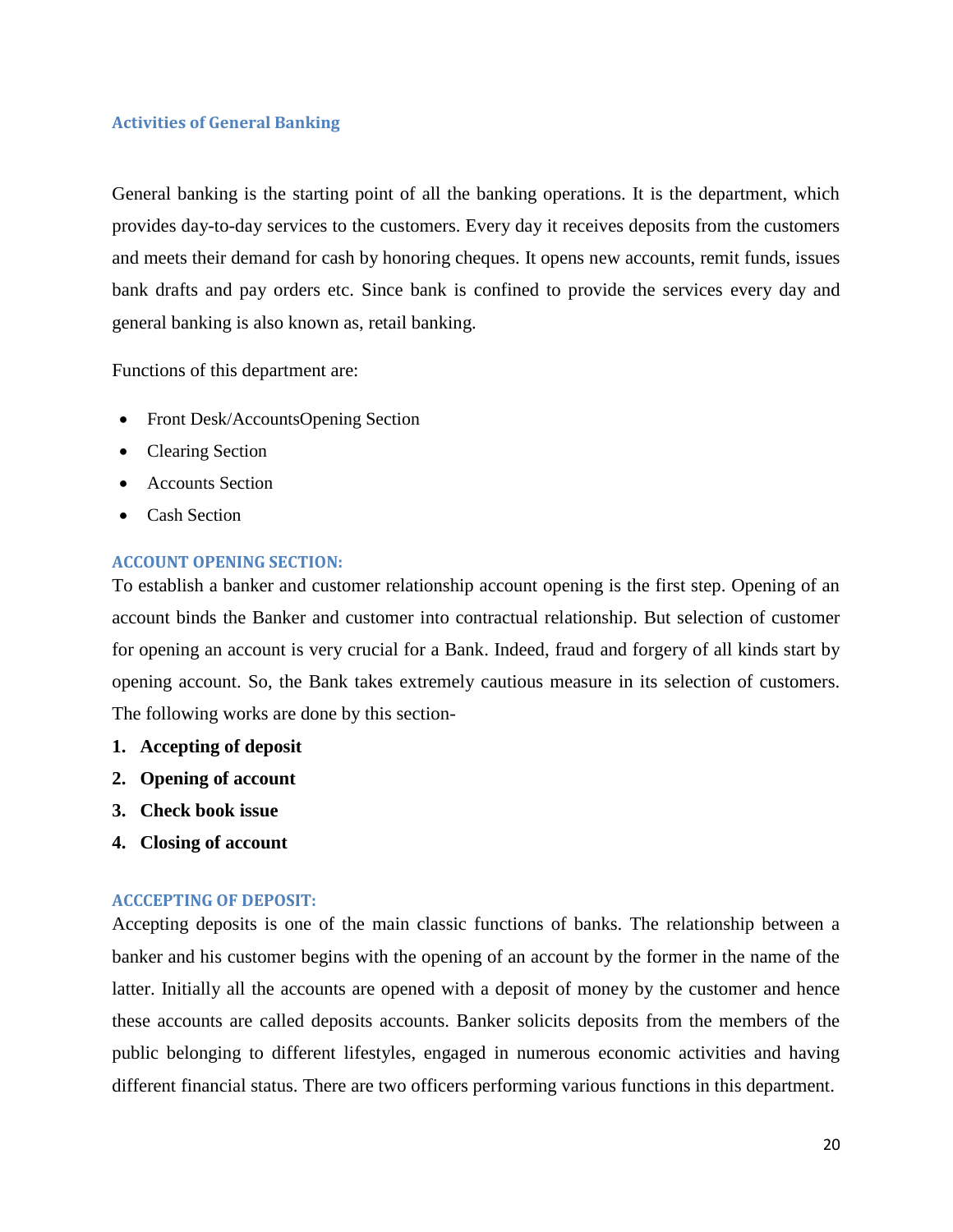### **The deposits those are accepted by SEBL may be classified in to:**

### **a) Demand Deposits.**

### **b) Time Deposits.**

# **DEMAND DEPODITS:**

The amount in accounts are payable on demand so it is called demand deposit account. SEBL accepts demand deposits through the opening of –

### **Al-Wadiah Current account(CD)**

**Mudaraba Savings account(SB)** 

**AL- WADIAH CURRENT ACCOUNT:** Both individuals and business open this type of account. Frequent transactions are (deposits as well as withdrawal) allowed in this type of account. A current a/c holder can draw cheques on his account, any amount, and any numbers of times in a day as the balance in his account permits.

### **Criteria of current account followed by SEBL:**

- Generally opened by businessmen, government and semi-government organizations; with proper introduction.
- No interest/munafah is provided for deposited amount.
- Overdraft is allowed in this account.
- Minimum opening balance is TK.2000.
- A minimum balance of Tk. 5000/- has to be maintained

# **MUDARABA SAVING ACCOUNT:**

Individuals for savings purposes open this type of account. Current interest/munafah rate of these accounts is 06% per annum. Interest/ munafah on SB account is calculated and accrued monthly and Credited to the account half yearly. This calculation is made for each month based on the lowest balance at credit of an account in that month. A depositor can withdraw from his SB account not more than twice a week up to an amount not exceeding 25% of the balance in the account. If anyone withdraws money more than twice he/she will not get the interest for that month.

### **Criteria of savings account followed by SEBL:**

An appropriate introduction is required for opening the A/C;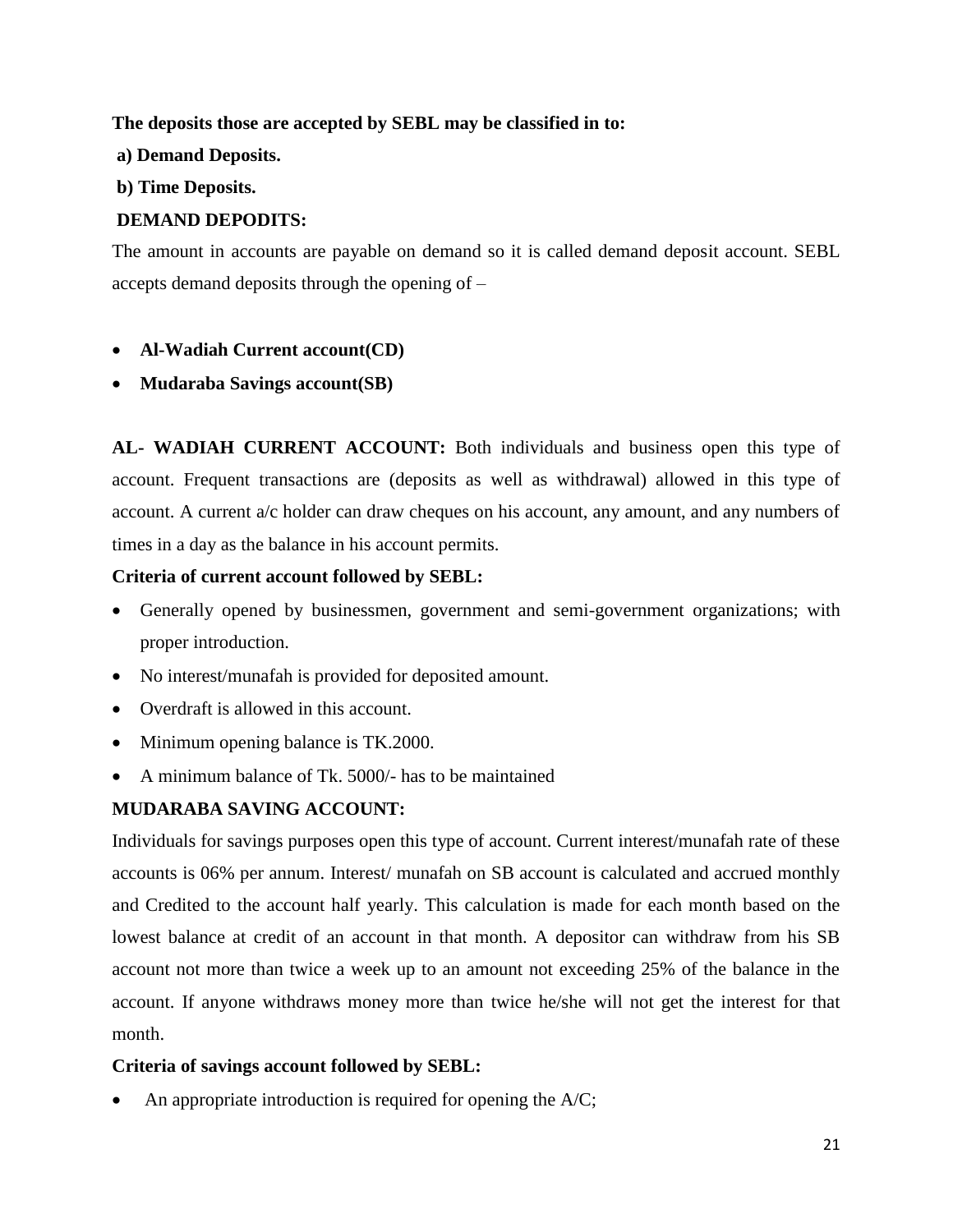- Frequent withdrawal is not encouraged;
- A depositor may withdraw money from his/her account twice in a week;
- Minimum amount of TK.5000 is required as initial deposit;
- Depositor may withdraw his/her deposited money up to 25% of the Balance in his/her account without notice. The bank may realize service charge in its discretion.
- Depositor will get interest/munafah on the amount deposited in his/her account.

### **TIME DEPOSITS:**

A deposit which is payable at a fixed date or after a period of notice is a time deposit. In SEBL Motijheel Branch (Islamic Banking) accepts time deposits through Mudaraba Term Deposit Receipt (MTDR), Mudaraba Short Noticed Deposit (MSND), and Mudaraba Schemes etc. While accepting these deposits, a contract is done between the bank and the customer. When the banker opens an account in the name of a customer, there arise contracts between the two. This contract will be a valid one only when both the parties are competent to enter into contracts. SEBL accepts time deposits through the opening of –

- Mudaraba Term Deposit Receipt(MTDR)
- Mudaraba Short Notice Deposit(MSND)
- Mudaraba Monthly Saving Scheme(MMSS)

### **MUDARABA TERM DEPOSIT RECIPT (MTDR)**

MTDR are opened for a fixed period varying from one months to three years or above and are payable at a fixed date of maturity. In case of MTDR Account the banks do not have to maintain a cash reserve. So SEBL offers a high interest rate in MTDR accounts. It is usually paid on maturity of the fixed deposit. SEBL calculates interest at each maturity date and provision is made on that "Miscellaneous creditor expenditure payable accounts" is debited for the accrued interest.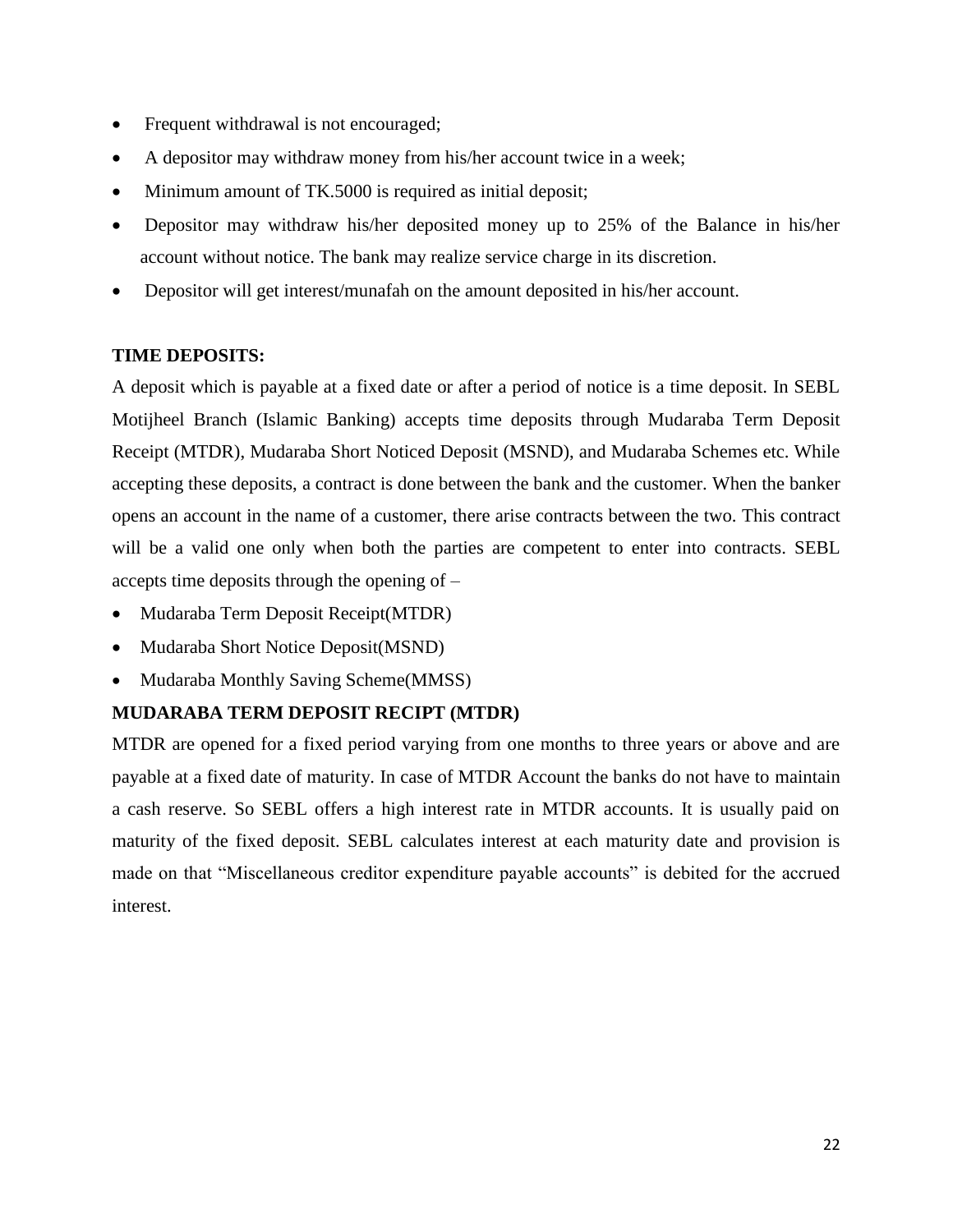| No.              | <b>Term Deposit</b> | <b>Rate of</b>          | <b>Premature</b>    | <b>Rate of</b> |
|------------------|---------------------|-------------------------|---------------------|----------------|
|                  |                     | <b>Interest/Munafah</b> | <b>Encashment</b>   | Interest/      |
|                  |                     |                         |                     | <b>Munafah</b> |
| $\mathbf{1}$     | 1 month             | 6.75%                   | Before 30 days      | N <sub>o</sub> |
|                  |                     |                         |                     | Interest       |
| $\mathbf{2}$     | 2 month             | 7.25%                   | Before 2 month      | N <sub>0</sub> |
|                  |                     |                         |                     | Interest       |
| 3                | 3 month             | 11.25%                  | Before expiry of 3  | N <sub>o</sub> |
|                  |                     |                         | month               | Interest       |
| $\boldsymbol{4}$ | 6 month             | 11.50%                  | Before expiry of 6  | N <sub>o</sub> |
|                  |                     |                         | month               | Interest       |
| 5                | 12 month            | 12%                     | Before expiry of 12 | N <sub>o</sub> |
|                  |                     |                         | month               | Interest       |

RATE OF INTEREST/MUNAFAH, PRE-MATURE ENCASHMENT OF TERM DEPOSIT:

From above circumstances it is clear that. If anyone runs his/her Deposit up to 11 month and withdraw his/her money in case of any kinds of emergency he/she will not get any types of interest but if the person give an application to Manager than manager can arrange interest of savings rate for that person.

### **Procedure of Opening MTDR Account:**

Before opening a MTDR Account a customer has to fill up an application form which contains the followings:

- $\triangleright$  Amount in figures
- $\triangleright$  Beneficiary's name and address
- $\triangleright$  Period
- $\triangleright$  Rate of interest/munafah
- $\triangleright$  Date of issue
- $\triangleright$  Date of maturity
- $\triangleright$  How the account will be operated (singly or jointly)
- $\triangleright$  Signature(s)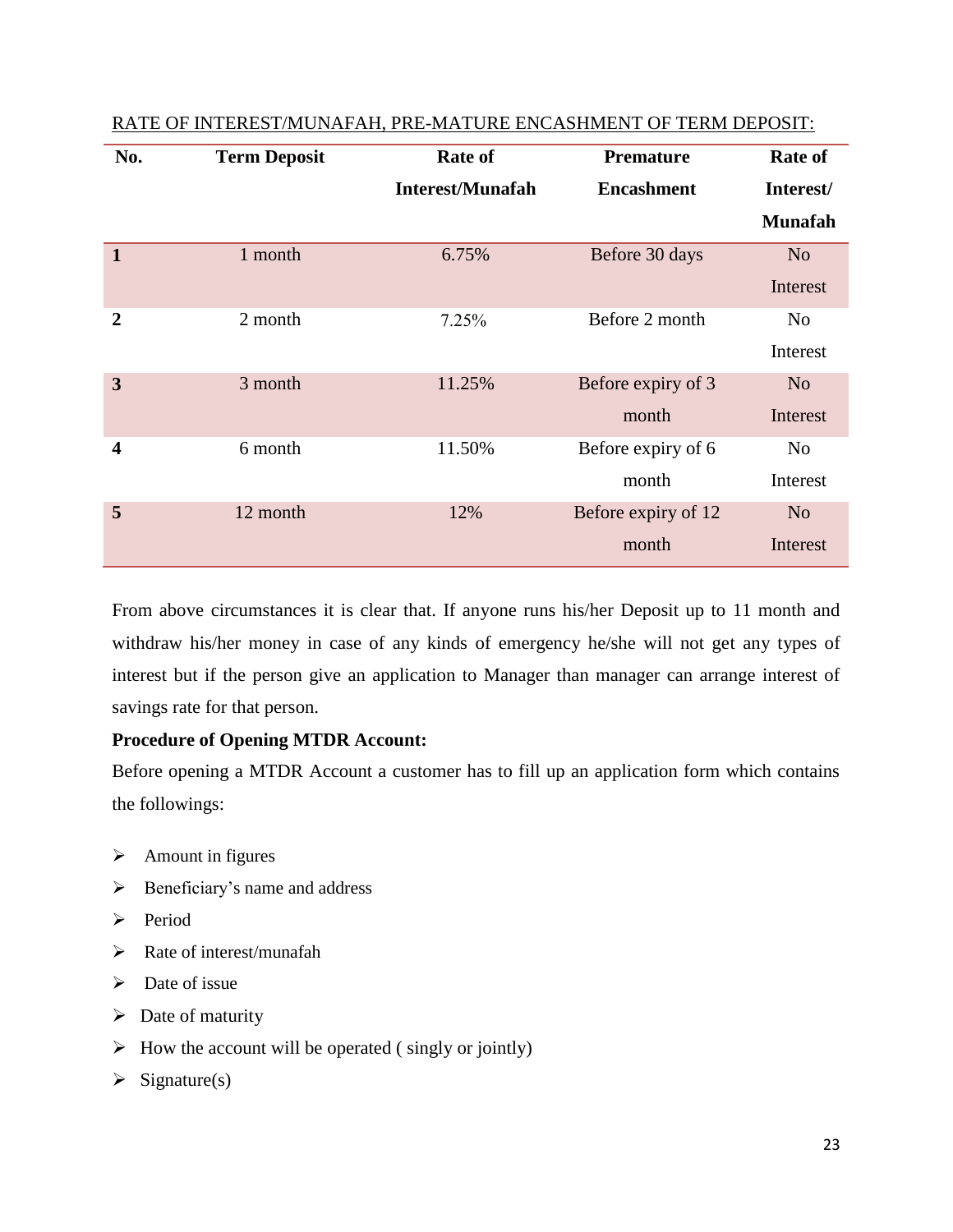$\triangleright$  M.T.D.R. no.

 $\triangleright$  Special instructions (if any)

After fulfilling the above information and depositing the amount, MTDR account is opened and a MTDR receipt is issued and it is recorded in the MTDR Register which contains the following information:

> MTDR account no.

- $\triangleright$  MTDR (Fixed Deposit Receipt) no.
- $\triangleright$  Name of the MTDR holder with address
- $\triangleright$  Maturity period
- $\triangleright$  Maturity date
- $\triangleright$  Interest rate

### **MUDARABA SHORT NOTICE DEPOSIT (MSND)**

The deposits held in these accounts shall be payable on short time for 7 days or 30 days. The deposits may be accepted for period and rate of interest/munafah is fixed by H.O. from time to time. The MSTD interest/munafah rates in SBL are 6.5%.

### **MUDARABA MONTHLY SAVING SCHEME (MMSS)**

It is one type of savings scheme where installment payment should be deposited to the bank within first 10 days of each month. It can be opened for five, eight and ten years maturity period for Tk. 250/-, Tk. 500/-, Tk.1000/-, Tk.1500/-, Tk.2500/-, and Tk. 5000/-. Interest/munafah is paid to the customer @ 12.5% for MSS.

### **3.1.1.2. OPENING AN ACCOUNT:**

The relationship between the Customer and Banks established though no. of bank accounts.It is a contractual relationship. However, selection of customer for opening an account is very crucial for a Bank.

There are several steps need to be followed to open an account in Southeast Bank. The steps are:

Step1: Applicant fills up the relevant application form in the prescribed manner.

Step2: He or She is required to fill up the specimen signature card.

Step3: For individual introduction is needed by an account holder.

Step4: The authorized officers analyze the introduction and examine the documents submitted.

Step5: Issuance of deposit slip and the deposit must be made in cash. No cheque or draft is acceptable to the Bank.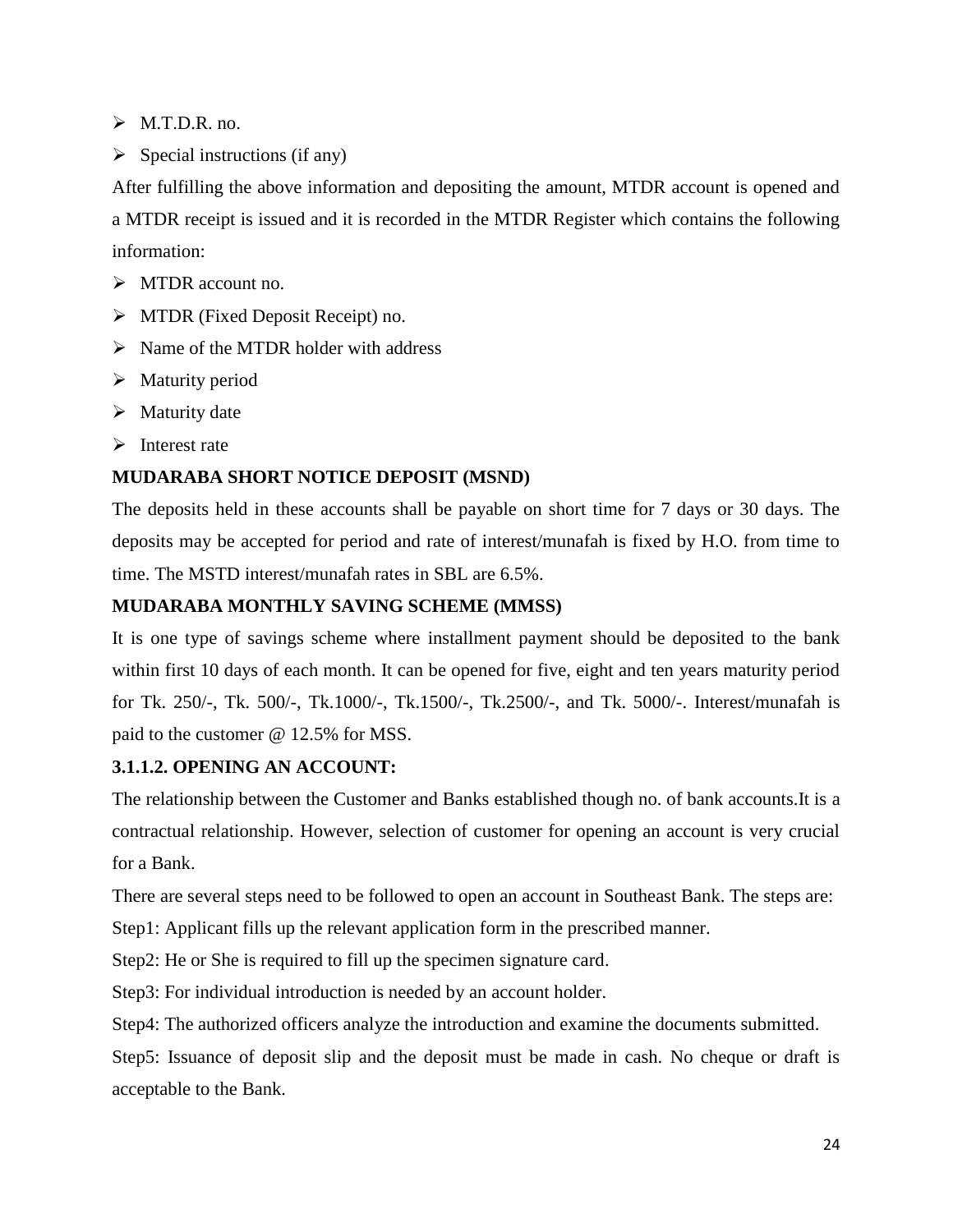Step6: After depositing the cash one cheque book & pay- in-slip book is issued.

Step7: Now from as the account has been opened it need to maintained by both customer and.

The steps are briefly discussed on the following paragraphs;

### **Step1- Filling the Form**

At first the prospective account holder will apply for opening an account by filling up account opening form. Account opening form consists of the name of the branch, type of account, name of the applicant(s), present address, permanent address, passport number (if any), date of birth, nationality, occupation, nominee(s), special instruction (if any), initial deposit, specimen signature(s) of the applicant(s), introducer's information etc. Moreover have to fill up of Know your Customer form; this form has been introduced by the Bangladesh Bank to prevent money laundering. "Know Your Customer" form helps to assess the customer. Clear instructions with regard to operations are found in "Know Your Customer". If the transaction of a customer is suspicious or not matched with the "Know Your Customer" than Bank branch should report it to Bangladesh Bank.

### **Step2- Filling up the specimen signature card:**

The signature of the prospective account holder in the account opening form and on the specimen signature card duly attested by the introducer, not only that but also the signatures should be same in both form. Moreover two copies of passport size photograph duly attested by the introducer.

### **Step3- Introduction of the Customer:**

The account holder should be properly introduced by the followings:

i. An existing customer of the bank.

ii. Officials of the bank not below the rank of Assistant Officer.

iii. A respectable person of the locality who is well known to the Manager or authorized officer.

### **Step4- Analyzing the Introduction:**

In this step the authorized officers analyze the introduction and examine the documents have submitted. Then the concerned authority will allocate a number for the new account.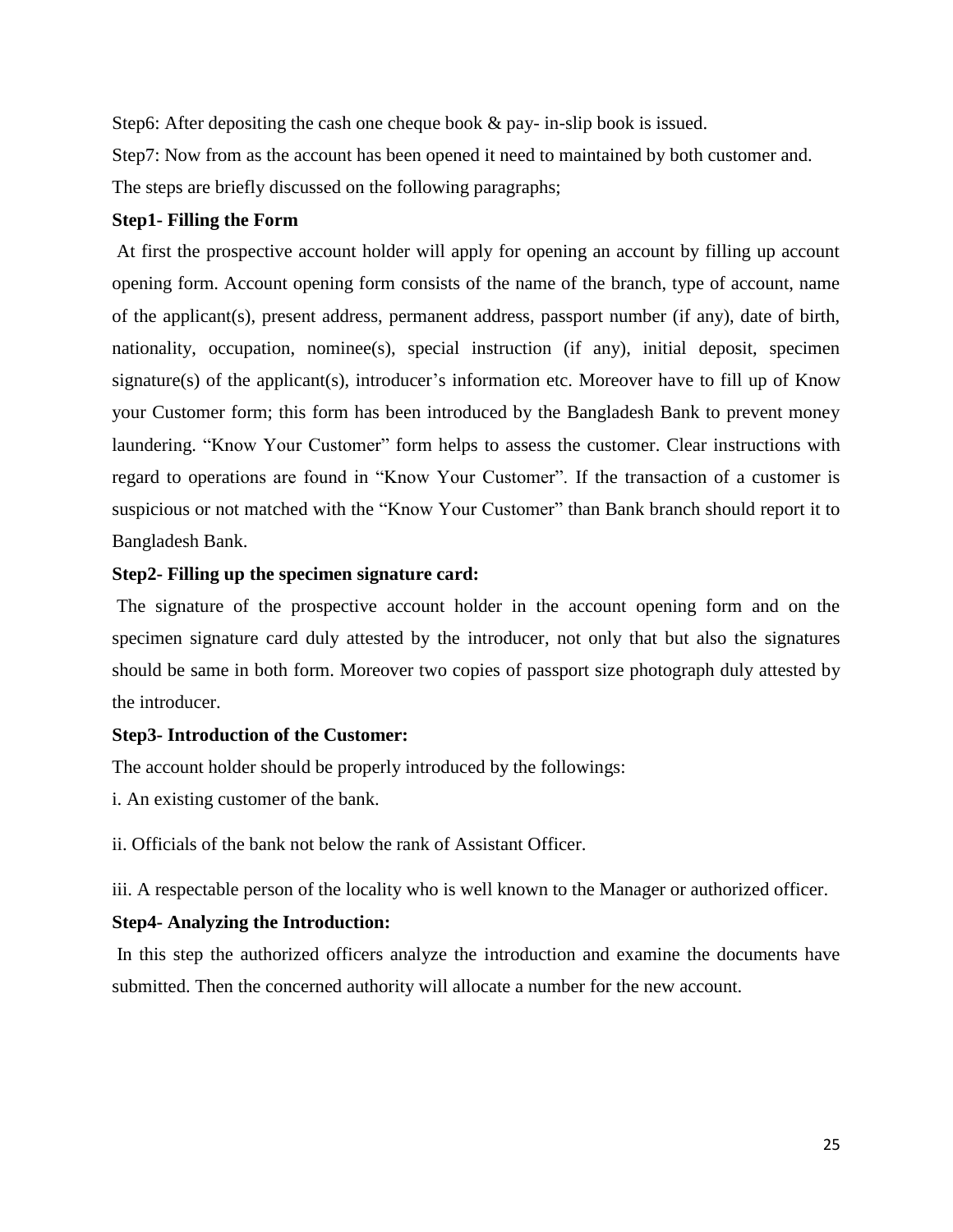# **Step5- Deposit Money:**

After Examination of the documentsthe customer than deposit the "initial deposit" by filling up a deposit slips. Initial deposit to open a current account in SBL is Tk. 1000.00 and saving account is Tk. 500.00.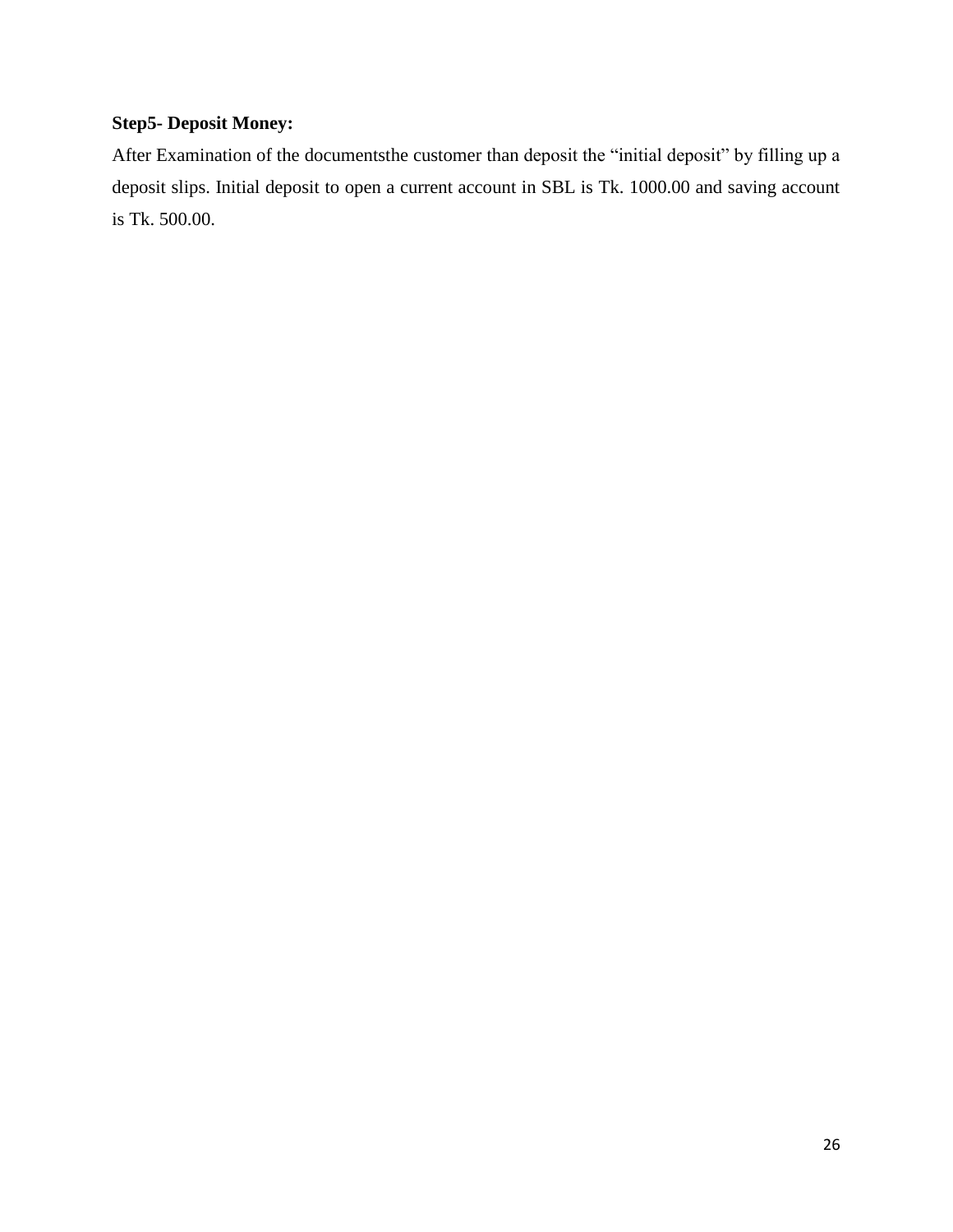### **Step6- Issuing Cheque Book:**

After depositing the cash one cheque book & pay- in-slip book is issued

### **Step7- Acceptance of Account:**

After all the procedures are done at the end the account is considered as opened.

Southeast Bank Ltd, Kotuali Branch, Chittagong maintains all of its accounts in computer. After depositing the initial deposit, Branch records it in the computer by giving new account number. Then it issues cheque book requisition slip by the customer. Then it distributes all relevant papers to respective department.

# **ACTIVITIES &PAPERS NECESSARY FOR OPENING AN ACCOUNT**

### **(A) Joint Account:**

If the account is a joint account, then the joint account holder should submit a declaration and operational instructions of the account along with their signature.

### **(B) Partnership firm:**

The following documents have to be submitted for preparing an account of a partnership firm:

i) Partnership deed.

ii) There two type documents for partnership varies on the basis of registration:

(a) If the partnership firm is a registered one, then one copy of registration forms.

(b) If not, then a copy of certificate from the notary public.

### **(C) Limited Company:**

Opening of an account of a limited company, following documents have to be submitted:

i) A copy of resolution of the company that the company decided to open an account in the Southeast Bank.

ii) Certified true copy of the Memorandum & Articles of Association of the Company.

iii) Certificate of Incorporation of the company for inspection and return along with a duly certified Photocopy for Bank's records.

iv) Certificate from the Registrar of Joint Stock Companies that the company is entitled to commence business (in case of Public Ltd. Companyfor inspection and return) along with a duly certified Photocopy for Bank's records.

v) Latest copy of balance sheet.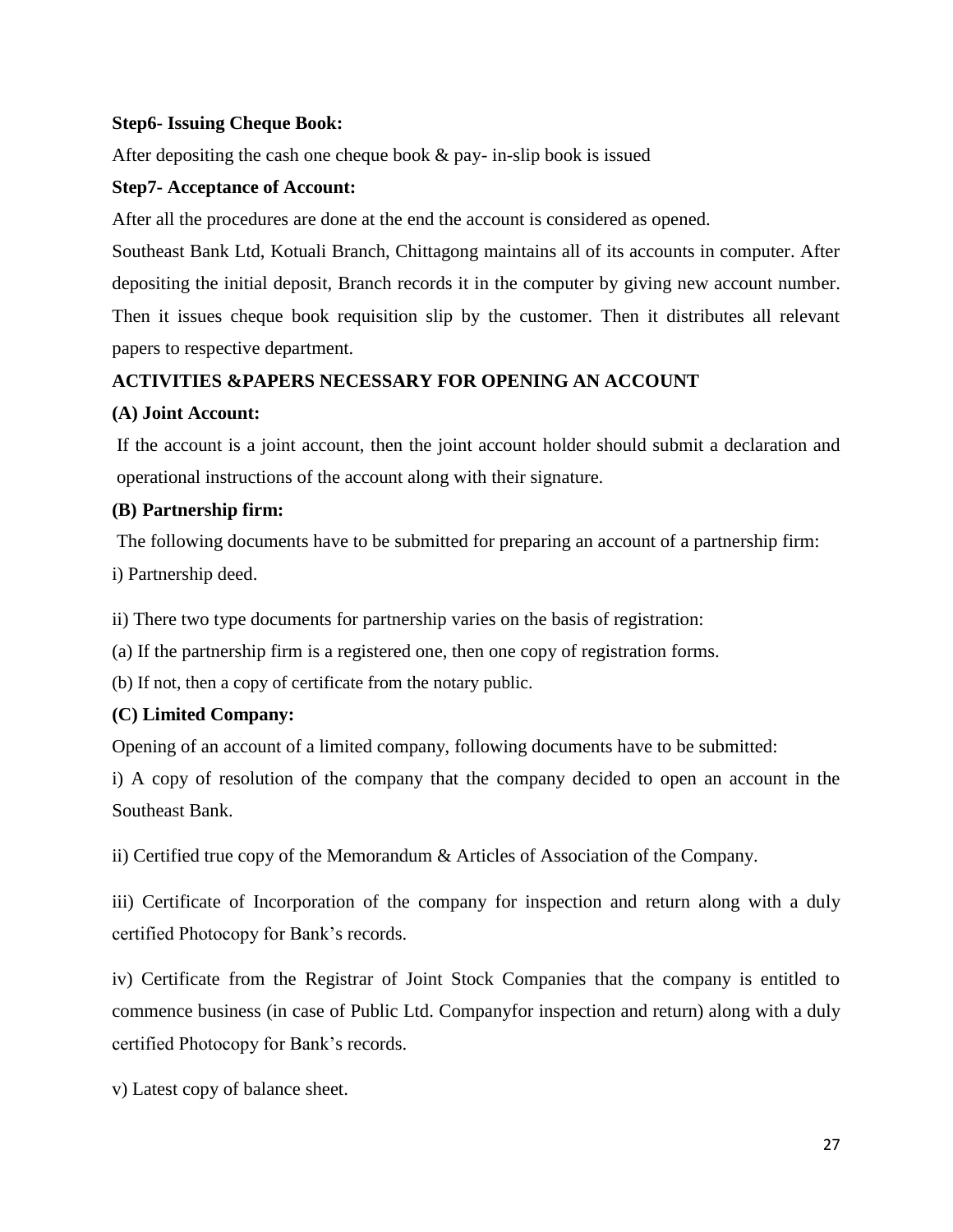vi) Extract of Resolution of the Board/General Meeting of the company for opening the account and authorization for its operation duly certified by the Chairman/Managing Director of the company list of Directors with address (a latest certified copy of Form-XII).

# **(C) Society:**

The documents have to be obtained in case of the account of the society:

i) Up-to-date list of office bearers.

ii) Certified copy of Resolution for opening and operation of account.

iii) Certified copy of Bye-Law and Regulations/Constitution.

iv) Copy of Government Approval (if registered).

# **(D) Co-operative Society:**

The documents have to be obtained in case of the account of Co-operative Society are:

i) Copy of Bye-Law duly certified by the Co-operative Officer.

ii) Up-to-date list of office bearers.

iii) Resolution of the Executive Committee as regard of the account.

iv) Certified copy of Certificate of Registration issued by the registrar, Co-operative societies.

# **(F) Trustee Board:**

The documents have to be obtained in case of the account of trustee board:

i) Prior approval of the Head Office of SBL.

ii) Certified copy of Deed of Trust, up to date list of members of the Trustee Board and certified copy of the Resolution of Trustee Board to open and operate the account.

# **(G) Minor's Account:**

The documents have to be obtained in case of the account of minor:

i) Putting the word "MINOR" after the title of the account.

ii) Recording of the special instruction of operation of the account.

The AOF is to be filled in and signed by either the parents or the legal guardian appointed by the court of law and not by the minor.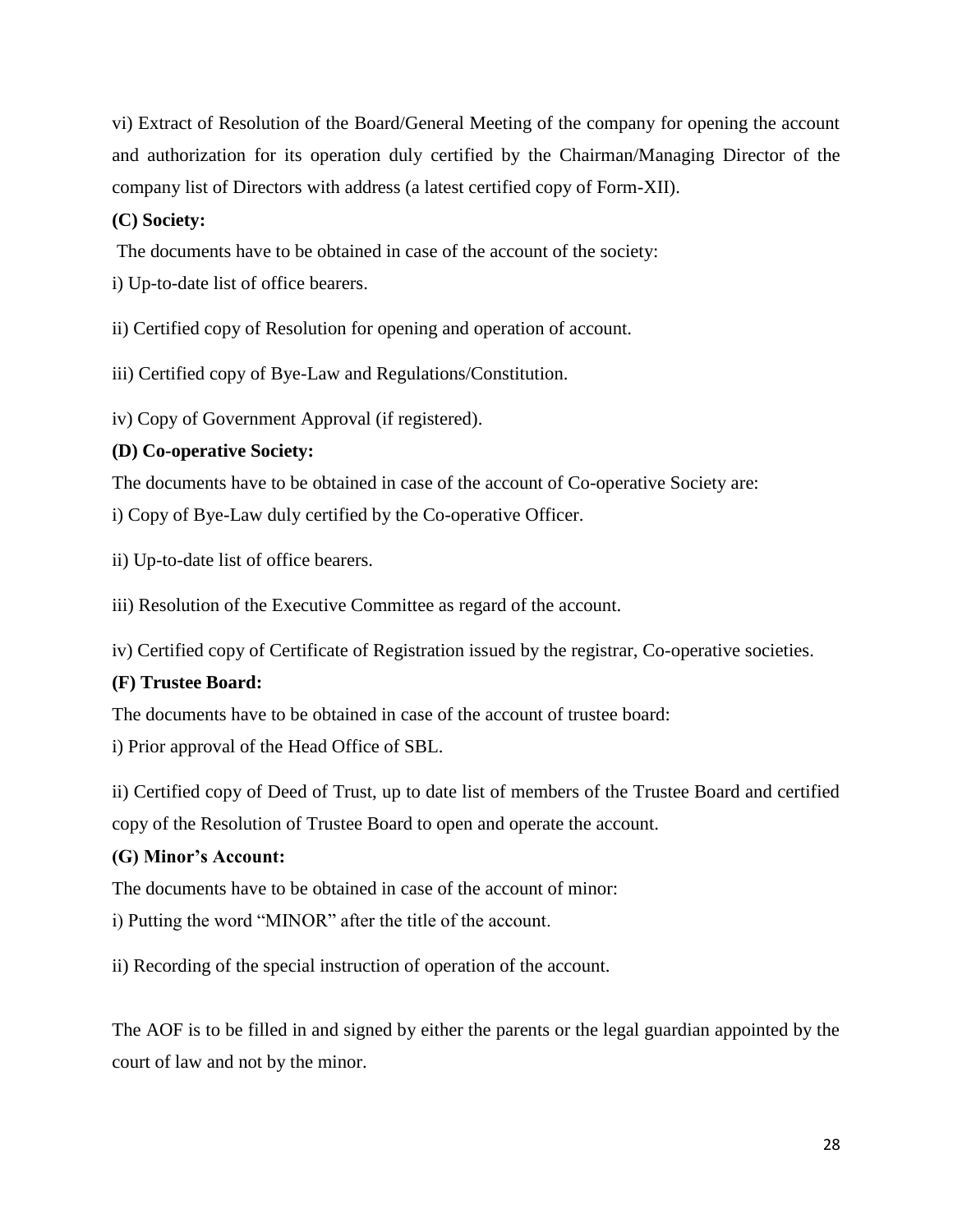#### **Issue of Duplicate cheques book:**

Duplicate chequesbook instead of lost one should be issued only when an A/C holder personally approaches the Bank with an application Letter of Indemnity in the prescribed Performa agreeing to indemnify the Bank for the lost checkbook. Fresh check Book in lieu of lost one should be issued after verification of the signature of the Account holder from the Specimen signature card and on realization of required Excise duty only with prior approval of manager of the branch. Cheques series number of the new cheques book should be recorded in ledger card and signature card as usual. Series number of lost cheques book should be recorded in the stop payment register and caution should be exercised to guard against fraudulent payment.

#### **Issue of New cheques book (for old account)**

All the procedure for issuing a new cheques book for old account is same as the procedure of new account. Only difference is that customer have to submit the requisition slip of the old cheques book with date, signature and his/her address. Computer posting is then given to the requisition slip to know the position of account and to know how many leaf/leaves still not used. The number of new cheques book is entered on the back of the old requisition slip and is signed by the officer.

### **IssuingCheque Bookto the Customers:**

Fresh cheque book is issued to the account holder only against requisition on the prescribed requisition slip attached with the cheque book issued earlier, after proper verification of the signature of the account holder personally or to his duly authorized representative against proper acknowledgment.

### **Procedure of issuance of a cheque book:**

When the cheque is handed over to any other person then the account holder the bank addressing the account holder with details of the cheques book issues an acknowledgement slip. This acknowledgement slip must be signed by the account holder and returned to the bank. Otherwise the bank will dishonor any cheques from this cheques book. At the end of the day all the requisition slips and applicationforms are sent to the computer section to give entry to these new cheques.

 $\triangleright$  A customer who opened a new account initially deposits minimum required money in the account.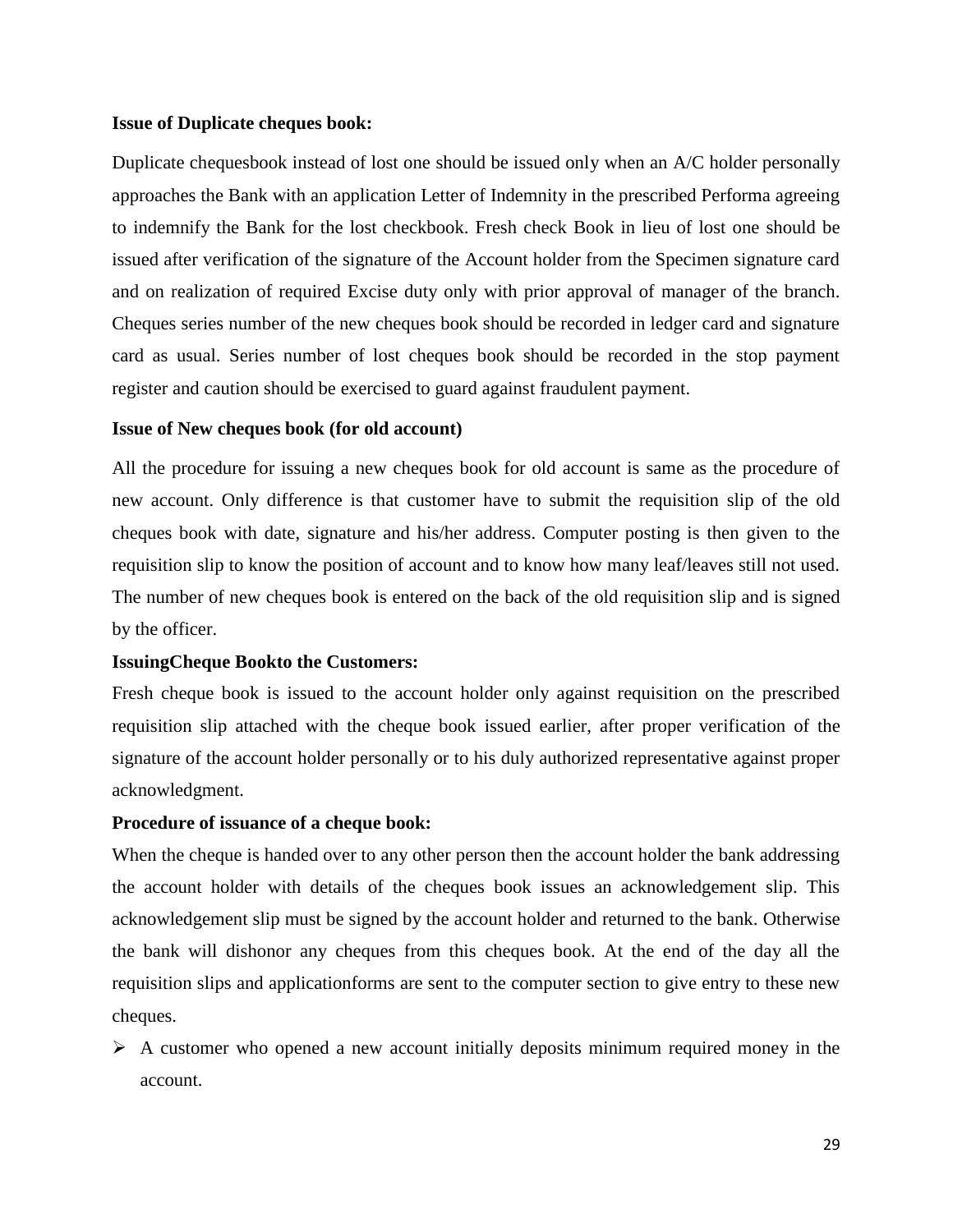- $\triangleright$  The account opening form is sent for issuance of a cheque book
- $\triangleright$  Respected Officer first draws a cheque book
- $\triangleright$  Officer then sealed it with branch name.
- $\triangleright$  In-charge officer enters the number of the cheque Book in Cheque Issue Register.
- $\triangleright$  Officer also entry the customer's name and the account number in the same Register.
- $\triangleright$  Account number is then writing down on the face of the Cheque Book and on every leaf of the Cheque book including Requisition Slip.
- $\triangleright$  The name of the customer is also written down on the face of the Cheque book and on the Requisition slip.
- $\triangleright$  The word "Issued on" along with the date of issuance is written down on the requisition slip.
- $\triangleright$  Number of Cheque book and date of issuance is also written on the application form.
- $\triangleright$  Next, the customer is asked to sign in the Cheque book issue register.
- $\triangleright$  Then the respected Officer signs on the face of the requisition slip put his initial in the register and hand over the cheque book to the customer.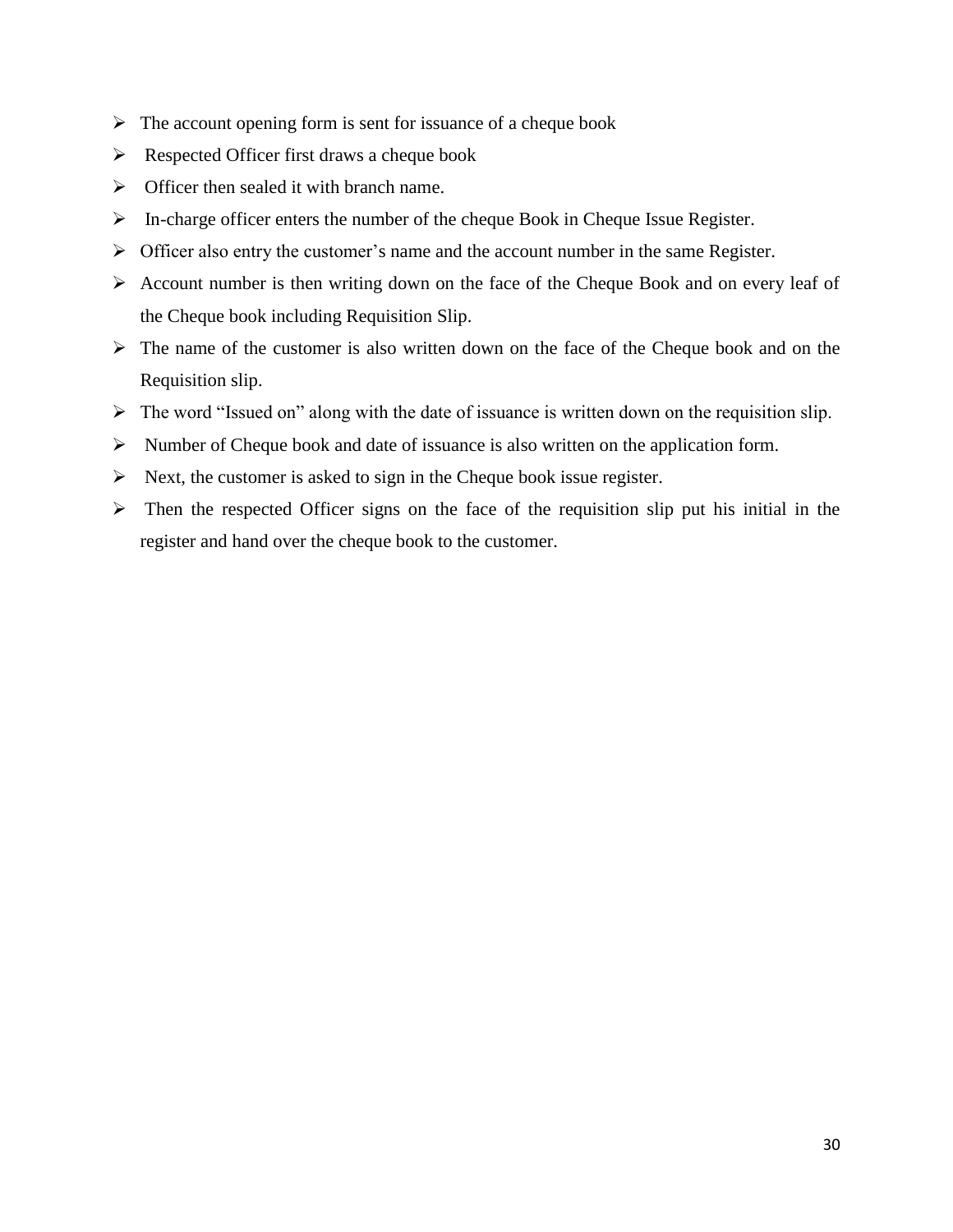### **4.1.4 TRANSFER OF AN ACCOUNT**

- $\triangleright$  The customer submits an application mentioning the name of the branch to which he wants the account to be transferred.
- $\triangleright$  His signature cards, advice of new account and all relevant documents are sent to that branch through registered post.
- $\triangleright$  The balance standing at credit in customer's account is sent to the other branch through Inter Branch Credit Advice (IBCA).
- $\triangleright$  No exchange should be charged on such transfer.
- $\triangleright$  Attention is also given in this connection.

### **CLOSING THE ACCOUNT**

Upon the request of a customer, an account can be closed. After receiving an application from the customer to close an Account, the following procedure is followed by a banker. The customer should be asked to draw the final cheque for the amount standing to the credit of his a/c less the amount of closing and other incidental charges and surrender the unused cheque leaves. The account should be debited for the account closing charges etc. and an authorized officer of the Bank should destroy unused cheque leaves.

In case of joint account, the application for closing the account should be signed by all the joint holders.

A banker can also close the account of his customer or stop the operation of the account under following considerable circumstances:

- $\triangleright$  Death of the customer
- $\triangleright$  Customer's insanity and insolvency
- $\triangleright$  Order of the court (Garnishee order)
- $\triangleright$  Specific charge for fraud forgery
- $\triangleright$  Stop payment of cheque
- $\triangleright$  A banker can stop payment of cheque of his customer under following considerable circumstances
- $\triangleright$  Firstly the account holder will apply to stop the payment of his cheque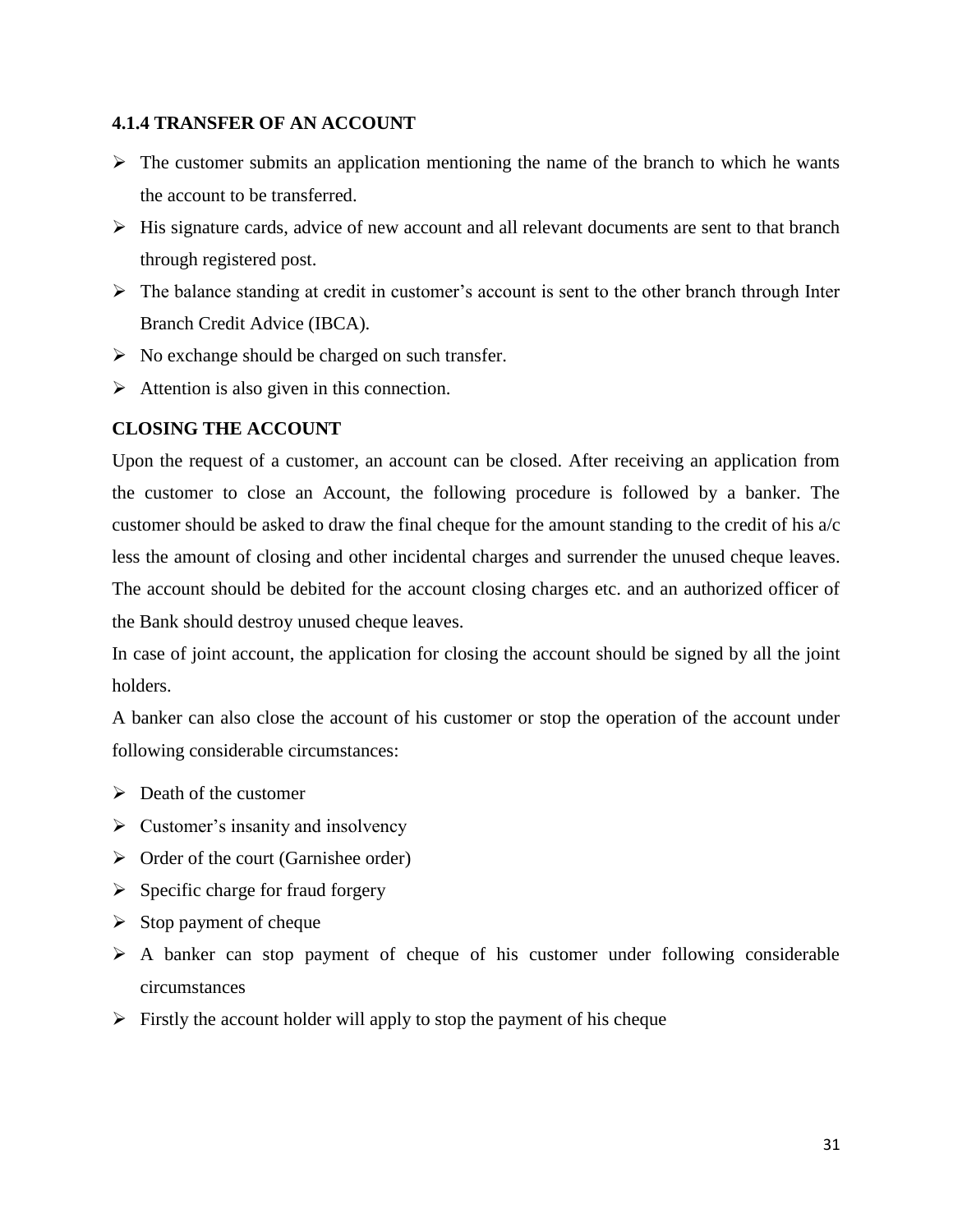### **Dishonor of Cheque:**

If the cheque is dishonored, SEBL sends a memorandum (cheque return memo) to the customer stating the reason in the following way:

- $\triangleright$  Refer to drawer
- $\triangleright$  Not arranged for
- $\triangleright$  Effects not cleared May be present again
- $\triangleright$  Exceeds arrangements
- $\triangleright$  Full cover not received
- $\triangleright$  Payment stopped by drawer
- $\triangleright$  Drawer's signature differs/ required
- Alterations in date/figures/words require drawer's full signature
- $\triangleright$  Cheque is posts dated/out of date/mutilated
- $\triangleright$  Amount in words and figures differs
- $\triangleright$  Crossed cheque must be present through a bank.
- $\triangleright$  Clearing stamps required/requires cancellation.
- $\triangleright$  Addition to the discharge of Bank should be authenticating.
- Cheque crossed "Account Payee Only"
- $\triangleright$  Collecting Bank's discharge irregular/required.
- $\triangleright$  If the cheque is dishonored due to insufficiency of funds SEBL inform the account holder immediately.

### **Clearing Section:**

This section of the bank receives all kinds of cheques in favor of the client for clearing as the part of their banking service. After receiving the Cheque it is necessary to endorse it and cross it specially. Basically the cheques for clearing are of following types:

### **Inward Clearing Cheque**

Cheques received from the Clearing House, of SEBL. The Journal entry for it is;

Party's A/C ------------Dr.

SEBL General Account ------------Cr.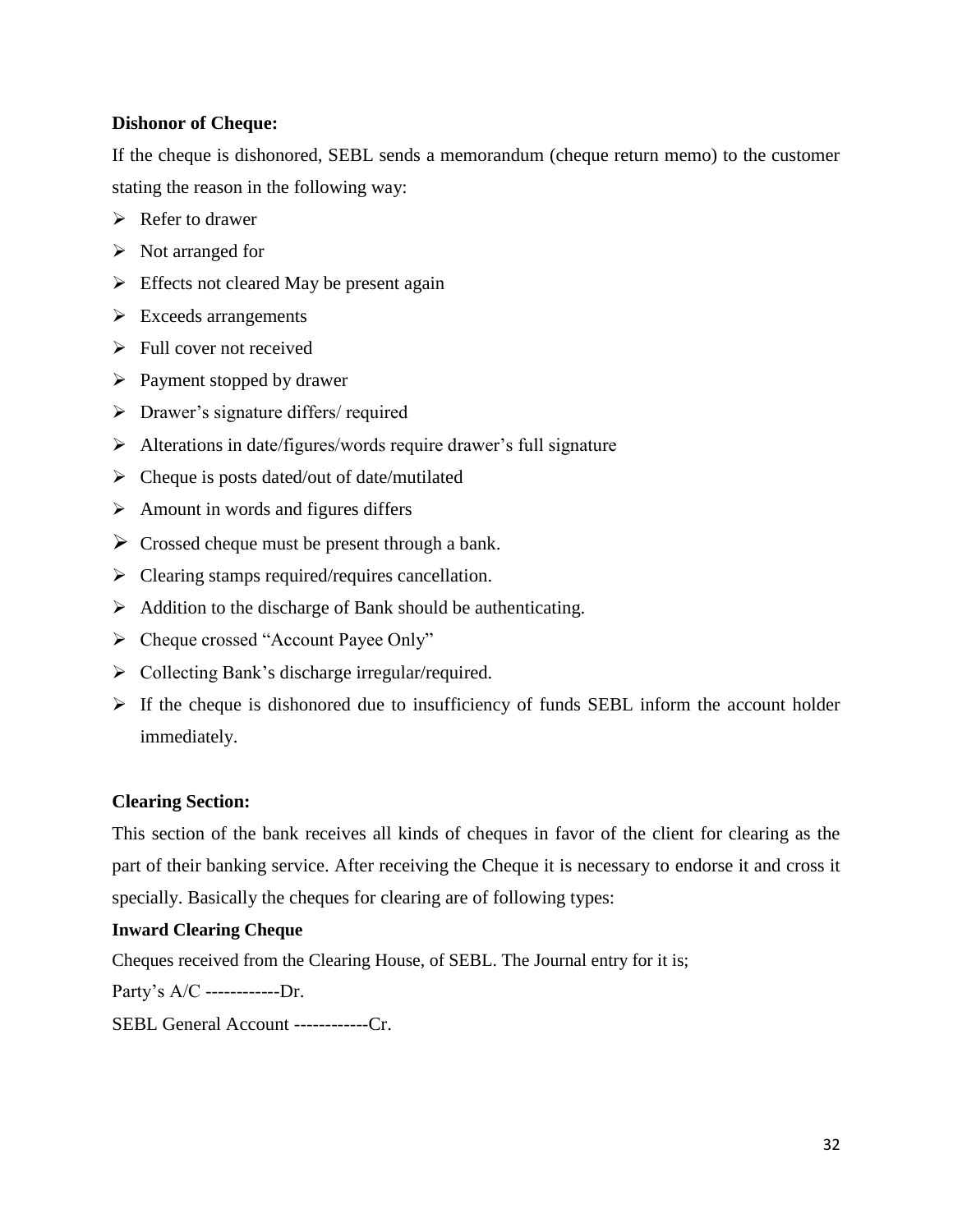### **OBC (Outward Bills for Collection)**

Cheques of other branch of SEBL, Agrabad within our clearing house area. These cheques are directly sent to the respective branch and request them to send IBCA. When IBCA comes, then customer's accounts are credited for the amount of the cheque.

### **Clearing Cheque**

Cheques of another bank within our clearing house area. These cheques are sent to clearing house via the Principal Branch. When drawee bank honor the cheques, then the account of Cheque depositors are credited.

### **Outward clearing cheque**

Cheques of another bank which are situated outside the clearing area those cheques are called outward clearing cheque These Cheques are cleared in two ways: Firstly, if any branch of our bank exists within the clearing house area of drawee bank, then we send the cheque to that branch of our bank and that branch collects the proceeds through clearing house formalities and sends an IBCA to us. In second way, if there is no branch of our bank, then we directly send the cheque to the drawee bank and request them to send the proceeds by PO or DD or by in any other means.

### **Inward Bills for Collection (IBC)**

These are from other branch of Southeast Bank Ltd. These Cheques are settled by sending IBCA, debiting depositor's account and crediting sender's branch account. These are can be from the another bank outside the clearing house. These Cheques are settled debiting depositor's account and sending DD or PO in favor of sender's bank.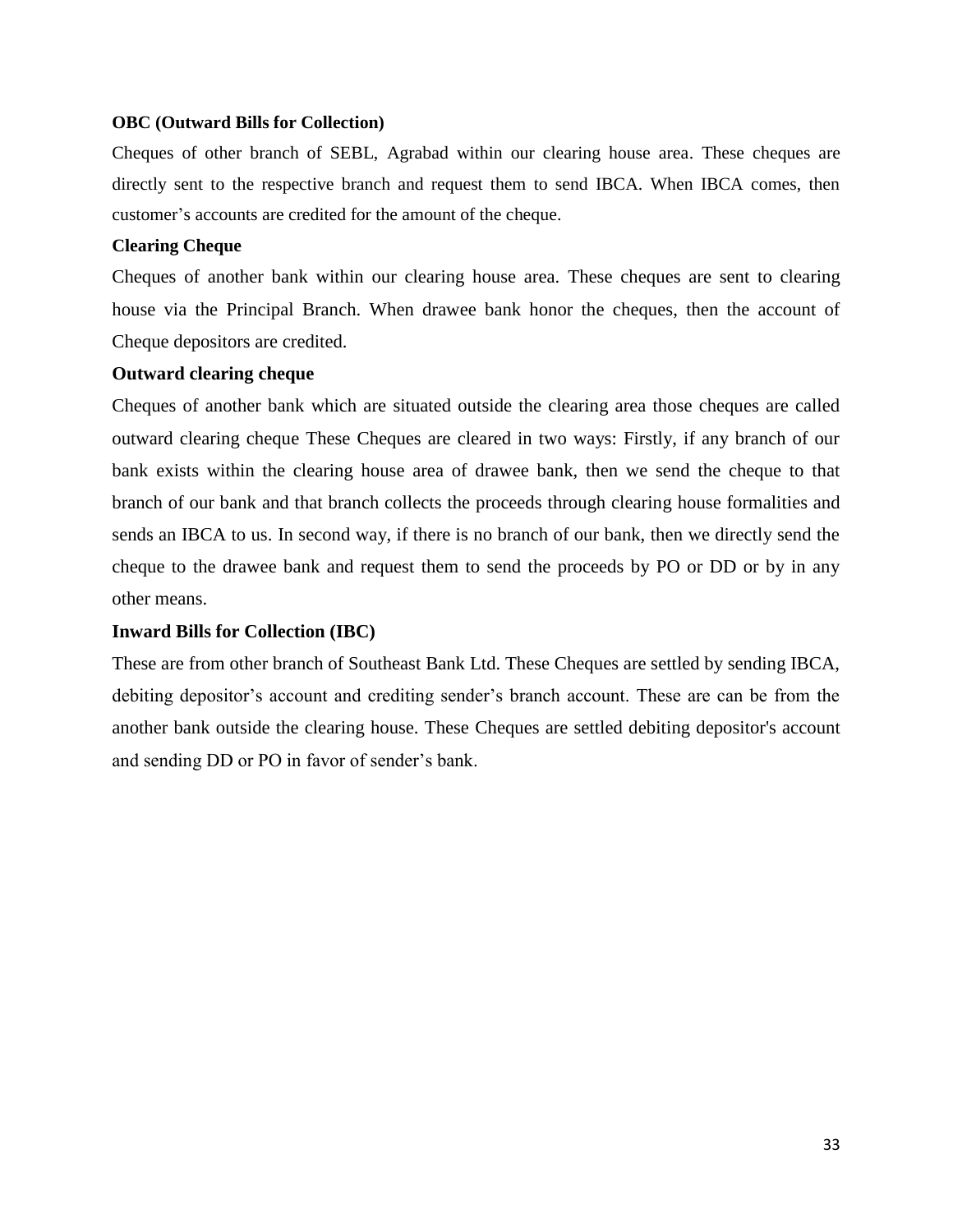### **Possibility of dishonor**

Unlike Cheque, there is no possibility of dishonoring of PO / DD / TT because before issuing, issuing bank takes out the amount of the instrument in advance from the customer – common for all instruments

**Received for Collection:** It will be given at the deposit slip

**Received too late for Collection:** In case an Instrument if it is present for clearance after the Banking hour, then this seal is given at the deposit slip

**Branch Crossing:** Authorized officer put branch crossing at the face of instrument for clearance.

**Payee A/C credited:** When an instrument is received by the clearance section then this seal is put at the backside of the instrument.

**Date:** Date will place at the face of the instrument along with collection seal.

### **TEST ARRANGEMENT:**

For all these techniques of remittance except telephone transfers, Test is deployed. Test is security number by decoding which the paying bank can be sure that the DD/TT/MT is not forged one. Only authorized officers know the test number. Bank maintains secret code for each of its officers, date, week, year, and amount to be transferred.

### **MONEY TRANSACTION:**

Sending/Transfer money from one place to another place for the customer is another important service of banks. And this service is an important part of country's payment system. For this service, people, especially businessmen can transfer funds from one place to another place very quickly.

- Demand Draft
- $\triangleright$  Pay Order
- $\triangleright$  Online Transaction

The bank followed modern online transaction (payment & withdrawal of fund) through highspeed WAN service. It is remarkable that customers are often taking advantage of the online transaction. The charges of online transaction are tabled below. It should be mentioned that, there is no commission and fee charged in online transaction inside the clearinghouse. In case of outside the clearinghouse, commission is tk.0.10 and 15% VAT on the commission. The minimum charge is tk.0.10 commission and VAT on it.

### **Pay Order**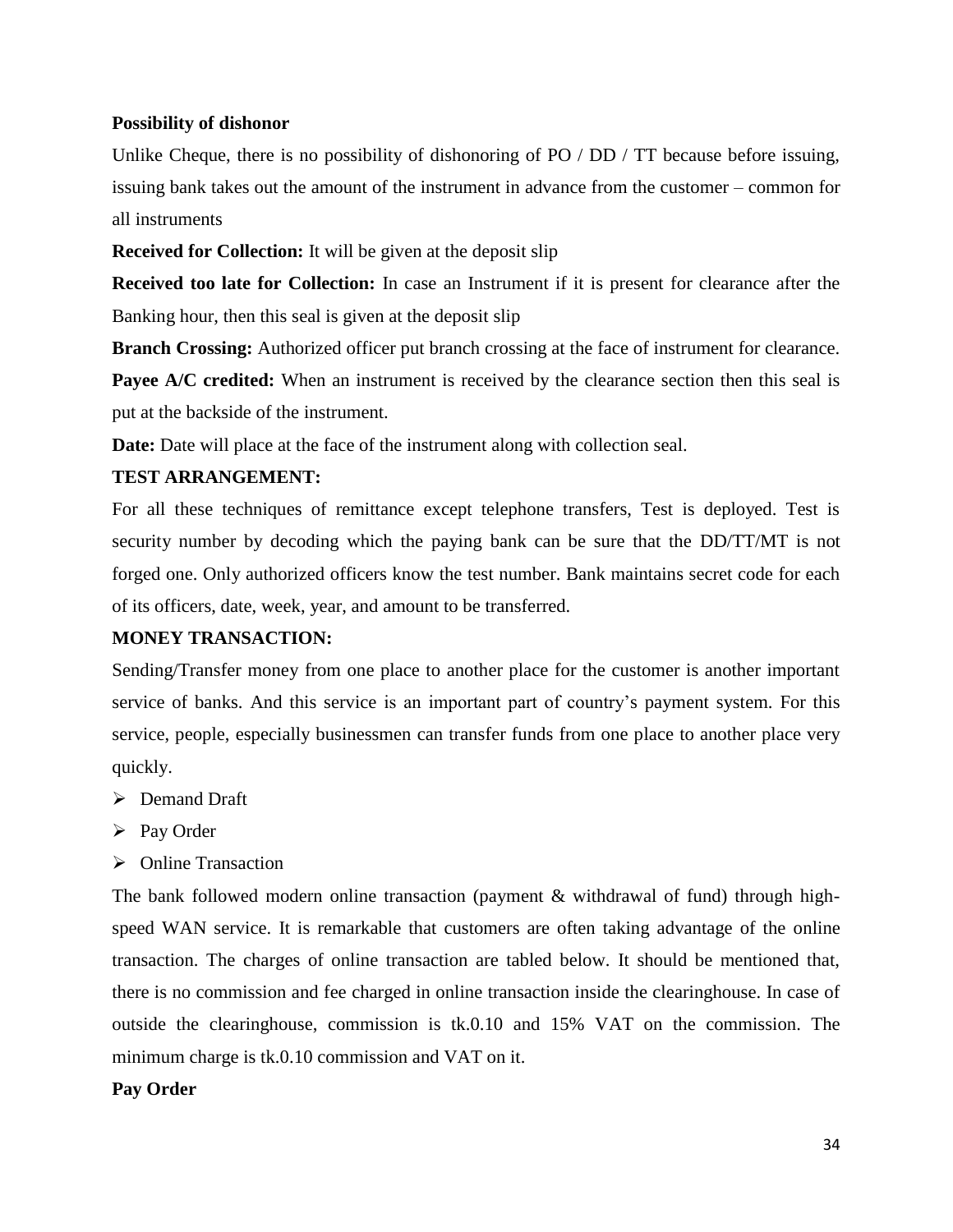Pay Order gives the payee the right to claim payment from the issuing bank. Payments are done through issuing branch only. It is generally used to remit fund, which is done within the clearinghouse area of issuing branch. Payment Process of the paying bank is made through clearing. Bank takes commission and vat for it.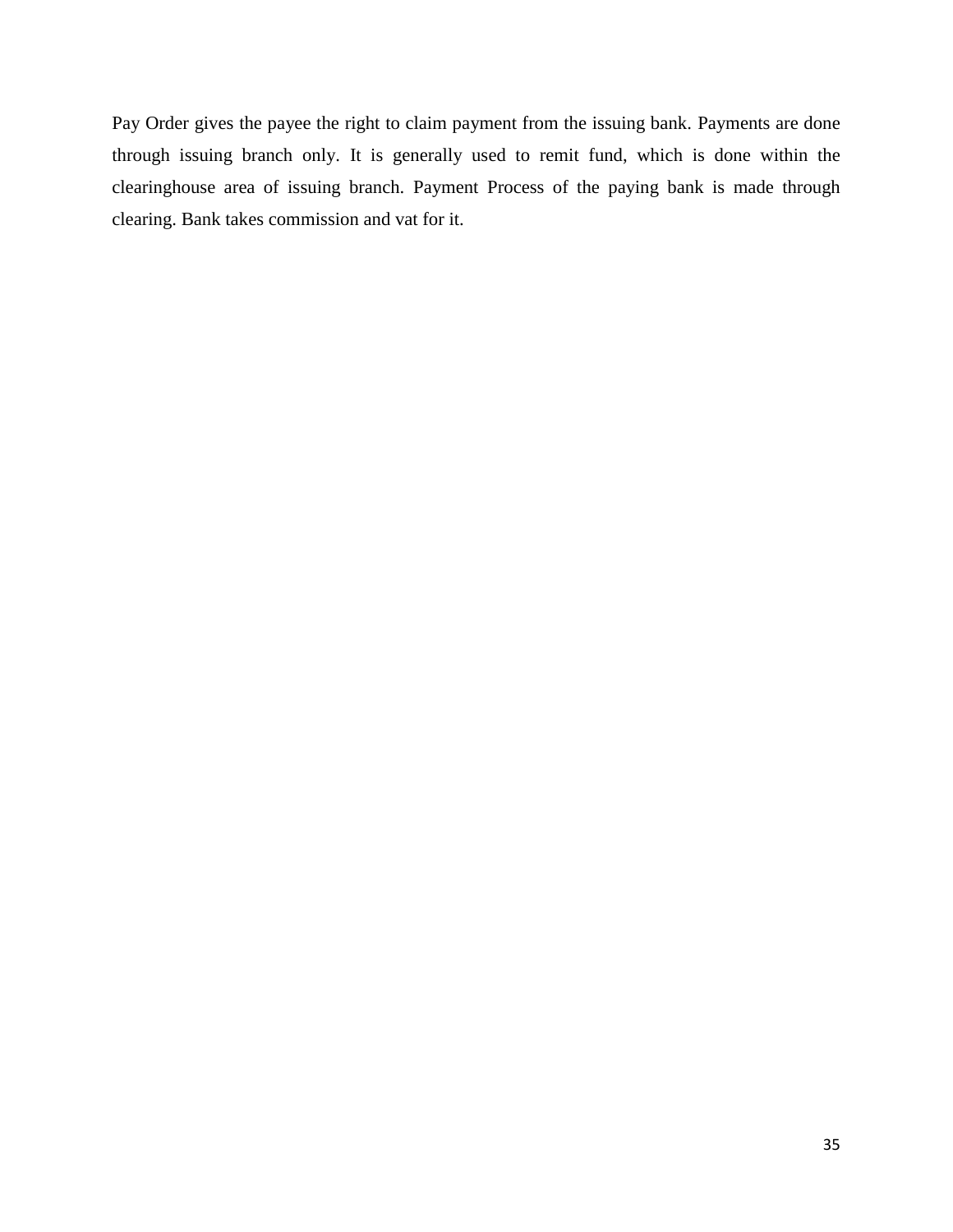### **Demand Draft**

Demand Draft is an order of issuing bank on another branch of the same bank to pay specified sum of money to payee on demand. Payments done Payment from ordered branch. It is used to remit outside the clearing house area of issuing branch. Payee can also be the purchaser. The payment process is:

- 1. Confirm that the DD is not forged one.
- 2.Confirm with sent advice
- 3. Check the "Test Code"
- 4.Make payment

Bank charged commission and telex charge.

### **Online Transaction**

Issuing branch requests another branch to pay specified money to the specific payee on demand by Online. It is used to remit fund, anywhere in the country. The payment process is:

- 1. Confirm issuing branch
- 2. Confirm Payee A/C
- 3. Confirm amount
- 4. Make payment
- 5. Receive advice

Bank does not charge any tax or commission.

### **ACCOUNTS DEPERTMENT**

Accounts Department is called as the nerve Centre of the bank. In banking business, transactions are done every day and these transactions are to be recorded properly and systematically as the banks deal with the depositors" money. Any deviation in proper recording may hamper public confidence and the bank has to suffer a lot otherwise. Improper recording of transactions will lead to the mismatch in the debit side and in the credit side. To avoid these mishaps, the bank provides a separate department; whose function is to check the mistakes in passing vouchers or wrong entries or fraud or forgery. This department is called as Accounts Department. Besides the above, the bank has to prepare some internal statements as well as some statutory statements which to be submitted to the central bank. Accounts Department prepares these statements also. The department has to submit some statements to the Head office, which is also consolidated by the Head Office later on. The tasks of the department may be seen in two different angles: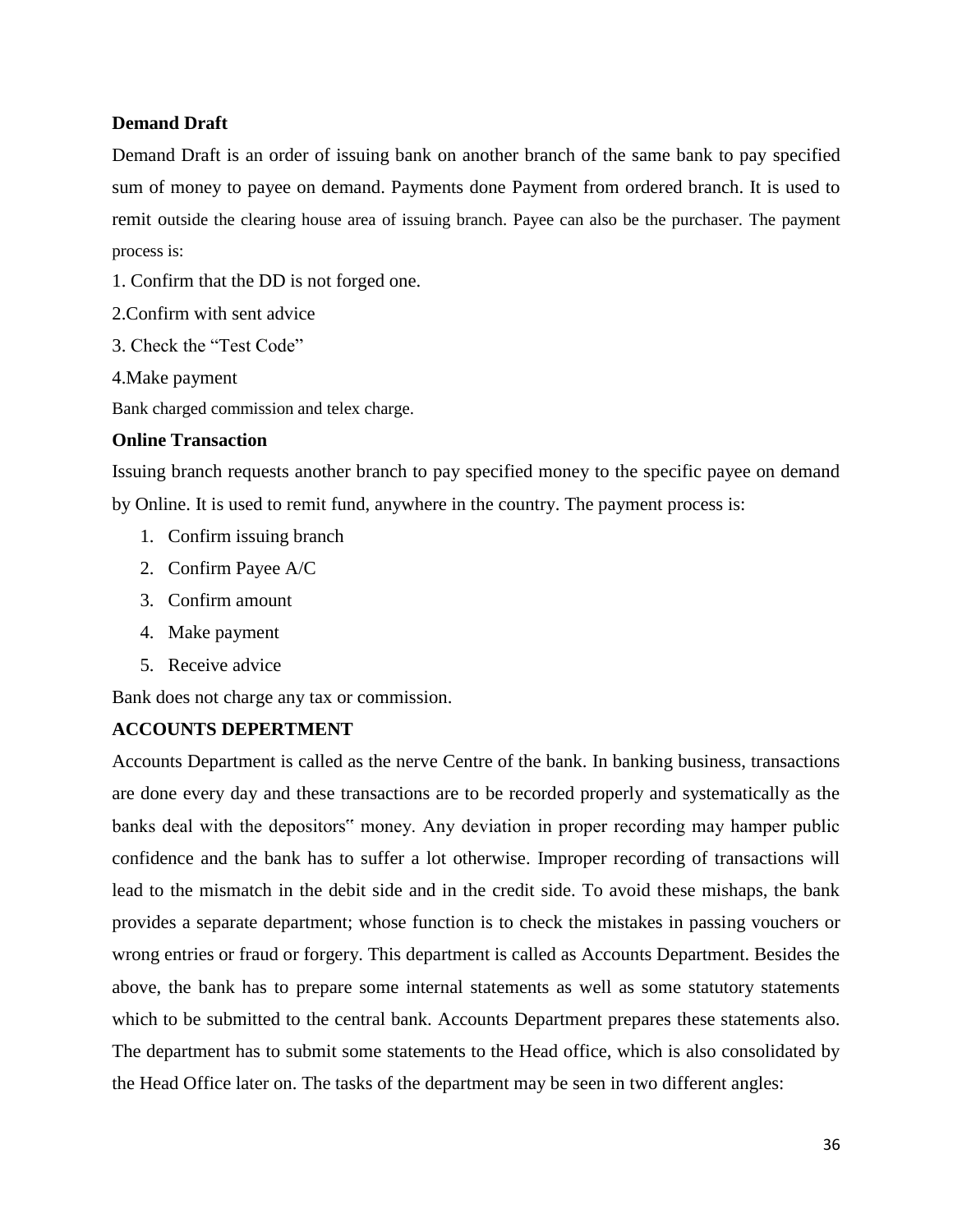### **DAILY TASK:**

The routine daily tasks of the Accounts Department are as follows, -

- $\triangleright$  Recording the transactions in the cashbook
- $\triangleright$  Recording the transactions in general and subsidiary ledger
- $\triangleright$  Preparing the daily position of the branch comprising of deposit and cash
- $\triangleright$  Preparing the daily Statement of Affairs showing all the assets and liability of the branch as per General Ledger and Subsidiary Ledger separately
- $\triangleright$  Making payment of all the expenses of the branch
- $\triangleright$  Recording inter branch fund transfer and providing accounting treatment in this regard
- $\triangleright$  Checking whether all the vouchers are correctly passed to ensure the conformity with the "Activity Report"; if otherwise making it correct by calling the respective official to rectify the voucher
- $\triangleright$  Recording of the vouchers in the Voucher Register
- $\triangleright$  Packing of the correct vouchers according to the debit voucher and the credit voucher.

### **3.1.32 PERIODIC TASK:**

- $\triangleright$  Preparing the monthly salary statements for the employees.
- $\triangleright$  Publishing the basic data of the branch.
- $\triangleright$  Preparing the weekly position for the branch which is sent to the Head Office to maintain Cash Reserve Requirement (C.R.R)
- $\triangleright$  Preparing the monthly position for the branch which is sent to the Head Office to maintain Statutory Liquidity Requirement (S.L.R)
- $\triangleright$  Preparing the weekly position for the branch comprising of the breakup of sector wise deposit, credit etc.
- $\triangleright$  Preparing the weekly position for the branch comprising of denomination wise statement of cash in tills.
- $\triangleright$  Preparing the budget for the branch by fixing the target regarding profit and deposit so as to take necessary steps to generate and mobilize deposit.

Preparing an "Extract" which is a summary of all the transactions of the Head Office account with the branch to reconcile all the transactions held among the accounts of all the branches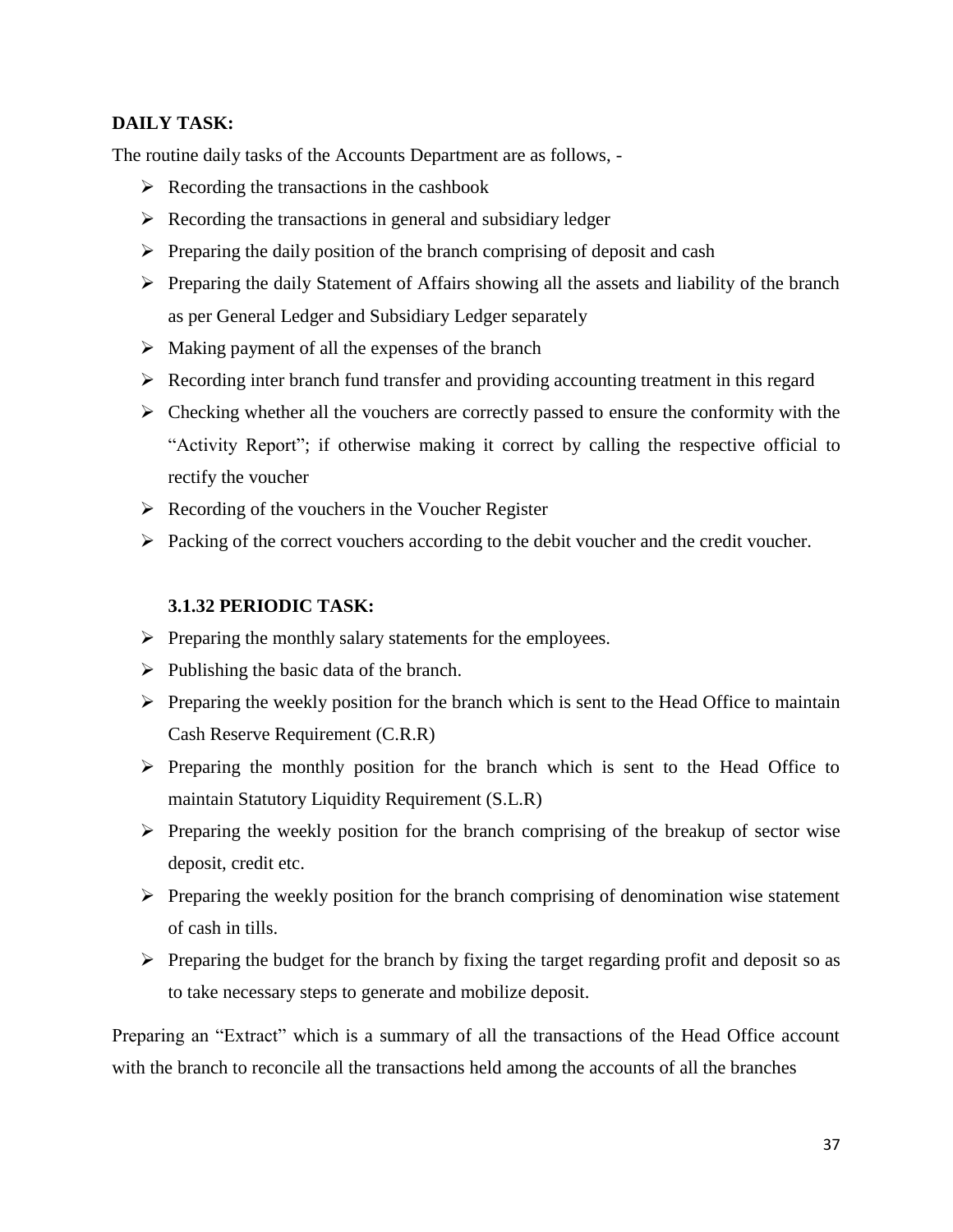In my 3 months internship experience at Southeast Bank Kotuali branch I mainly got the chance to work with the front desk, accounts and clearing section of general banking rather than cash section

### **CASH SECTION**

Cash section is an important section where cash transactions are made. Cash sections demonstrate liquidity strength of a bank. It is also sensitive as it deals with liquid money. Maximum concentration is given while working on this section. Tense situation prevails if there is any imbalance in the cash account. There are various systems maintain by cash officer that is under:

- Vault
- Cash Payment
- Cash Receive
- Evening banking.

#### **Vault**

The cash department is the most important and risky department of the bank. This is the section where tight security is required to avoid any accident. There is a limit to be amount of cash that each counter can carry: carrying of excess cash is avoided for safety reasons. If there is any surplus in the cash then the excess amount should sent to the Bangladesh Bank or if there is any shortage in the cash then the shortage amount should be borrowed by the bank from Bangladesh Bank or from the Head Office or Other Banks

### **Cash Receipt**

- When clients deposit cash in the bank, the bank officer should follow the following common precaution:
- Check and count the received cash.
- Make sure that the amount in word and numbers in the deposit slip are same. Check the account title and the number.
- Both the deposit slip is in order.
- Depositor's signature is in the slip.
- Receive seal in the slip is a must.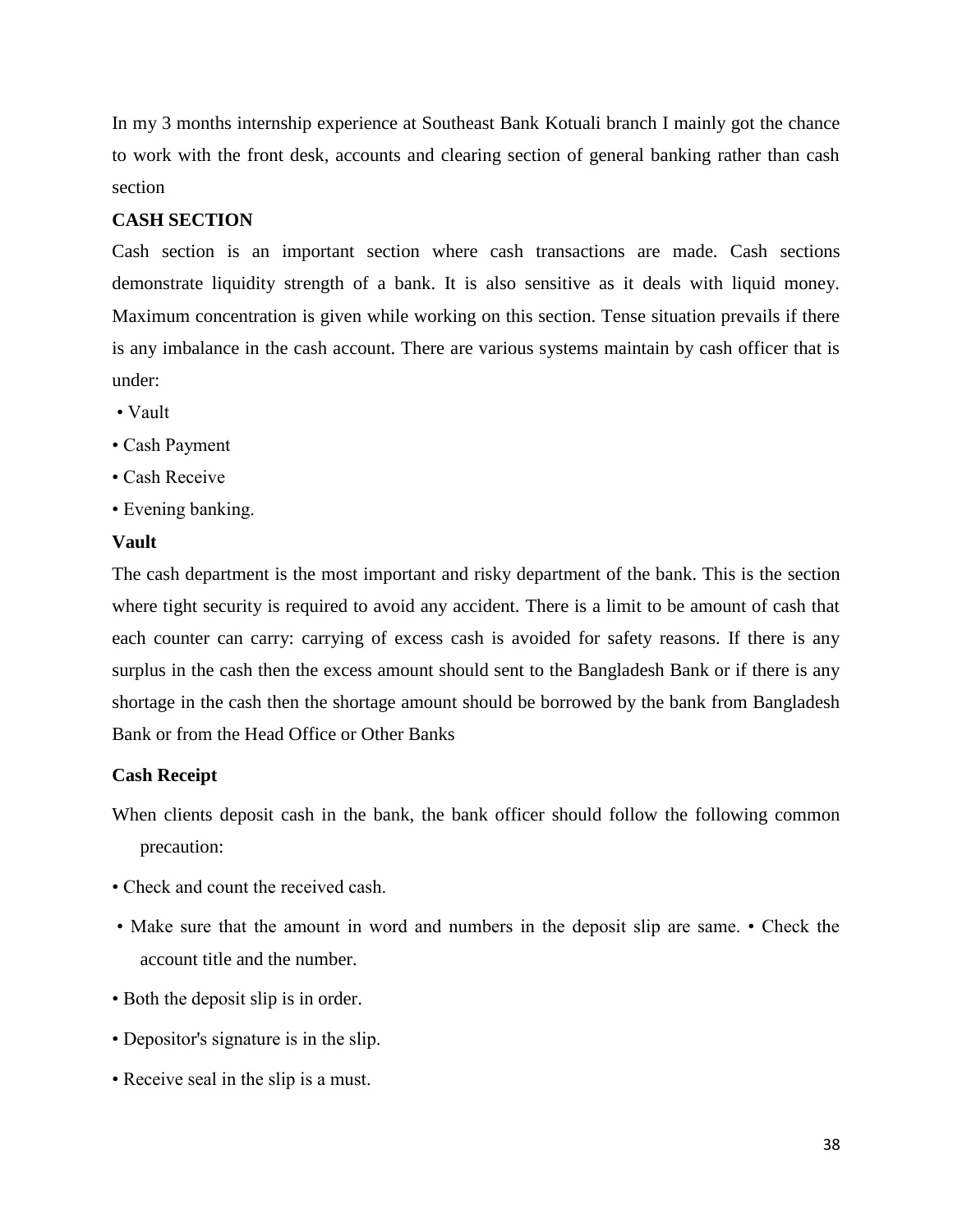- $\triangleright$  Write the domination of the currency at the back of the pay in slip or the credit voucher and affix stamp in the slip/voucher,
- $\triangleright$  Enter particulars of in slip/credit voucher in the receiving cash officer book.
- $\triangleright$  At least, send the pay in slip/voucher to the deposit department or to the respective department.
- $\triangleright$  Deposit slip must be signed by the respective officer.
- $\triangleright$  Carbon copy of the deposit slip must be handover to the client with proper seal and signature.

### **Cash Payment**

Cheques, demand drafts, pay orders, pay slips and debit cash vouchers etc. are received from various departments for payment of cash to customers/payees. Prior payment of, cash it is the officer's duty to make sure that the cheque/or the instrument has been genuinely passed. The following common precaution is thoroughly practiced before honoring a cheque: • The branch name in the cheque.

• The date in the cheque is very crucial. Cheques are normally valid for six months and pre-dated cheques are asked to present after the date given.

- The amount of tk in words and figure of the cheque is same.
- Balance in the account is available.
- The specimen card signature and signature in the cheque should match.
- Signature of recipient is obtained on the reverse of cheque.
- In case, where a prior arrangement has been made with the bank, a client may overdraw against a cheque.

### **Books maintained by cash department**

Vault Register: This is the book where amount of cash available in the branch is maintained. That is, the amount in the vault register book.

### **Cash Receive Register: This register keeps record of all incoming cash.**

Cash Payment Register: Similar to the cash register book, these books keep tracks of all outgoing cash that is all payments.

Cash Position Register:

This is the book where cash balance is recorded by counting the notes and coins that are physically available. The balance in this book is compare with the vault register, which should be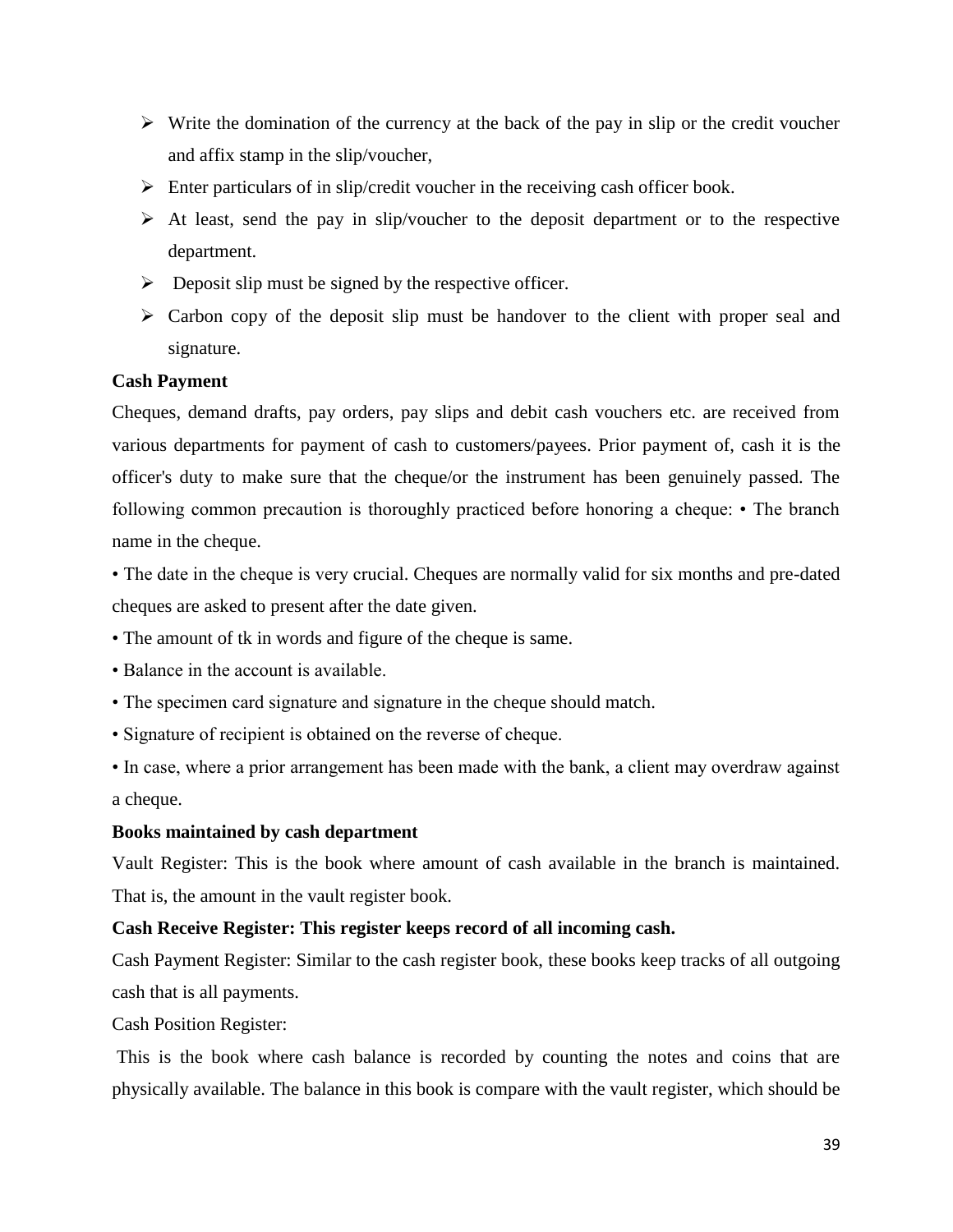the same. In case there is an error, then the figures would not match but if no discrepancy is found then anything is to be worried about.

### **Other Registers:**

- Money Remittance Register
- Prize Bond Register
- Stamp in hand Register

### **Cash Section has two Automatic**

Money Counting Machine: With the help of this machine officer can easily count the money. It save time and also provide accuracy.

• Money Detector Machine: This machine helps officer to find out the fake money.

# **IT Section:**

1. Initialize the Transaction: a. Client Transaction b. General Ledger

2. Time deposit: FDR Maturity process run if any FDR mature then IT officer cut the excise duty and 10% Tax is automatically cut by the Software of net profit

3. Transfer profit amount to link (Savings/Current/std) account as per client information.

4. IT officer submit the maturity list of MTDR to account opening desk for entry in the Register.

5. Scheme maturity run of fixed amount

6. Client has to fill up money to their scheme under the  $10^{th}$  of the month. So, if the client gives any application or instruction to fill their money .Then automatically IT officer credited money from clients saving account and debited their scheme account under 10th of the month by the software.

7. ATM Card: Start Debit card process of ATM Card

8. All the cheques come to IT and checked by the IT officer than is client A/C has enough money or not.

9. Day end process: After all the Transaction of the day if debit and Credit is equal then the software will show that it is successful and for that day software processing is closed.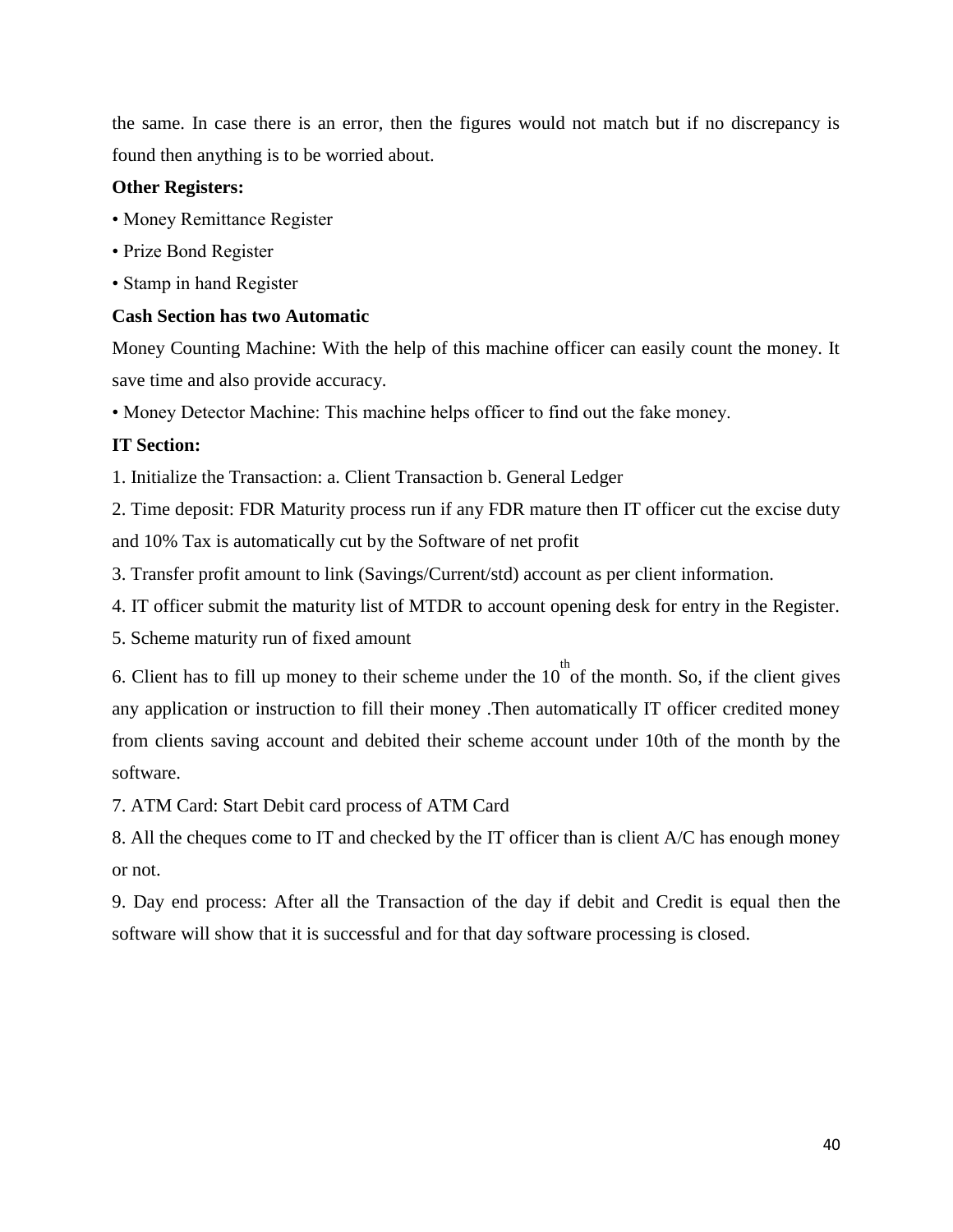### **Credit Service**

Credit service is also a part of general banking activities and it is one of most important activity for any bank. There are different types of loans; some of them are explained on the following. The loans are;

- Working Capital
- Overdraft
- Project Finance
- Syndicated Loan
- Loan Against Export Bill
- Loan Against Trust Receipt

Basically these types of loans are provided to the customer by Southeast Bank Ltd. I will now explain the about the loans on the following paragraphs.

# **Working Capital Finance**

This is a loan facility designed to meet day to day operation of business concerns and manufacturing companies.

# **Features and Benefits**

- Easy Documentation.
- Fast Processing.
- Any branch banking facilities.
- $*$  Individual & Global limit facility for the customer.

### **Eligibility**

- A viable business case for financing.
- Feasibility report
- Loan Application
- Sets of documents based on financing requirements.

# **Over Draft**

This is a demand credit facility to meet day to day operational requirements.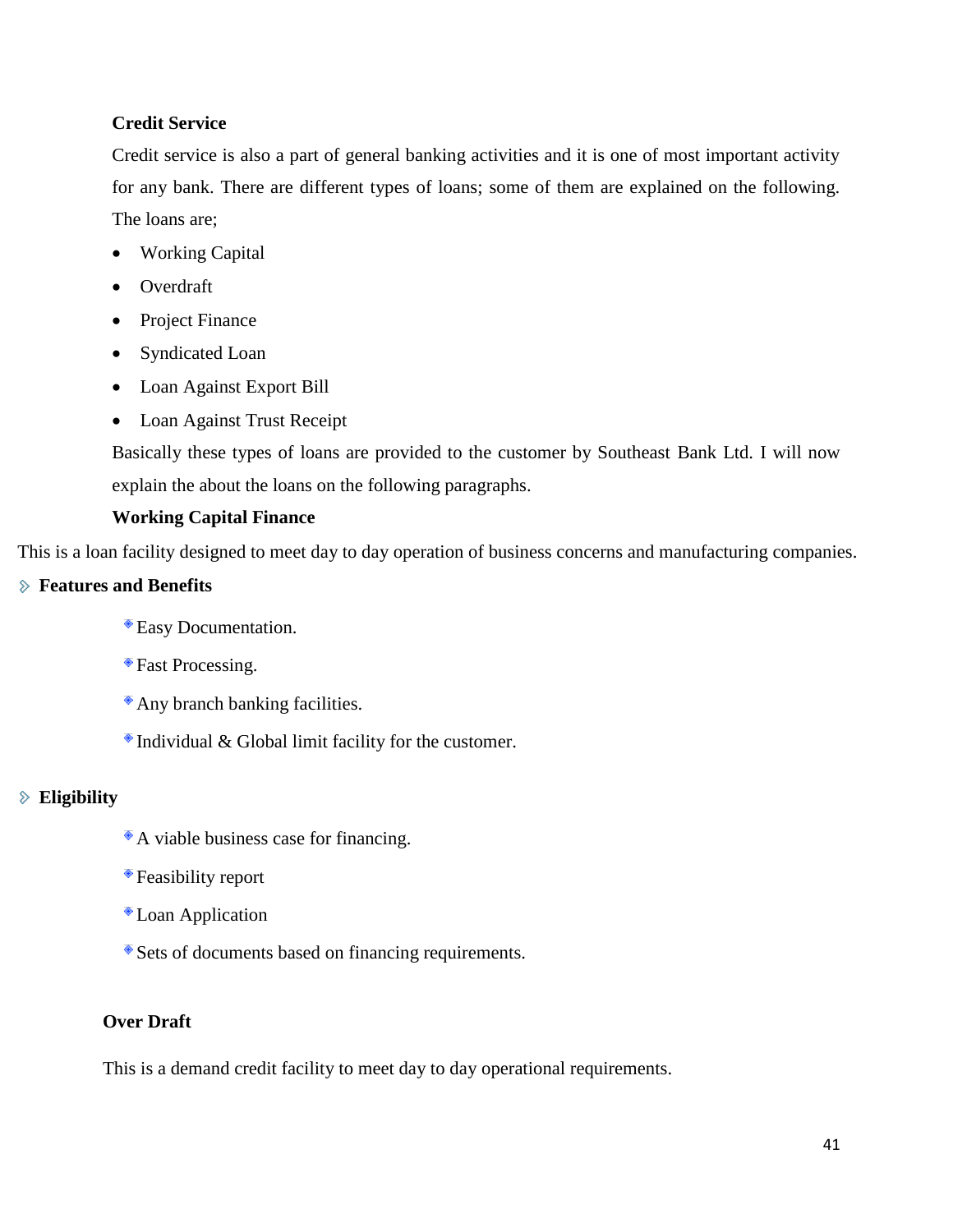### **Features and Benefits**

- OD against hypothecation of stock of goods in trade / raw materials
- OD limit against assignment of bills receivables / work orders
- OD against cash collateral
- OD under earnest money scheme
- Tenure of OD is one year
- Easy Documentation.
- Lower Cost & Fast Processing
- Easy to use and easy to pay facility
- Freedom to use limit through Cheque Book, ATM, Online Transfer etc.
- Any branch banking facilities.
- Global limit exposure for the client
- Interest payable on the account utilized.

### **Requirements**

- A viable business case for OD facility
- Collateral securities

### **Fees & Charges**

- 13% p.a. at monthly / quarterly rests subject to change(s) that may be made by the Bank from time to time.
- Standard processing fee.

### **Loan against Export Bill:**

This is a demand loan facility for the exporters in the form of negotiation or acceptance of export bills by the Bank.

### **Features and Benefits**

Easy Documentation.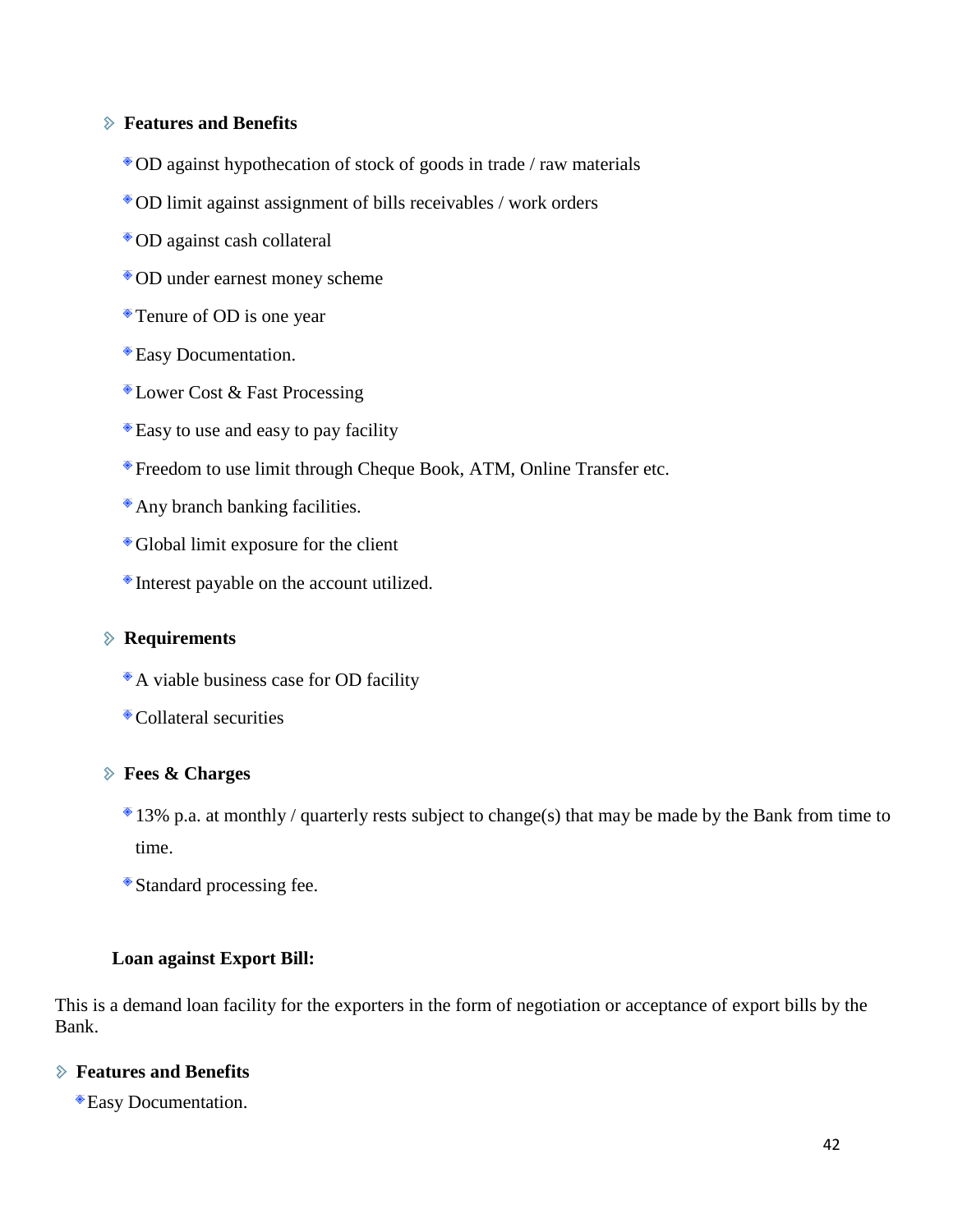Fast Processing.

- Local or Foreign Bill negotiation or acceptance.
- Increase the present cash flow of the exporter to improve the financial condition and strengthen the financial ability.
- Simplify the financial procedure.
- Global loan limit exposure for the client.
- Any branch banking facilities for repayment.

# **Requirements**

- Export LC / Contract submission by the Exporter at the time of negotiation / collection of documents.
- Photograph of signatory to be attested by Chairman of the company.
- Copy of valid trade license.
- Official seal with designation.
- Tax Certificate.
- KYC Form.
- Transaction Profile.

# **Fees and charges**

- Application Form for request for loan facility Taka 250/-.
- 2% on approved loan amount.
- 7% or 13% p.a. at quarterly rest or as fixed by Head Office from time to time.
- Document negotiation charge @ minimum TK. 1000 per documents.
- Postage charges at actual.

# **Loan against Trust Receipt:**

We provide post shipment finance i.e. LTR to manage immediate liquidity of importers.

# **Features and Benefits**

- Easy Documentation.
- Fast Processing.
- Allow an importer to take possession of the goods for resale.
- Increase the present cash flow of the importer to improve the financial condition and strengthen the financial ability.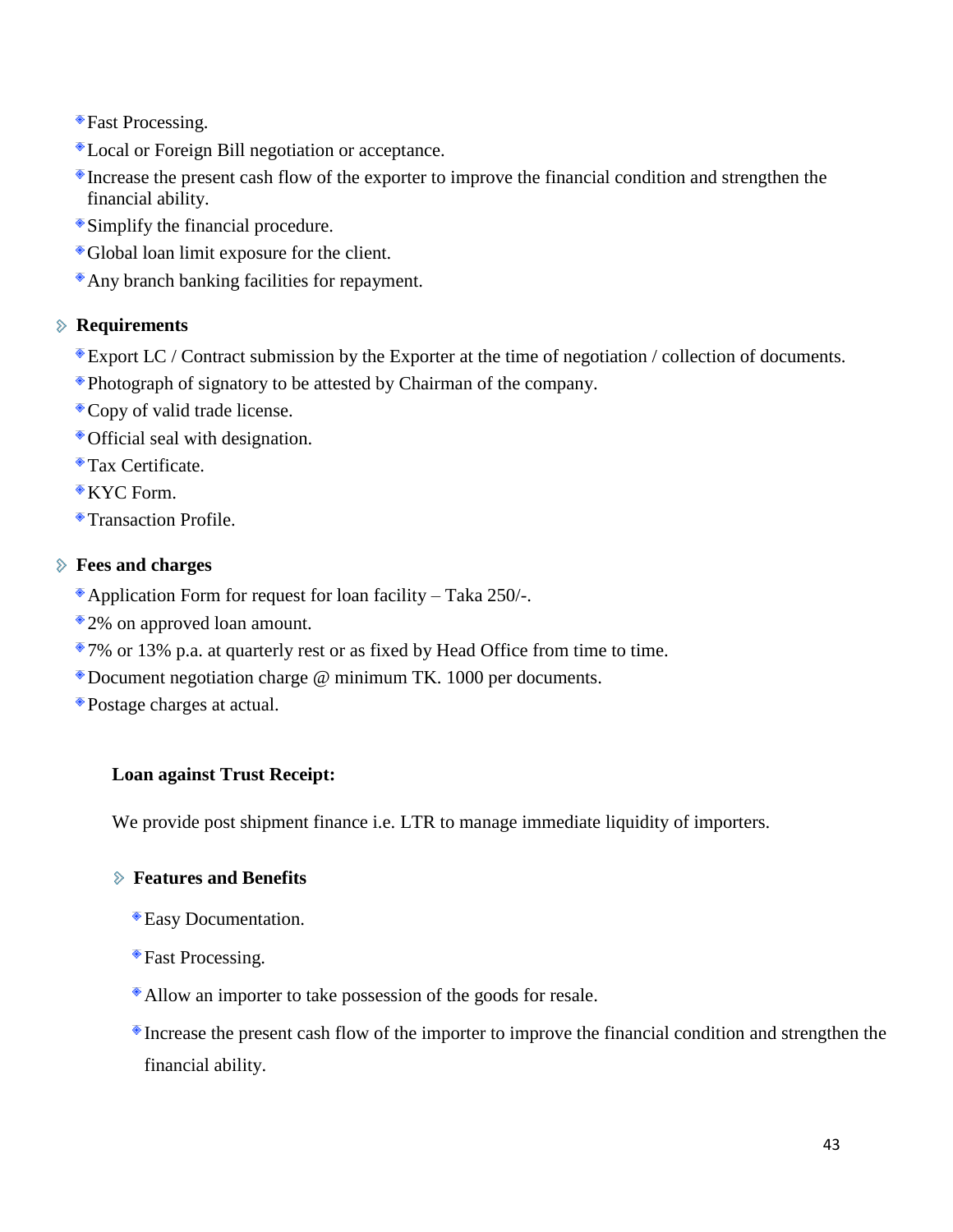- Global loan limit exposure for the client.
- Online banking facilities for repayment.

# **Requirements**

- Application received from the customer for LTR facility.
- Photograph of signatory to be attested by Chairman of the company.
- Copy of valid trade license
- Official seal with designation
- Tax Certificate
- KYC Form
- Transaction Profile

# **Fees and charges**

Application Form for request for loan facility – Taka 250/-.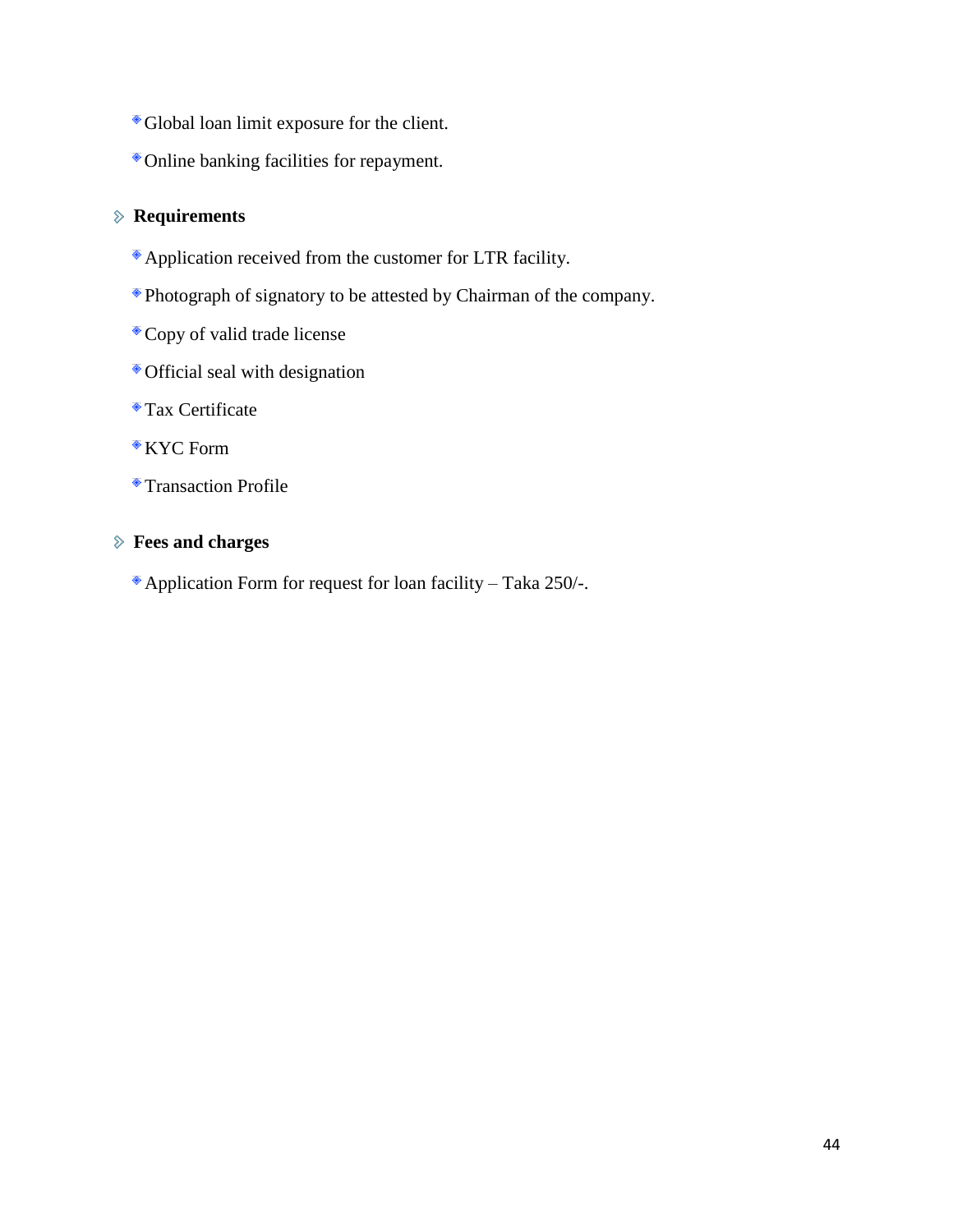# <span id="page-45-0"></span>**Analysis:**

SWOT analysis is analyzing the strength, weakness, Opportunity and Threats. I have done SWOT analysis of Southeast Bank Ltd. and it is discussed on the following;

### **Strength:**

- $\triangleright$  Providing local customers with low rate loan
- $\triangleright$  Easy for managing

### **Weakness**

- $\triangleright$  Small space for an office
- $\triangleright$  Having no big corporate clients

### **Opportunity:**

- $\triangleright$  Capturing the local customers
- $\triangleright$  Expand the business through it

### **Threat:**

 $\triangleright$  On the ground floor of the building there is AB Bank who can become a huge threat in near future.

### **Results and discussion:**

This branch should focus on their weakness and threats which will help them to expand their business easily. They should maintain their services properly. If they fail to do they will be fail to stand against AB Bank.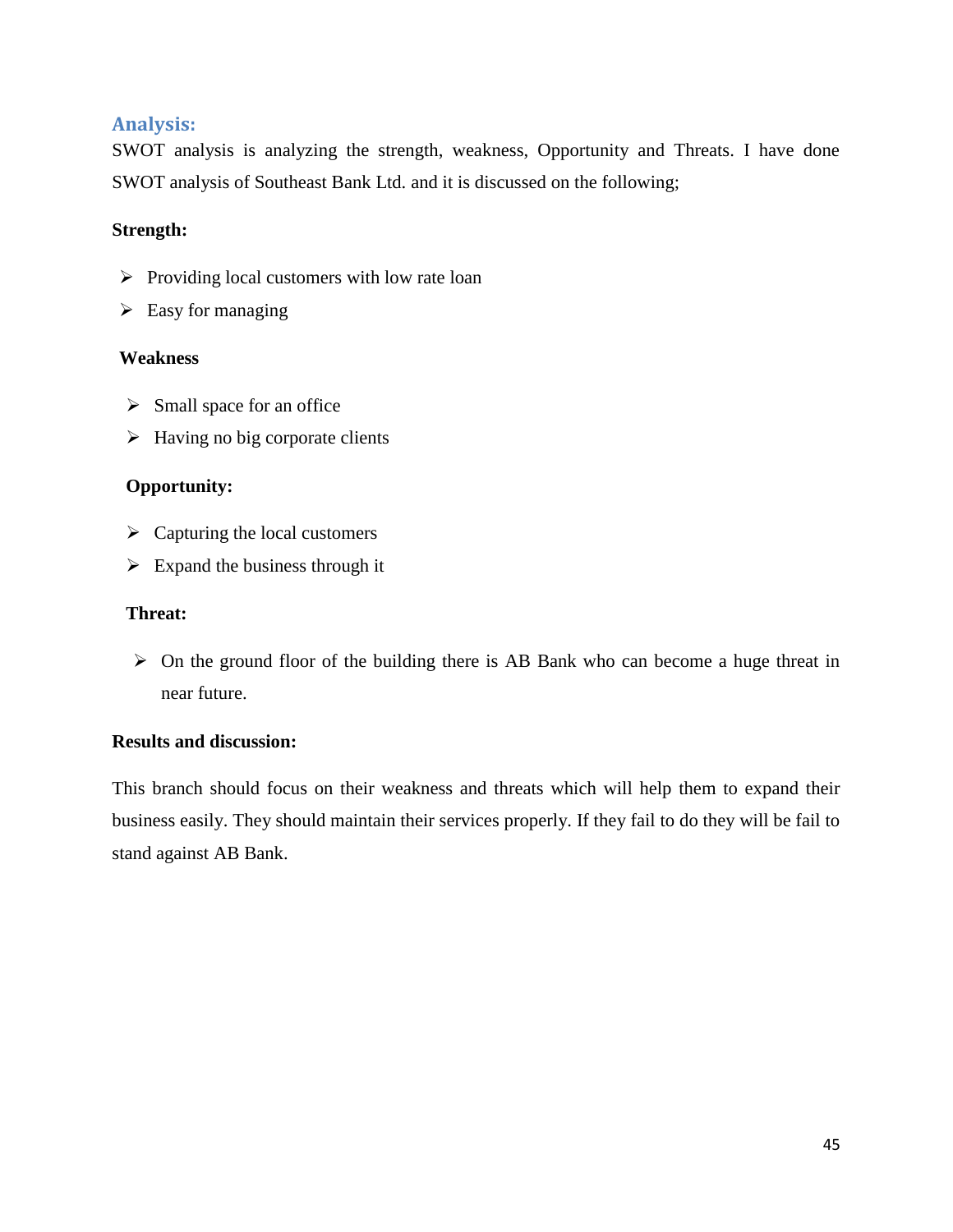# <span id="page-46-0"></span>**Recommendations**

### **Renovation of customer service:**

Southeast bank should make its service prompt so that people need not give more time in the banking activities and fell easy to perform all respective activities. Moreover they have to come up with new facilities and offer which will attract more client and help to ensure their premium as well as loyal customer forever. Therefore they have to ensure-

- The working process more faster with better computers and operating systems
- Trained, experienced, smart, knowledgeable as well as intellectual personnel to provide fastest and the best services.
- Individual attention can be given to customers in order to better understand the customer's needs and better satisfy them.

### **Ensure Proper Division of Labor and man power:**

The human resource departments of southeast bank have to ensure proper division of labor in desk for handling the rash of customer in an efficient way. Therefore based on importance and work load they have to ensure proper division of labor. Moreover by increasing the numbers of personnel try to maintain the premium banking objective. Mainly the number of human resources is needed in Front Desk and in clearing section which really insufficient for giving services to huge number of customers.

### **Ensure Proper compilations &Maintenance of Files:**

Ensuring proper customer service is a continuous process in banking business. Which is vital for it success. The service starts from the first day of customer interaction with banker. To know customer, maintain interaction, conducting banking activities and for the security purposes the file maintenance of individual client is most important. If one single paper is missing then it can create a big problem as well as hazard to both banker and their customer. Therefore both branch management and all personnel should more conscious about the proper compilations as well as decoration for keeping important files.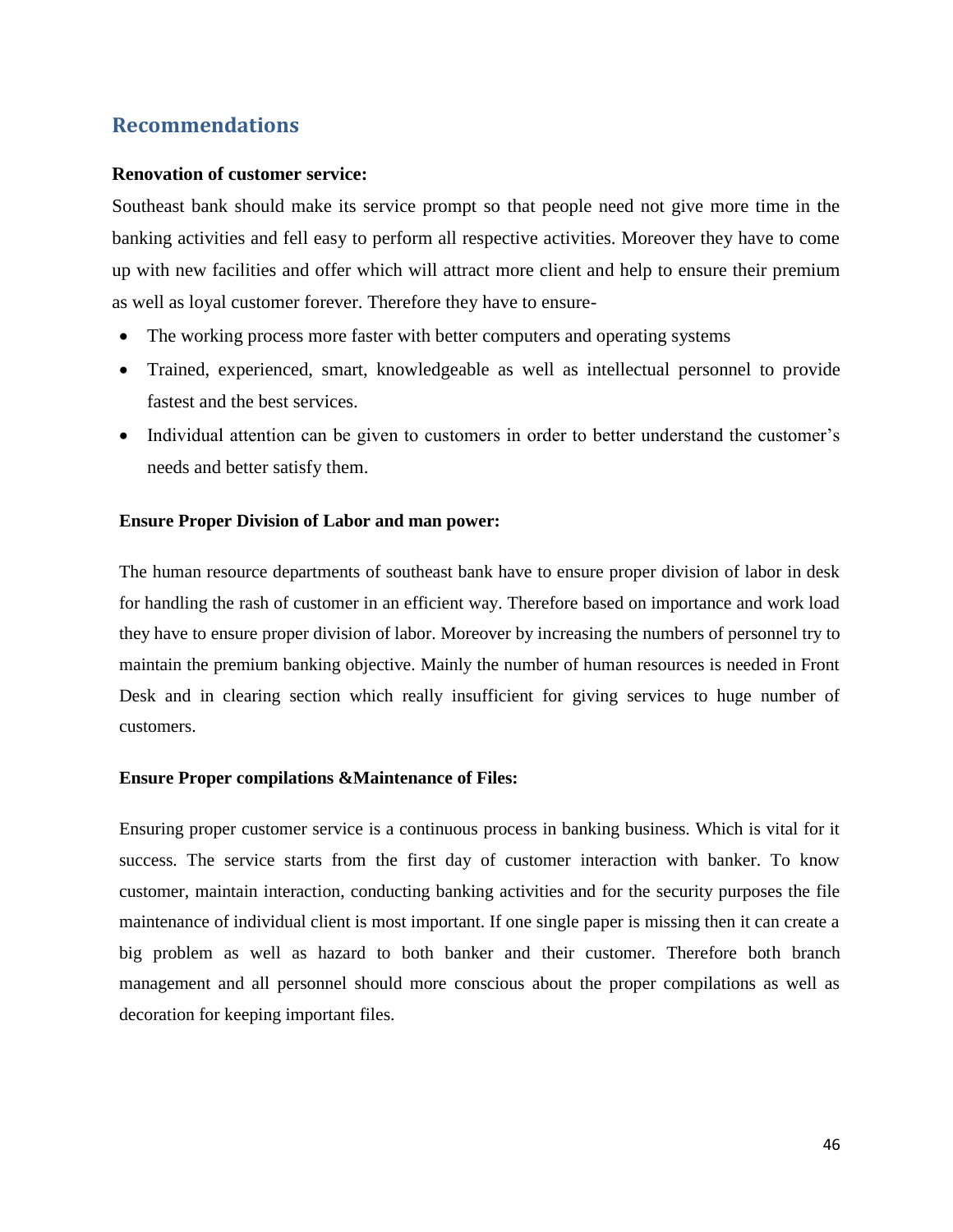#### **Ensure availability of Machineries:**

Every department should ensure the availability and proper maintenance of necessary machines like photocopy and printing machines.

**Ensure proper promotional activities:** They must prepare an organized set of plan regarding the advertising and promotional activities which should include billboards, internet advertising and sponsorship. The sales team and officers should provide periodic training on interacting and dealing with different classes of potential and existing customers.

### **Ensure effective computer literacy:**

As the bank is now mostly depends on computer therefore to increase the computer skills of employees, the bank should provide training. Though they have knowledge about computer but it is not enough. So bank should provide training to their employees to make them efficient in computer.

**Ensure of proper Decoration and expanded office area:** Kotwalibranch authorization should have to be more conscious and innovative in their interior decoration to attract client from all ages. As Kotwali area is not the business area so the local client is the common scenario of this branch so the space should be extended for conducting and performing sound banking activities, service as well.

### **Should use fastest software**:

SEBL,MB should uses more first and modernizes software for internal transaction or entry the information to compete with foreign bank. So I think the new software can help to perform internal work more easily and swiftly.

### **Ensure internship desk and specific task:**

This branch is renowned for the internship. So bank should provide the internship desk and some specific task for gathering some real life experience which they can utilize in their future job. Moreover small amount of remuneration should provide to internee for realize their importance as well as motivate to perform the task properly.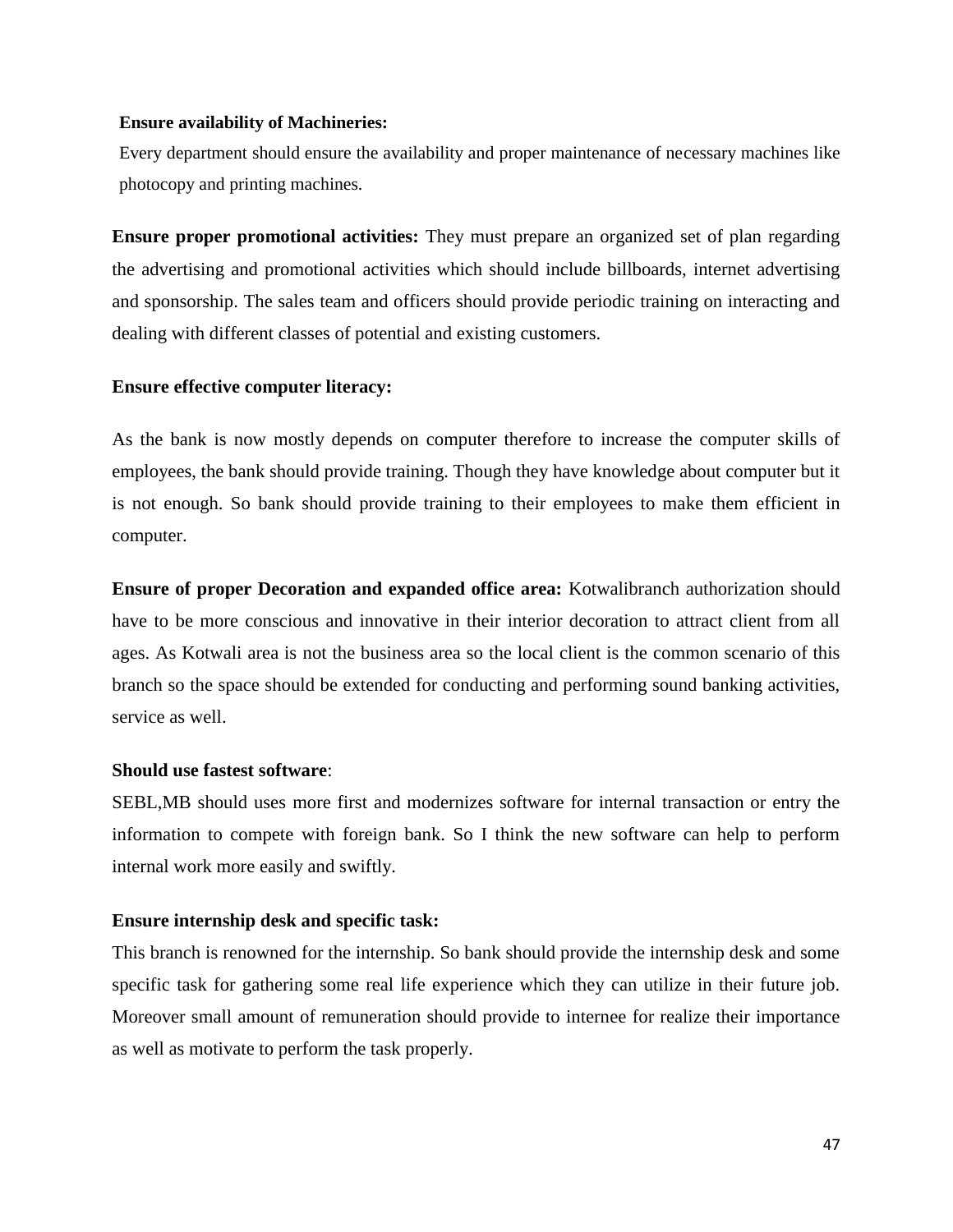# **Conclusion**

<span id="page-48-0"></span>Comparing practical knowledge with theoretical involves identification of weakness in the branch activities and making recommendations for solving the weakness identified. Through all departments and sections are tried to cover in which I got the chance to gather practical experience for the internship program; it is not possible to go to the depth of each activities of branch because of time limitation. However, highest effort has been given to achieve the objectives the internship program.